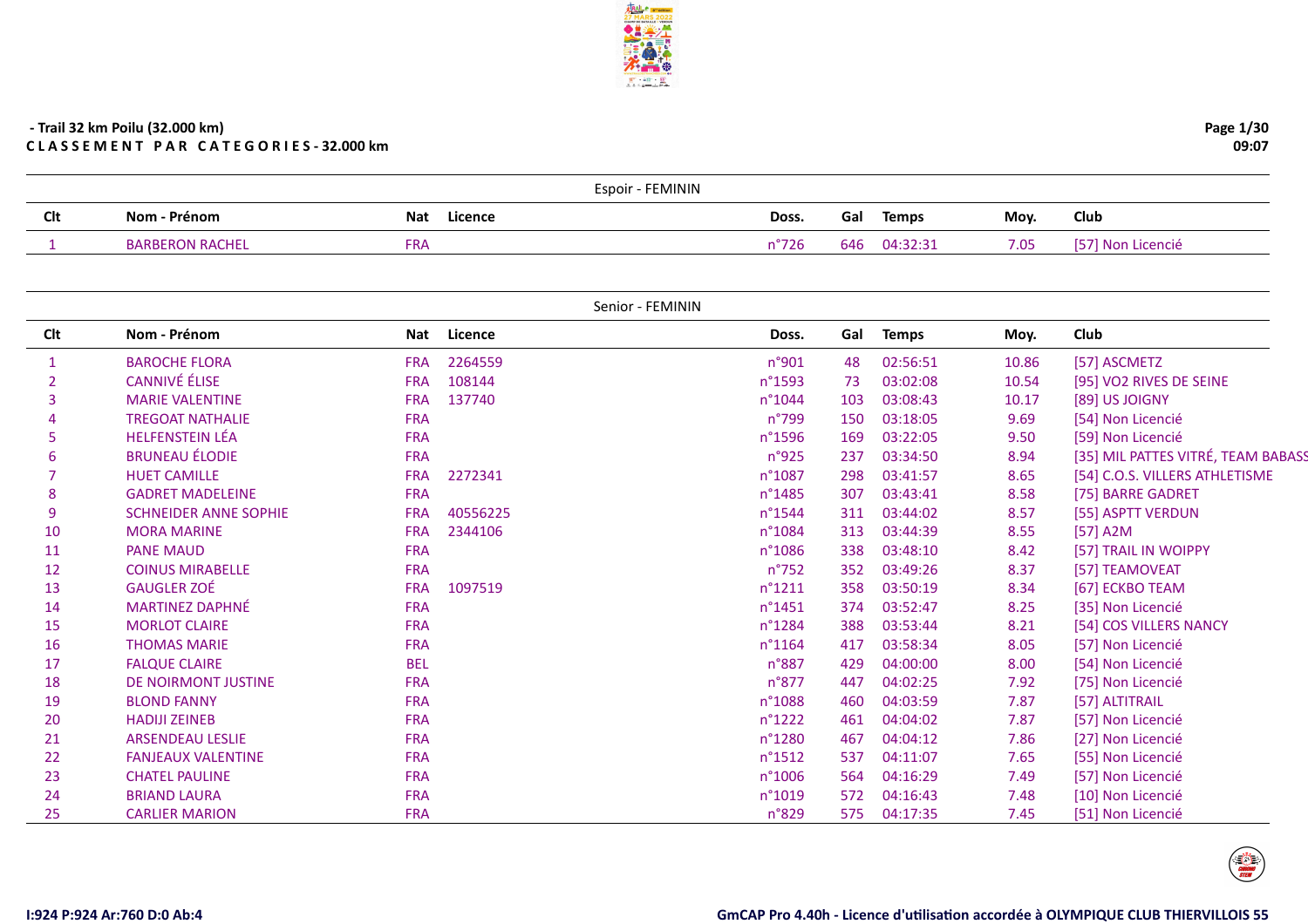|     |                                |                | Senior - FEMININ |     |              |      |                   |
|-----|--------------------------------|----------------|------------------|-----|--------------|------|-------------------|
| Clt | Nom - Prénom                   | Nat<br>Licence | Doss.            | Gal | <b>Temps</b> | Moy. | <b>Club</b>       |
| 26  | <b>MARQUES PACHECO PAULINE</b> | <b>FRA</b>     | $n^{\circ}$ 1425 | 577 | 04:17:41     | 7.45 | [51] Non Licencié |
| 27  | <b>PEUREUX CHARLINE</b>        | <b>FRA</b>     | $n^{\circ}$ 1565 | 588 | 04:19:47     | 7.39 | [59] Non Licencié |
| 28  | <b>BONTEMPS NINA</b>           | <b>FRA</b>     | $n^{\circ}$ 1370 | 600 | 04:22:13     | 7.32 | [55] Non Licencié |
| 29  | <b>LARCHER MARINA</b>          | <b>FRA</b>     | $n^{\circ}$ 1159 | 622 | 04:28:26     | 7.15 | [13] Non Licencié |
| 30  | <b>SANTI FLORIANE</b>          | <b>FRA</b>     | $n^{\circ}$ 1205 | 659 | 04:35:02     | 6.98 | [55] Non Licencié |
| 31  | <b>GERMAIN MATHILDE</b>        | <b>FRA</b>     | $n^{\circ}704$   | 669 | 04:36:56     | 6.93 | [88] Non Licencié |
| 32  | <b>VINEL MELODIE</b>           | <b>FRA</b>     | $n^{\circ}$ 1443 | 725 | 04:54:07     | 6.53 | [57] Non Licencié |
| 33  | <b>THOMAS AURÉLIE</b>          | <b>FRA</b>     | $n^{\circ}742$   | 726 | 04:57:28     | 6.45 | [88] Non Licencié |
| 34  | <b>MOMPONTET LINA</b>          | <b>FRA</b>     | $n^{\circ}1015$  | 732 | 05:04:47     | 6.30 | [54] Non Licencié |
| 35  | <b>SULPIZIO VIRGINIE</b>       | <b>FRA</b>     | $n^{\circ}$ 1438 | 749 | 05:23:26     | 5.94 | [57] Non Licencié |
| 36  | <b>MAIRE CANDICE</b>           | <b>FRA</b>     | n°708            | 751 | 05:29:43     | 5.82 | [88] Non Licencié |

|     |                             |            | Master 0 - FEMININ |                  |     |              |      |                               |
|-----|-----------------------------|------------|--------------------|------------------|-----|--------------|------|-------------------------------|
| Clt | Nom - Prénom                | Nat        | Licence            | Doss.            | Gal | <b>Temps</b> | Moy. | Club                          |
|     | <b>JULIE LEONARD</b>        | <b>FRA</b> |                    | $n^{\circ}822$   | 161 | 03:20:41     | 9.57 | [57] TEAM TAMALOU             |
|     | <b>DUCROCO ELODIE</b>       | <b>FRA</b> | 1972166            | $n^{\circ}$ 1557 | 208 | 03:28:02     | 9.23 | [62] TOUQUET TRAIL NATURE     |
| 3   | <b>BARROIS STÉPHANIE</b>    | <b>FRA</b> |                    | n°860            | 219 | 03:31:48     | 9.07 | [10] Non Licencié             |
| 4   | <b>CHAMPAGNE HELENE</b>     | <b>FRA</b> |                    | n°800            | 277 | 03:40:04     | 8.72 | [51] RUN FOR M                |
|     | <b>DULEU ANNE CHARLOTTE</b> | <b>FRA</b> |                    | $n^{\circ}849$   | 430 | 04:00:01     | 8.00 | [59] Non Licencié             |
| 6   | DELETANG LAFRATTA AMANDINE  | <b>FRA</b> |                    | $n^{\circ}767$   | 469 | 04:04:22     | 7.86 | [51] Non Licencié             |
|     | <b>GERARD AUDREY</b>        | <b>FRA</b> |                    | $n^{\circ}$ 1477 | 505 | 04:07:17     | 7.76 | [57] Non Licencié             |
| 8   | <b>MIETTE MARIE</b>         | <b>FRA</b> | 2184031            | $n^{\circ}1000$  | 579 | 04:17:42     | 7.45 | [62] ALL TRACKS ATHLETIC CLUB |
| 9   | <b>KRAEMER JULIE</b>        | <b>FRA</b> |                    | $n^{\circ}1083$  | 582 | 04:18:13     | 7.44 | [57] TRAIL IN WOIPPY          |
| 10  | <b>CALON LUCIE</b>          | <b>FRA</b> |                    | $n^{\circ}713$   | 657 | 04:34:53     | 6.98 | [76] NEOTRAIL                 |
| 11  | <b>CLOSSE ALISSON</b>       | <b>FRA</b> |                    | $n^{\circ}$ 1184 | 660 | 04:35:54     | 6.96 | [08] Non Licencié             |
| 12  | <b>ZOPPIS SYLVIE</b>        | <b>FRA</b> |                    | $n^{\circ}$ 1375 | 661 | 04:36:31     | 6.94 | [57] Non Licencié             |
| 13  | <b>GUNTHER LAURA</b>        | <b>FRA</b> |                    | $n^{\circ}1080$  | 668 | 04:36:52     | 6.94 | [57] TRAIL IN WOIPPY          |
| 14  | <b>DILER EMMANUELLE</b>     | <b>FRA</b> |                    | $n^{\circ}$ 1265 | 686 | 04:42:03     | 6.81 | [92] Non Licencié             |
| 15  | <b>AMBROISINE MARION</b>    | <b>FRA</b> |                    | n°948            | 693 | 04:43:22     | 6.78 | [55] AFFLELOU VERDUN          |

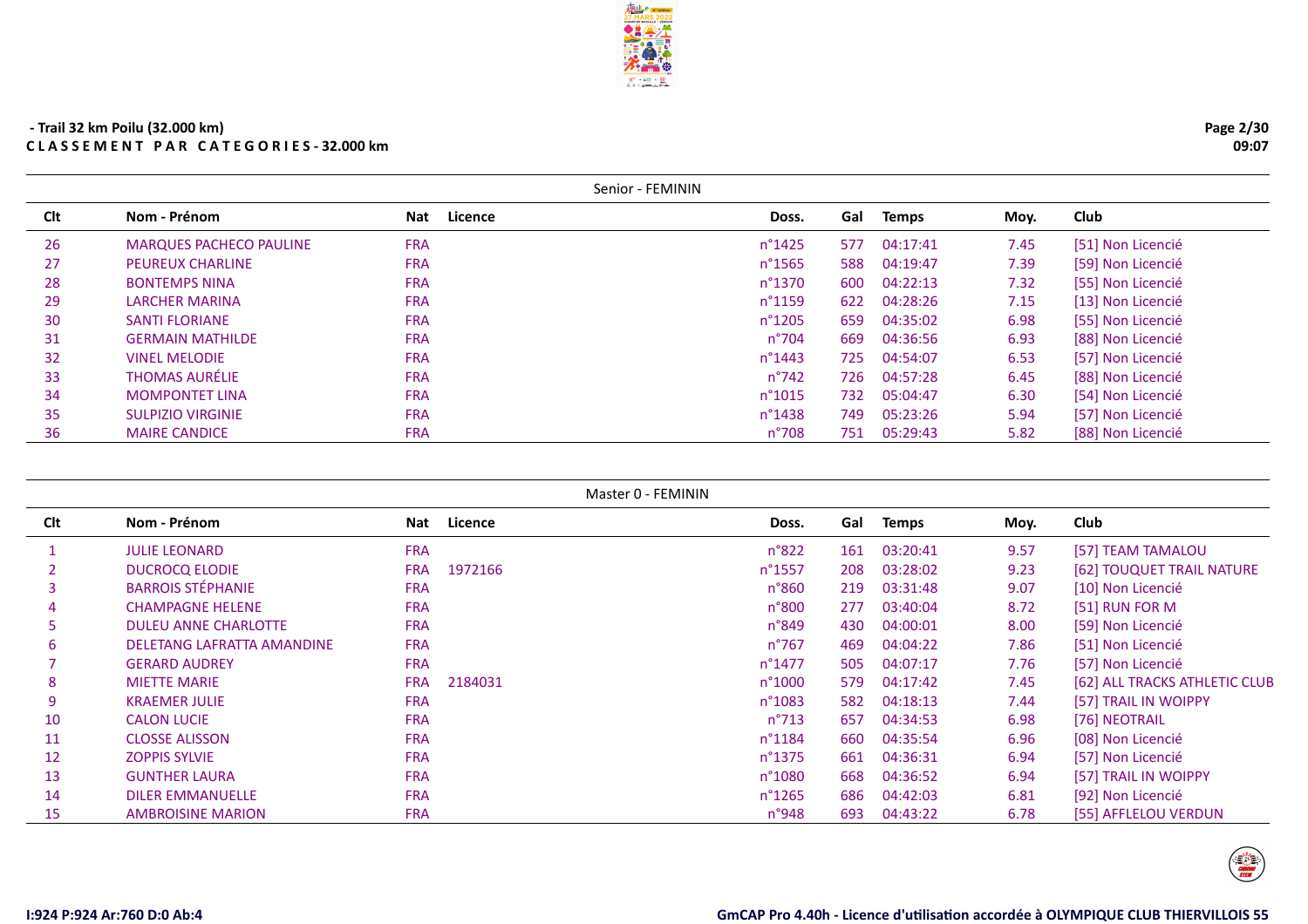|     |                       | Master 0 - FEMININ    |                  |     |              |      |                   |
|-----|-----------------------|-----------------------|------------------|-----|--------------|------|-------------------|
| Clt | Nom - Prénom          | Licence<br><b>Nat</b> | Doss.            | Gal | <b>Temps</b> | Moy. | Club              |
| 16  | FREYMANN AURÉLIE      | <b>FRA</b>            | $n^{\circ}$ 1360 |     | 724 04:53:33 | 6.54 | [57] Non Licencié |
|     | <b>TOPORSKI LAURE</b> | <b>FRA</b>            | n°864            | 756 | 05:45:24     | 5.56 | $[55]$ KO         |

|     |                             |            |                | Master 1 - FEMININ |     |              |       |                                    |
|-----|-----------------------------|------------|----------------|--------------------|-----|--------------|-------|------------------------------------|
| Clt | Nom - Prénom                | Nat        | <b>Licence</b> | Doss.              | Gal | <b>Temps</b> | Moy.  | Club                               |
| 1   | <b>LEVEL LINA</b>           | <b>FRA</b> | 1746765        | n°969              | 52  | 02:57:58     | 10.79 | [62] TOUQUET ATHLETIC CLUB         |
| 2   | <b>MONDÉ CELINE</b>         | <b>FRA</b> | 1879561        | $n^{\circ}$ 1264   | 84  | 03:05:04     | 10.38 | [77] AVON ATHLÉTISME CLUB          |
| 3   | <b>ROCHA JOCELYNE</b>       | <b>FRA</b> | 2146904        | $n^{\circ}1173$    | 131 | 03:15:27     | 9.82  | [77] PONTAULT AAC                  |
| 4   | <b>CHEVRIOT VIRGINIE</b>    | <b>FRA</b> | 2010618        | n°1171             | 148 | 03:17:10     | 9.74  | [77] PONTAULT AAC                  |
| 5   | <b>DEMANGE MICHELLE</b>     | <b>FRA</b> | 1620104        | n°999              | 222 | 03:32:52     | 9.02  | [88] COHM                          |
| 6   | <b>TOMASELLI SÉVERINE</b>   | <b>FRA</b> | 1260186        | $n^{\circ}1142$    | 225 | 03:33:32     | 8.99  | [88] ES THAON*                     |
|     | <b>TALLEUX CELINE</b>       | <b>FRA</b> | 1895071        | $n^{\circ}891$     | 239 | 03:34:52     | 8.94  | [62] BAC                           |
| 8   | DALMASSO HÉLÈNE             | <b>FRA</b> | 1827870        | $n^{\circ}$ 1543   | 248 | 03:35:51     | 8.90  | $[57]$ A2M                         |
| 9   | <b>HAMARD CECILE</b>        | <b>FRA</b> |                | $n^{\circ}$ 734    | 250 | 03:36:30     | 8.87  | [55] ASPTT VERDUN                  |
| 10  | <b>DENTINGER LAURE</b>      | <b>FRA</b> |                | n°987              | 337 | 03:48:08     | 8.42  | [57] LET'S DOG                     |
| 11  | <b>COLOMBE CORALIE</b>      | <b>FRA</b> | 1650296        | $n^{\circ}$ 1442   | 340 | 03:48:17     | 8.41  | [02] ATHLETIC CLUB BUCY LES PIERRE |
| 12  | <b>BECANIER ISABELLE</b>    | <b>FRA</b> |                | n°1577             | 372 | 03:52:39     | 8.25  | [57] RTT                           |
| 13  | <b>LEMAIRE AUDREY</b>       | <b>FRA</b> | 756229         | $n^{\circ}1038$    | 380 | 03:53:14     | 8.23  | [78] LA JEUNESSE DE CROISSY        |
| 14  | <b>ANIER CYNTHIA</b>        | <b>FRA</b> |                | $n^{\circ}761$     | 383 | 03:53:24     | 8.23  | [57] FORBACH                       |
| 15  | <b>GRANGER AURELIE</b>      | <b>FRA</b> | 2079173        | n°1335             | 401 | 03:55:50     | 8.14  | [49] CA DU PAYS SAUMUROIS *        |
| 16  | <b>DUVNJAK LAETITIA</b>     | <b>FRA</b> | 2264343        | n°1096             | 411 | 03:57:30     | 8.08  | $[10]$ ARS                         |
| 17  | <b>JOUBERT NATACHA</b>      | <b>FRA</b> |                | $n^{\circ}$ 1606   | 418 | 03:58:35     | 8.05  | [01] Non Licencié                  |
| 18  | <b>FLOQUARD ALINE</b>       | <b>FRA</b> |                | n°1584             | 424 | 03:59:30     | 8.02  | [55] Non Licencié                  |
| 19  | <b>MALHOMME MARJORIE</b>    | <b>FRA</b> | 40864734       | n°943              | 434 | 04:00:30     | 7.98  | [55] ASPTT VERDUN                  |
| 20  | <b>COULIBALY KOROTOUMOU</b> | <b>FRA</b> | 2247750        | n°1240             | 435 | 04:00:32     | 7.98  | [77] BUSSY ST GEORGES ATHLETISME   |
| 21  | <b>GARNIER SYLVIA</b>       | <b>FRA</b> | T315948        | n°1575             | 448 | 04:02:25     | 7.92  | [51] ENDURANCE CHAMPAGNE 51        |
| 22  | DI GENOVA BÉRANGÈRE         | <b>FRA</b> |                | n°1077             | 491 | 04:05:46     | 7.81  | [57] TRAIL IN WOIPPY               |
| 23  | <b>DARSTEIN ADELINE</b>     | <b>FRA</b> |                | $n^{\circ}1176$    | 509 | 04:07:30     | 7.76  | [08] Non Licencié                  |
| 24  | <b>MORIN SANDRINE</b>       | <b>FRA</b> | 1843223        | n°923              | 511 | 04:07:50     | 7.75  | [51] JC EPERNAY CHAMPAGNE          |

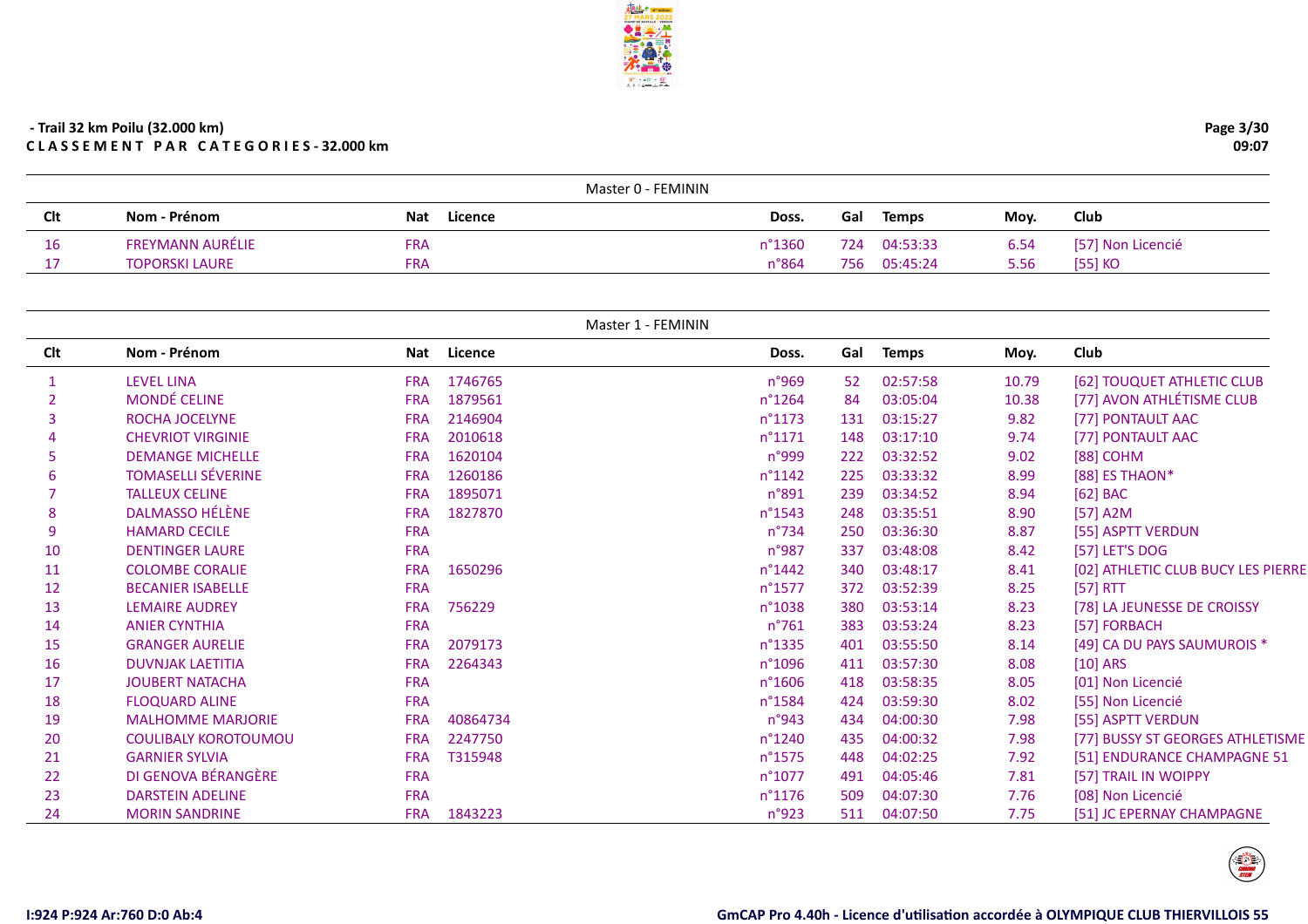|     |                               |            |         | Master 1 - FEMININ |     |              |      |                                  |
|-----|-------------------------------|------------|---------|--------------------|-----|--------------|------|----------------------------------|
| Clt | Nom - Prénom                  | Nat        | Licence | Doss.              | Gal | <b>Temps</b> | Moy. | <b>Club</b>                      |
| 25  | <b>CANDORE AUDREY</b>         | <b>FRA</b> | 2338255 | $n^{\circ}$ 1561   | 536 | 04:10:45     | 7.66 | [51] TEAM TRAIL CHALONS EN CHAM  |
| 26  | <b>BASQUIN KARINE</b>         | <b>FRA</b> |         | $n^{\circ}$ 1267   | 543 | 04:11:26     | 7.64 | [54] Non Licencié                |
| 27  | <b>EMEL CINDY</b>             | <b>FRA</b> |         | n°1051             | 557 | 04:14:18     | 7.55 | [57] TEAM MALO                   |
| 28  | <b>RIETH LAETICIA</b>         | <b>FRA</b> | 2371043 | $n^{\circ}$ 1540   | 589 | 04:20:02     | 7.38 | [55] S/L ASPTT VERDUN            |
| 29  | <b>VILLA STEPHANIE</b>        | <b>FRA</b> |         | n°934              | 608 | 04:24:23     | 7.26 | [55] Non Licencié                |
| 30  | <b>POZZI LAETITIA</b>         | <b>FRA</b> |         | n°932              | 609 | 04:24:24     | 7.26 | [55] Non Licencié                |
| 31  | <b>TABARY ANGÉLIQUE</b>       | <b>FRA</b> |         | $n^{\circ}1093$    | 617 | 04:26:33     | 7.20 | [57] MP TRAIL 54                 |
| 32  | <b>COURRIER PAULINE</b>       | <b>FRA</b> | A93378C | $n^{\circ}865$     | 623 | 04:28:37     | 7.15 | [57] METZ TRIATHLON              |
| 33  | <b>BÉNIÈRE ADELINE</b>        | <b>FRA</b> | 1672130 | $n^{\circ}$ 1478   | 639 | 04:31:35     | 7.07 | [77] BUSSY ST GEORGES ATHLETISME |
| 34  | <b>FRAXE ADELE</b>            | <b>FRA</b> |         | $n^{\circ}719$     | 664 | 04:36:47     | 6.94 | $[55]$ ASPTT                     |
| 35  | <b>BALDO ARMELLE</b>          | <b>FRA</b> |         | $n^{\circ}775$     | 701 | 04:44:39     | 6.75 | [54] Non Licencié                |
| 36  | <b>WILBOIS SYLVIA</b>         | <b>FRA</b> |         | n°980              | 711 | 04:47:16     | 6.68 | [54] Non Licencié                |
| 37  | <b>DELGADO ANNE</b>           | <b>FRA</b> | 2203197 | $n^{\circ}$ 1244   | 712 | 04:47:28     | 6.68 | [57] FREYMING-MERLEBACH AC       |
| 38  | <b>ATTON MARIE-ANTOINETTE</b> | <b>FRA</b> | 2074337 | $n^{\circ}$ 1367   | 714 | 04:47:29     | 6.68 | [57] FREYMING-MERLEBACH AC       |
| 39  | <b>MAUS JESSICA</b>           | <b>FRA</b> |         | $n^{\circ}714$     | 715 | 04:47:30     | 6.68 | [55] Non Licencié                |
| 40  | <b>GUIDARELLI SANDRA</b>      | <b>FRA</b> |         | $n^{\circ}881$     | 716 | 04:47:30     | 6.68 | [54] Non Licencié                |
| 41  | <b>NIVELET CELINE</b>         | <b>FRA</b> |         | n°878              | 718 | 04:47:35     | 6.68 | [54] RUN RUN PAM                 |

|                |                           |            | Master 2 - FEMININ |                  |     |          |       |                                 |
|----------------|---------------------------|------------|--------------------|------------------|-----|----------|-------|---------------------------------|
| Clt            | Nom - Prénom              |            | Nat Licence        | Doss.            | Gal | Temps    | Moy.  | <b>Club</b>                     |
|                | <b>CLIVOT LAETITIA</b>    | <b>FRA</b> |                    | $n^{\circ}$ 1402 | 92  | 03:06:17 | 10.31 | [10] Non Licencié               |
| $\overline{2}$ | <b>SAVARY MARIE-LAURE</b> | <b>FRA</b> |                    | n°880            | 186 | 03:23:26 | 9.44  | [14] Non Licencié               |
| 3              | <b>CLEMENCE CATHERINE</b> | <b>FRA</b> | 1082401            | n°984            | 209 | 03:28:30 | 9.21  | [88] COHM                       |
| $\overline{4}$ | <b>BOUBEL SANDRA</b>      | <b>FRA</b> |                    | n°1309           | 285 | 03:41:02 | 8.69  | [57] NEW SARREBOURG TEAM TRIATH |
| 5.             | <b>PARIS NADIA</b>        | <b>FRA</b> |                    | n°991            | 316 | 03:45:32 | 8.51  | [57] Non Licencié               |
| 6              | <b>DELUNG MARLÈNE</b>     | <b>FRA</b> | 170007             | $n^{\circ}$ 1536 | 322 | 03:46:01 | 8.49  | [88] TR AILLEURS                |
|                | <b>COSTE LAURE</b>        | <b>FRA</b> | 1664885            | n°1488           | 339 | 03:48:14 | 8.41  | [77] PONTAULT AAC               |
| 8              | <b>MARCHAND LAETITIA</b>  | <b>FRA</b> | 1125152            | $n^{\circ}1220$  | 377 | 03:52:57 | 8.24  | [08] FJEP ATTIGNY COURSE A PIED |
| 9              | <b>PONCE PASCALE</b>      | <b>FRA</b> |                    | $n^{\circ}$ 1564 | 403 | 03:56:16 | 8.13  | [62] TEAM TRAIL LENSOISE        |

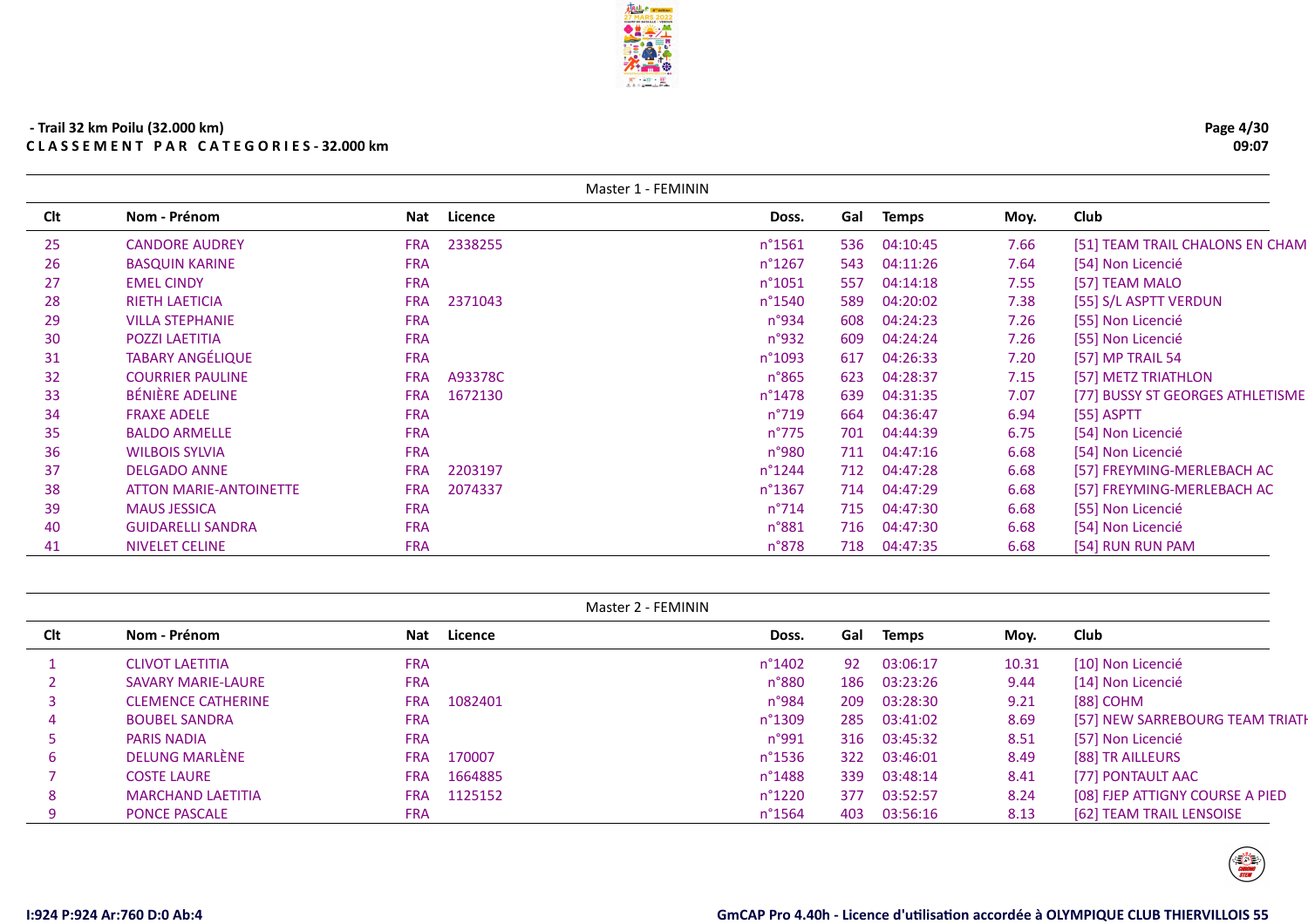|            |                             |            |         | Master 2 - FEMININ |     |              |      |                                    |
|------------|-----------------------------|------------|---------|--------------------|-----|--------------|------|------------------------------------|
| <b>Clt</b> | Nom - Prénom                | <b>Nat</b> | Licence | Doss.              | Gal | <b>Temps</b> | Moy. | Club                               |
| 10         | <b>RAGON AURÉLIE</b>        | <b>FRA</b> | 2283121 | n°1295             | 425 | 03:59:40     | 8.01 | [55] S/L GROUPE ATHLETIC COMMER    |
| 11         | <b>BOUILLOT STEPHANIE</b>   | <b>FRA</b> | 1121167 | n°1249             | 458 | 04:03:47     | 7.88 | [77] COURIR CESSON VERT ST DÉNIS   |
| 12         | <b>HARMAND GÉRALDINE</b>    | <b>FRA</b> |         | n°1607             | 459 | 04:03:51     | 7.87 | [55] ASPTT VERDUN                  |
| 13         | <b>LARUE KARINE</b>         | <b>FRA</b> |         | n°938              | 471 | 04:04:25     | 7.86 | [89] SENS ROUTE TRAIL              |
| 14         | <b>CHAMAGNE VIRGINIE</b>    | <b>FRA</b> |         | $n^{\circ}$ 1266   | 480 | 04:04:59     | 7.84 | [57] Non Licencié                  |
| 15         | <b>PYLINSKI SANDRINE</b>    | <b>FRA</b> | 1089039 | n°1160             | 501 | 04:07:00     | 7.77 | [13] AIX ATHLE                     |
| 16         | <b>MANSUY AURORE</b>        | <b>FRA</b> |         | $n^{\circ}774$     | 507 | 04:07:23     | 7.76 | [57] RUNNING TRAIL TERVILLOIS      |
| 17         | <b>DELLOQUE ESTELLE</b>     | <b>FRA</b> | 2338259 | n°1558             | 535 | 04:10:44     | 7.66 | [51] TEAM TRAIL CHALONS EN CHAM    |
| 18         | <b>ALLOUIS CHRISTELLE</b>   | <b>FRA</b> |         | n°1303             | 540 | 04:11:12     | 7.64 | [57] TEAM IMPALA (57)              |
| 19         | <b>GREBIL STÉPHANIE</b>     | <b>FRA</b> |         | n°783              | 553 | 04:13:51     | 7.56 | [54] Non Licencié                  |
| 20         | <b>FERRAN JENNIFER</b>      | <b>FRA</b> |         | n°1027             | 569 | 04:16:40     | 7.48 | [57] ASAL PHOENIX                  |
| 21         | <b>MUSZALSKI KATHIA</b>     | <b>FRA</b> | 2169910 | $n^{\circ}$ 1206   | 594 | 04:21:07     | 7.35 | [55] US CHEMINOTS NOUVION SUR M    |
| 22         | <b>AZAMBRE JULIE</b>        | <b>FRA</b> | 2227950 | n°1081             | 599 | 04:22:05     | 7.33 | [57] FENSCH MOSELLE *              |
| 23         | <b>BONAVENTURE VIRGINIE</b> | <b>FRA</b> |         | n°989              | 625 | 04:28:49     | 7.14 | [55] Non Licencié                  |
| 24         | <b>VERRAT CORINNE</b>       | <b>FRA</b> |         | n°1180             | 679 | 04:38:38     | 6.89 | [10] Non Licencié                  |
| 25         | <b>HUPONT SOPHIE</b>        | <b>FRA</b> |         | n°976              | 689 | 04:42:52     | 6.79 | [54] Non Licencié                  |
| 26         | <b>KASPROWICZ LAURE</b>     | <b>FRA</b> | 2347039 | $n^{\circ}786$     | 690 | 04:42:53     | 6.79 | [55] S/L OLYMPIQUE CLUB THIERVILLO |
| 27         | <b>METAYER CHRISTELLE</b>   | <b>FRA</b> |         | $n^{\circ}882$     | 713 | 04:47:29     | 6.68 | [54] Non Licencié                  |
| 28         | <b>DI MARTINO FRANCOISE</b> | <b>FRA</b> |         | $n^{\circ}743$     | 719 | 04:49:34     | 6.63 | [57] Non Licencié                  |
| 29         | ROUSSEL CÉLINE              | <b>FRA</b> |         | n°1376             | 731 | 05:04:46     | 6.30 | [55] Non Licencié                  |
| 30         | <b>PETITJEAN SARAH</b>      | <b>FRA</b> |         | n°1520             | 738 | 05:11:50     | 6.16 | [54] RUN RUN PONT A MOUSSON        |
| 31         | <b>WACKENHEIM DELPHINE</b>  | <b>FRA</b> |         | n°1394             | 743 | 05:14:56     | 6.10 | [67] PASSION D'ALTITUDE            |
| 32         | SOUBEYRE SANDRINE           | <b>FRA</b> |         | n°952              | 752 | 05:31:25     | 5.79 | [21] Non Licencié                  |
| 33         | <b>VACCON CORINNE</b>       | <b>FRA</b> | 2360416 | n°962              | 754 | 05:45:23     | 5.56 | [78] ASB YVELINES                  |
| 34         | <b>SPRING NATHALIE</b>      | <b>FRA</b> | 2190500 | n°889              | 755 | 05:45:23     | 5.56 | [29] QUIMPER ATHLÉTISME            |

|     |                   |                       | Master 3 - FEMININ |                 |     |              |       |                             |
|-----|-------------------|-----------------------|--------------------|-----------------|-----|--------------|-------|-----------------------------|
| Clt | Nom - Prénom      | Licence<br><b>Nat</b> |                    | Doss.           | Gal | <b>Temps</b> | Moy.  | Club                        |
|     | DA SILVA LAETITIA | 1863384<br><b>FRA</b> |                    | $n^{\circ}1172$ | -96 | 03:06:46     | 10.28 | <b>PONTAULT AAC</b><br>[77] |

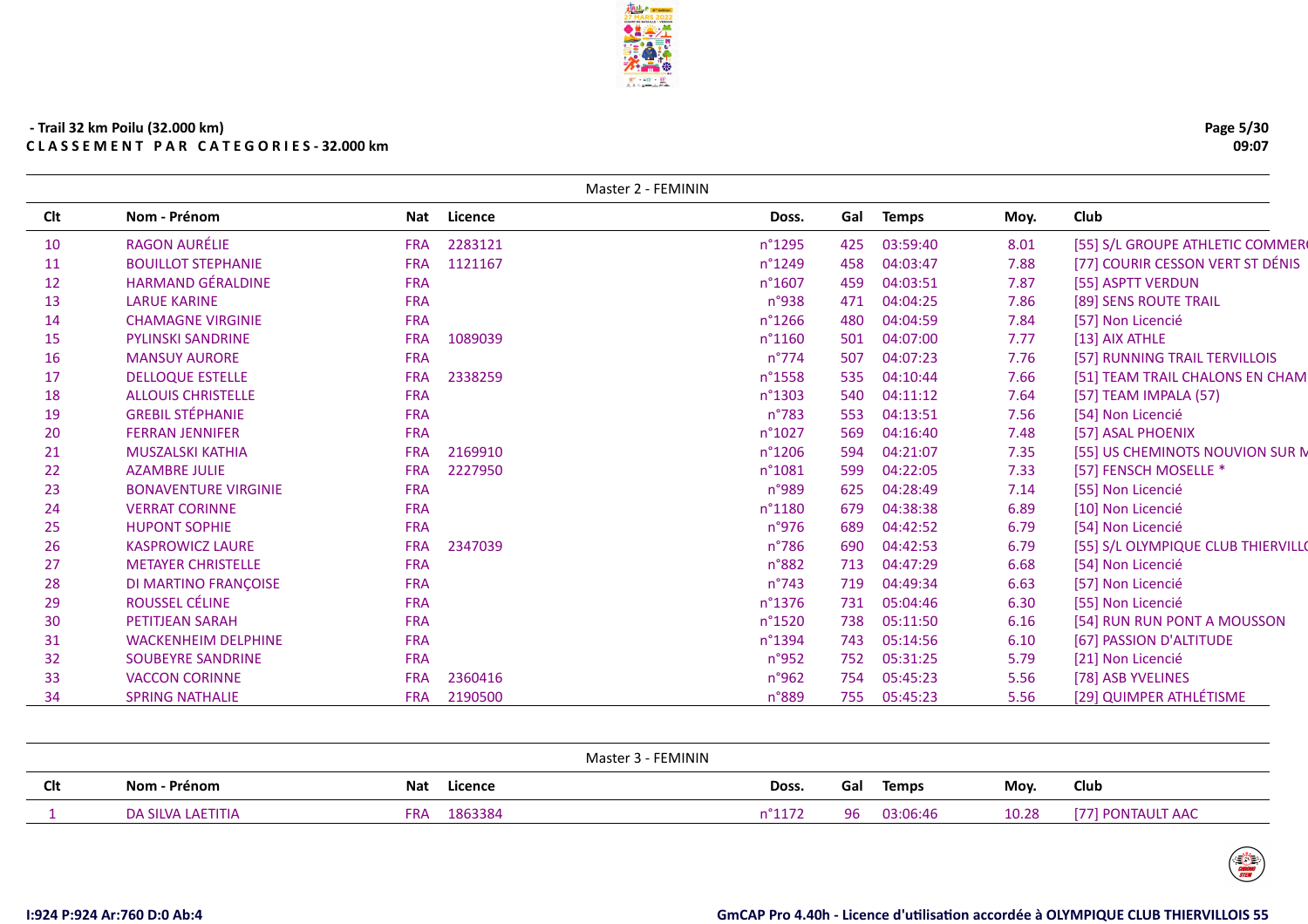|                |                                |            | Master 3 - FEMININ |                  |     |              |      |                                    |
|----------------|--------------------------------|------------|--------------------|------------------|-----|--------------|------|------------------------------------|
| <b>Clt</b>     | Nom - Prénom                   | Nat        | Licence            | Doss.            | Gal | <b>Temps</b> | Moy. | Club                               |
| $\overline{2}$ | <b>ORLANDINI LAURENCE</b>      | <b>FRA</b> | 1662464            | $n^{\circ}$ 1573 | 171 | 03:22:15     | 9.49 | [54] C.O.S. VILLERS ATHLETISME     |
| 3              | <b>AUMONT FARIDA</b>           | <b>FRA</b> | 1225088            | $n^{\circ}$ 1229 | 200 | 03:26:26     | 9.30 | [91] VAL D'ORGE ATHLETIC           |
| 4              | <b>BICHAUD CARINE</b>          | <b>FRA</b> |                    | n°982            | 228 | 03:33:38     | 8.99 | [95] TNT EZANVILLE                 |
| 5              | <b>VINCENT MURIEL</b>          | <b>FRA</b> |                    | n°1291           | 266 | 03:38:33     | 8.79 | [54] C.O.S. VILLERS ATHLETISME     |
| 6              | <b>HUCHARD MARIE-CHRISTINE</b> | <b>FRA</b> |                    | $n^{\circ}833$   | 355 | 03:49:34     | 8.36 | [51] Non Licencié                  |
| 7              | <b>CAMUS SYLVIE</b>            | <b>FRA</b> |                    | $n^{\circ}770$   | 365 | 03:51:09     | 8.31 | $[60]$ NRC                         |
| 8              | <b>DEVROEY VANESSA</b>         | <b>FRA</b> |                    | $n^{\circ}1037$  | 389 | 03:54:06     | 8.20 | [79] FARMERS CLUB                  |
| 9              | <b>PORROT PATRICIA</b>         | <b>FRA</b> | 1301548            | $n^{\circ}$ 1228 | 394 | 03:54:52     | 8.17 | [91] VAL D'ORGE ATHLETIC           |
| 10             | <b>WALTER ANGELA</b>           | <b>FRA</b> |                    | $n^{\circ}1033$  | 443 | 04:02:08     | 7.93 | [54] MP TRAIL                      |
| 11             | <b>BORDE CORINNE</b>           | <b>FRA</b> | 2068970            | $n^{\circ}777$   | 474 | 04:04:27     | 7.85 | [55] S/L OLYMPIQUE CLUB THIERVILLO |
| 12             | <b>GAGNEUX SABINE</b>          | <b>FRA</b> | 2342633            | n°1582           | 477 | 04:04:28     | 7.85 | [55] S/L OLYMPIQUE CLUB THIERVILL( |
| 13             | <b>DENIAU VALERIE</b>          | <b>FRA</b> |                    | n°1931           | 493 | 04:05:56     | 7.81 | [55] TEAM KM 226                   |
| 14             | <b>DURAND ISABELLE</b>         | <b>FRA</b> | 1650851            | n°1450           | 494 | 04:06:08     | 7.80 | [45] GIEN ATHLE MARATHON           |
| 15             | <b>SLEZACK SOPHIE</b>          | <b>FRA</b> | 2141868            | $n^{\circ}$ 1294 | 521 | 04:09:15     | 7.70 | [55] S/L GROUPE ATHLETIC COMMER    |
| 16             | <b>MEYE ALINE</b>              | <b>FRA</b> |                    | $n^{\circ}789$   | 528 | 04:09:27     | 7.70 | [52] EB TRAIL 52                   |
| 17             | <b>ZANETTI MARIE</b>           | <b>FRA</b> |                    | $n^{\circ}717$   | 584 | 04:18:23     | 7.43 | [54] RUN RUN PAM                   |
| 18             | <b>HERLEM EMMANUELLE</b>       | <b>FRA</b> |                    | $n^{\circ}1102$  | 641 | 04:31:43     | 7.07 | [51] Non Licencié                  |
| 19             | <b>NOUY ESTELLE</b>            | <b>FRA</b> |                    | $n^{\circ}814$   | 642 | 04:31:52     | 7.06 | [92] Non Licencié                  |
| 20             | <b>DALMART NATHALIE</b>        | <b>FRA</b> |                    | $n^{\circ}$ 1532 | 649 | 04:33:08     | 7.03 | [54] Non Licencié                  |
| 21             | <b>ADENIS CAROLE</b>           | <b>FRA</b> |                    | $n^{\circ}1124$  | 665 | 04:36:47     | 6.94 | [55] TEAM E.LECLERC                |
| 22             | <b>LANCE AURÉLIE</b>           | <b>FRA</b> |                    | $n^{\circ}1072$  | 694 | 04:43:25     | 6.77 | [51] Non Licencié                  |
| 23             | <b>DEWYNTER VERONIQUE</b>      | <b>FRA</b> |                    | n°954            | 720 | 04:50:05     | 6.62 | [78] Non Licencié                  |
| 24             | <b>SIRI GERALDINE</b>          | <b>FRA</b> | 173445             | $n^{\circ}$ 1285 | 733 | 05:05:32     | 6.28 | [55] S/L GROUPE ATHLETIC COMMER    |

|     |                          |                       | Master 4 - FEMININ      |              |      |                                |
|-----|--------------------------|-----------------------|-------------------------|--------------|------|--------------------------------|
| Clt | Nom - Prénom             | <b>Nat</b><br>Licence | Doss.<br>Gal            | <b>Temps</b> | Mov. | Club                           |
|     | <b>SIMON CHRISTINE</b>   | <b>FRA</b>            | n°990<br>343            | 03:48:32     | 8.40 | [30] AS COMBAS                 |
|     | <b>GILLET ANNABELLE</b>  | <b>FRA</b>            | $n^{\circ}1127$         | 514 04:08:00 | 7.74 | [51] Non Licencié              |
|     | <b>TOUSSAINT PASCALE</b> | <b>FRA</b>            | $n^{\circ}$ 1336<br>546 | 04:11:43     | 7.63 | [51] ASPTT CHALONS-EN-CHAMPAGN |

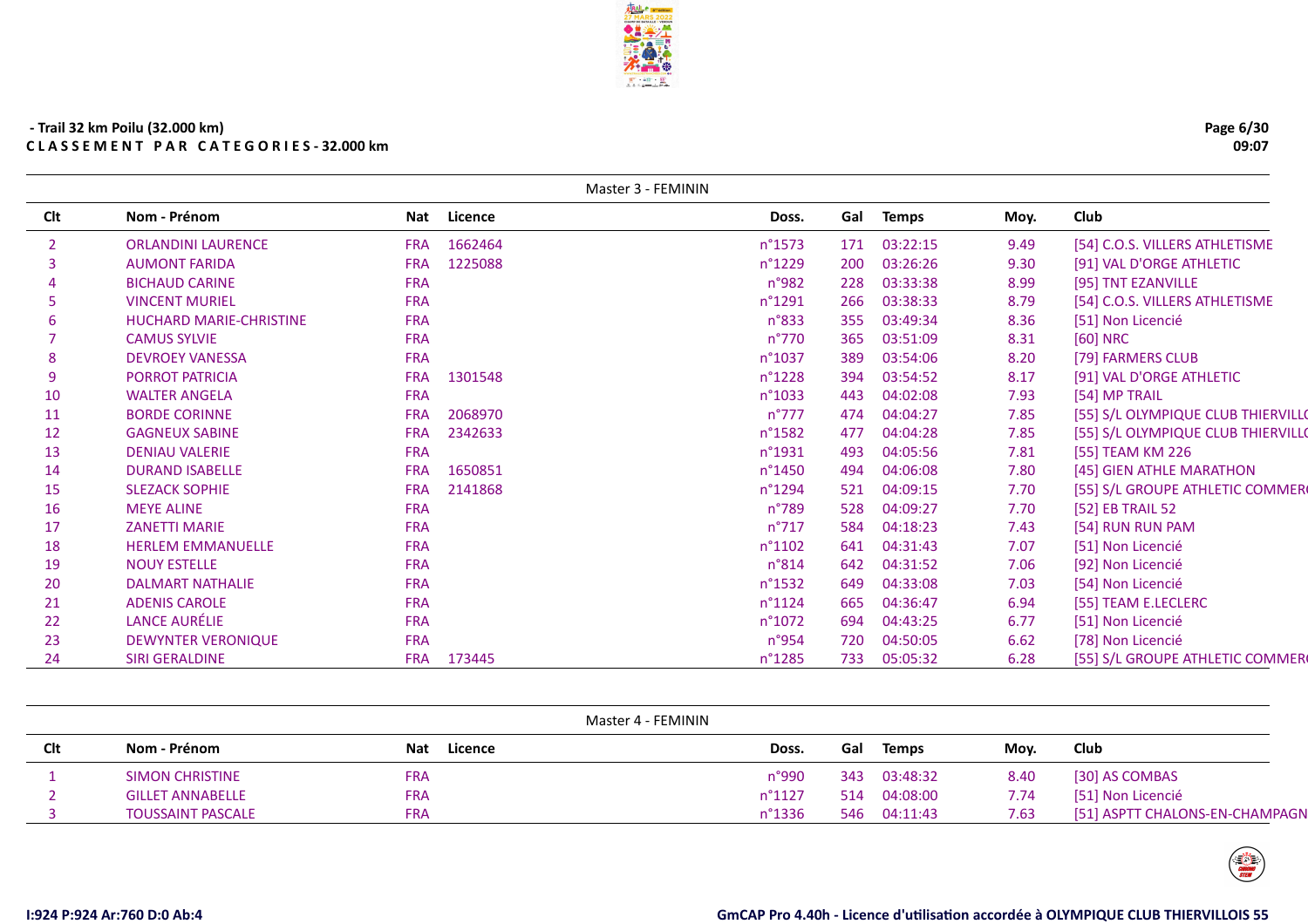

|     |                             |            |         | Master 4 - FEMININ |     |              |      |                                  |
|-----|-----------------------------|------------|---------|--------------------|-----|--------------|------|----------------------------------|
| Clt | Nom - Prénom                | Nat        | Licence | Doss.              | Gal | Temps        | Moy. | Club                             |
|     | KOROTKEVITCH NADIA          | <b>FRA</b> | 1587928 | n°931              |     | 640 04:31:40 | 7.07 | [77] BUSSY ST GEORGES ATHLETISME |
|     | <b>RENNESSON NICOLE</b>     | <b>FRA</b> |         | $n^{\circ}$ 1381   | 667 | 04:36:50     | 6.94 | [08] Non Licencié                |
|     | <b>STECKER ELISABETH</b>    | <b>FRA</b> |         | n°907              | 737 | 05:10:29     | 6.18 | [57] CAN SARREGUEMINES           |
|     | <b>CHEVALIER MYRIAM</b>     | <b>FRA</b> |         | $n^{\circ}$ 1331   | 741 | 05:13:08     | 6.13 | [55] Non Licencié                |
|     | <b>GUILLET MARIE CLAUDE</b> | <b>FRA</b> |         | $n^{\circ}723$     | 753 | 05:45:23     | 5.56 | [55] ASPTT VERDUN                |

|     |                             |            |         | Master 5 - FEMININ |      |              |      |                          |
|-----|-----------------------------|------------|---------|--------------------|------|--------------|------|--------------------------|
| Clt | Nom - Prénom                | Nat        | Licence | Doss.              | Gal  | Temps        | Moy. | <b>Club</b>              |
|     | <b>MARIE-JOSEPH SYLVIE</b>  | FRA        | 1245949 | $n^{\circ}$ 1232   |      | 455 04:03:14 | 7.89 | [91] VAL D'ORGE ATHLETIC |
|     | LUCAS MARIA                 | <b>FRA</b> |         | $n^{\circ}1049$    |      | 703 04:45:29 | 6.73 | [54] Non Licencié        |
|     | <b>BRACONNIER CATHERINE</b> | <b>FRA</b> |         | $n^{\circ}$ 1329   | 742. | 05:13:10     | 6.13 | [08] Non Licencié        |

|     |                           |            |         | Espoir - MASCULIN |     |              |       |                                    |
|-----|---------------------------|------------|---------|-------------------|-----|--------------|-------|------------------------------------|
| Clt | Nom - Prénom              | Nat        | Licence | Doss.             | Gal | <b>Temps</b> | Moy.  | Club                               |
|     | <b>ESPOSITO THÉO</b>      | <b>FRA</b> | 2409560 | $n^{\circ}1066$   | 15  | 02:36:28     | 12.27 | [54] AC ANOULD                     |
|     | <b>CHRISMENT AURÉLIEN</b> | <b>FRA</b> | 2254082 | $n^{\circ}1130$   | 39  | 02:51:28     | 11.20 | [54] C.O.S VILLERS                 |
|     | DA FONCECA THÉO           | <b>FRA</b> |         | $n^{\circ}1271$   | 71  | 03:01:39     | 10.57 | [08] TEAMJOM                       |
| 4   | <b>DELEDICO NICOLAS</b>   | <b>FRA</b> | 2306545 | $n^{\circ}$ 1472  | 76  | 03:03:11     | 10.48 | [51] ERRANCE REIMS EUROPE CLUB     |
|     | <b>GUMEDZOE WALTER</b>    | <b>FRA</b> |         | $n^{\circ}$ 1482  | 111 | 03:11:00     | 10.05 | [94] 3ÈME RHC EDP                  |
| 6   | <b>JOURET ARTHUR</b>      | <b>FRA</b> | 2118169 | $n^{\circ}$ 1441  | 136 | 03:16:08     | 9.79  | [02] ATHLETIC CLUB BUCY LES PIERRE |
|     | LE BIGOT ARTHUR           | <b>FRA</b> |         | n°1089            | 286 | 03:41:10     | 8.68  | [51] Non Licencié                  |
| 8   | <b>PEDIMINA ALAN</b>      | <b>FRA</b> |         | $n^{\circ}$ 1245  | 602 | 04:22:13     | 7.32  | [74] Non Licencié                  |
|     | <b>GLORIANT GABRIEL</b>   | <b>FRA</b> |         | n°1589            | 748 | 05:21:05     | 5.98  | [62] 3EME RHC EDP                  |

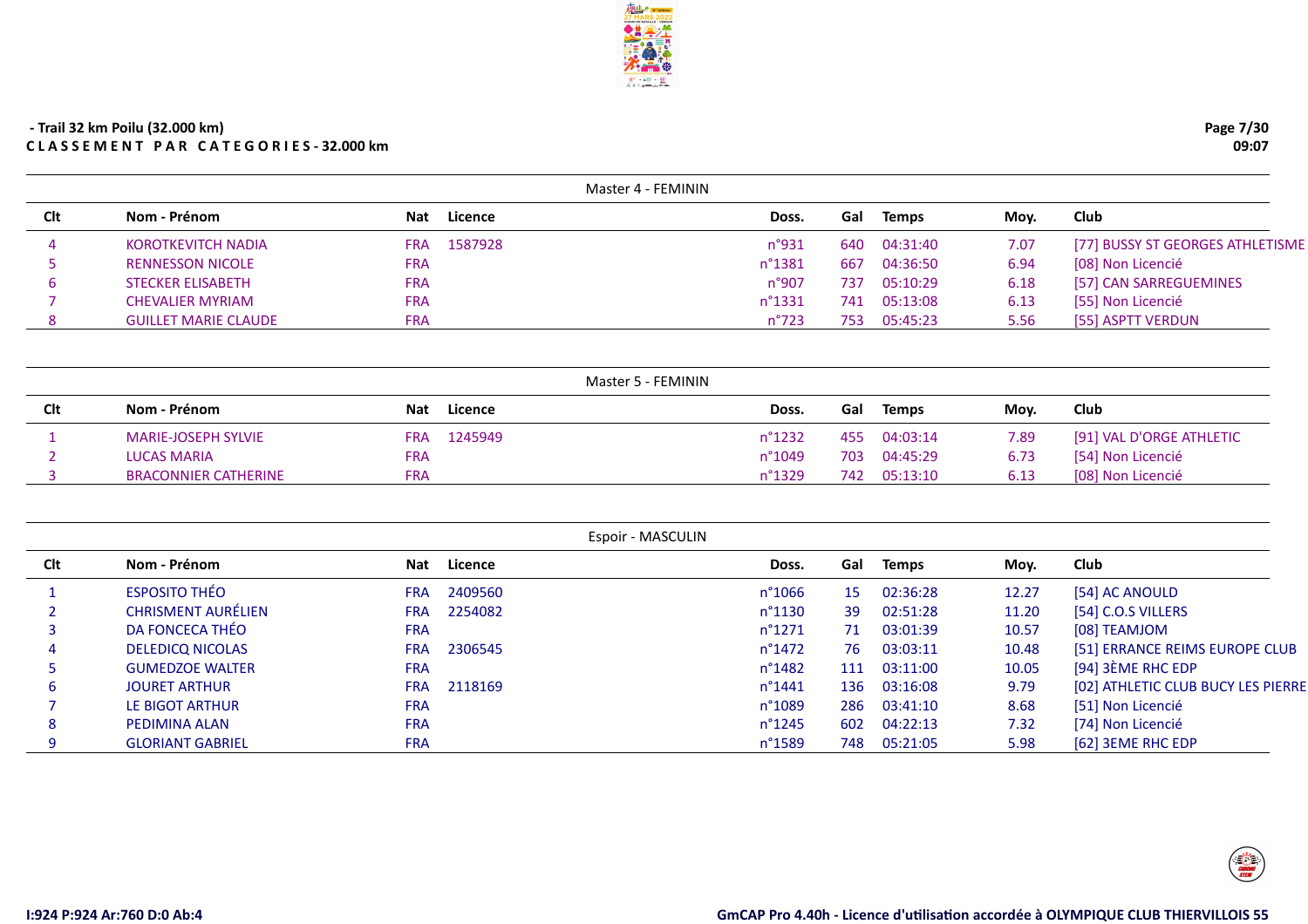| Senior - MASCULIN |                              |            |         |                 |              |              |       |                                  |  |
|-------------------|------------------------------|------------|---------|-----------------|--------------|--------------|-------|----------------------------------|--|
| Clt               | Nom - Prénom                 | <b>Nat</b> | Licence | Doss.           | Gal          | <b>Temps</b> | Moy.  | Club                             |  |
| $\mathbf{1}$      | <b>MALHERBE FLORENT</b>      | <b>FRA</b> | 1648519 | n°1327          | $\mathbf{1}$ | 02:13:29     | 14.38 | [91] S/L CA ORSAY                |  |
| 2                 | <b>HELOURY YVES</b>          | <b>FRA</b> | 2263453 | n°1444          | 3            | 02:15:22     | 14.18 | [74] TEAM TSL                    |  |
| 3                 | <b>MUSELET NICOLAS</b>       | <b>FRA</b> | 2238982 | n°913           | 5            | 02:27:44     | 13.00 | [62] TOUQUET ATHLETIC CLUB       |  |
| 4                 | <b>GRAYEL LOUIS</b>          | <b>FRA</b> | 1851374 | n°1299          | 6            | 02:29:43     | 12.82 | [95] S/L FC MONTCHAL             |  |
| 5                 | <b>LEBLOND CLEMENT</b>       | <b>FRA</b> | 1669562 | n°1460          | 7            | 02:31:05     | 12.71 | [60] S/L EA CREIL                |  |
| 6                 | <b>BLESCHET SEBASTIEN</b>    | <b>FRA</b> | 1150947 | n°1358          | 8            | 02:32:27     | 12.59 | $[21]$ CROCO                     |  |
| 7                 | <b>BENARD VALENTIN</b>       | <b>FRA</b> | 2035519 | n°1260          | 10           | 02:33:43     | 12.49 | [77] PAYS DE NEMOURS RUNNING TR. |  |
| 8                 | <b>MICHALSKI GEOFFREY</b>    | FRA        |         | n°1055          | 13           | 02:35:40     | 12.33 | [55] Non Licencié                |  |
| 9                 | <b>PERROT-LEGROS JOFFREY</b> | <b>FRA</b> |         | n°855           | 16           | 02:36:36     | 12.26 | [54] SA VERDUNOIS                |  |
| 10                | <b>ROTA ADRIEN</b>           | <b>FRA</b> | 115199  | n°1182          | 21           | 02:40:03     | 12.00 | [77] MARNE ET GONDOIRE ATHLETISI |  |
| 11                | <b>CARDON KEVIN</b>          | FRA        | 2159771 | $n^{\circ}1611$ | 26           | 02:44:03     | 11.70 | [62] TOUQUET ATHLETIC CLUB       |  |
| 12                | <b>CHARDON BRUNO</b>         | <b>FRA</b> |         | n°1379          | 27           | 02:44:29     | 11.67 | [55] BOUTICYCLE                  |  |
| 13                | <b>HENRY ERIC</b>            | <b>FRA</b> |         | n°1359          | 38           | 02:51:13     | 11.21 | [57] CA MALLING                  |  |
| 14                | <b>VIDIS TITOUAN</b>         | FRA        | 2361633 | n°1508          | 46           | 02:55:58     | 10.91 | [49] CA DU PAYS SAUMUROIS *      |  |
| 15                | <b>REICH YVES</b>            | <b>FRA</b> |         | n°1569          | 47           | 02:56:09     | 10.90 | [57] Non Licencié                |  |
| 16                | <b>TANFIN DIMITRI</b>        | <b>FRA</b> | 1710451 | n°1187          | 53           | 02:58:03     | 10.78 | [92] BUSSY ST GEORGES ATHLETISME |  |
| 17                | <b>FLÉCHER FLORIAN</b>       | <b>FRA</b> |         | n°1572          | 61           | 02:58:51     | 10.74 | [92] Non Licencié                |  |
| 18                | <b>CLARY MICKAEL</b>         | <b>FRA</b> | 673322  | n°1562          | 63           | 02:59:10     | 10.72 | [08] CMA                         |  |
| 19                | <b>JACQUEL RÉMI</b>          | FRA        |         | n°911           | 65           | 02:59:59     | 10.67 | [51] PRO TEAM SPORTS             |  |
| 20                | <b>LAGRANGE VINCENT</b>      | <b>FRA</b> |         | n°861           | 66           | 03:00:01     | 10.67 | [57] Non Licencié                |  |
| 21                | <b>LAMBERTY JULIEN</b>       | <b>FRA</b> |         | n°1524          | 75           | 03:02:44     | 10.51 | [51] RAACE                       |  |
| 22                | <b>BARON LUDOVIC</b>         | FRA        | 2033194 | n°1311          | 77           | 03:03:35     | 10.46 | [88] AS SAINT REMY VITTEL        |  |
| 23                | <b>POUTHIER ROMAIN</b>       | FRA        |         | n°1531          | 83           | 03:04:57     | 10.38 | [55] Non Licencié                |  |
| 24                | <b>LOHMANN JOFFREY</b>       | <b>FRA</b> | 2416475 | n°1056          | 85           | 03:05:11     | 10.37 | $[57]$ ASSA                      |  |
| 25                | <b>HILLARD GABRIEL</b>       | FRA        |         | n°924           | 86           | 03:05:14     | 10.37 | [54] EMC2                        |  |
| 26                | <b>PERRONNO KEVIN</b>        | <b>FRA</b> |         | n°764           | 91           | 03:06:16     | 10.31 | [57] Non Licencié                |  |
| 27                | <b>FABER JULIEN</b>          | <b>FRA</b> |         | n°1618          | 94           | 03:06:40     | 10.29 | [55] Non Licencié                |  |
| 28                | <b>DIDIERJEAN RÉMI</b>       | FRA        | 1987879 | n°1040          | 98           | 03:07:02     | 10.27 | [88] S/L CIS ANOULD              |  |
| 29                | <b>LAURENT DYLAN</b>         | <b>FRA</b> | 2419924 | $n^{\circ}772$  | 100          | 03:07:21     | 10.25 | [63] ASPTT CLERMONT ATHLETISME   |  |
| 30                | <b>FAUVEL QUENTIN</b>        | FRA        |         | n°1353          | 102          | 03:08:20     | 10.19 | [67] Non Licencié                |  |
| 31                | <b>HENN FLORIAN</b>          | <b>FRA</b> |         | n°1462          | 104          | 03:08:49     | 10.17 | [57] METZ TRIATHLON              |  |



**Page 8/3009:07**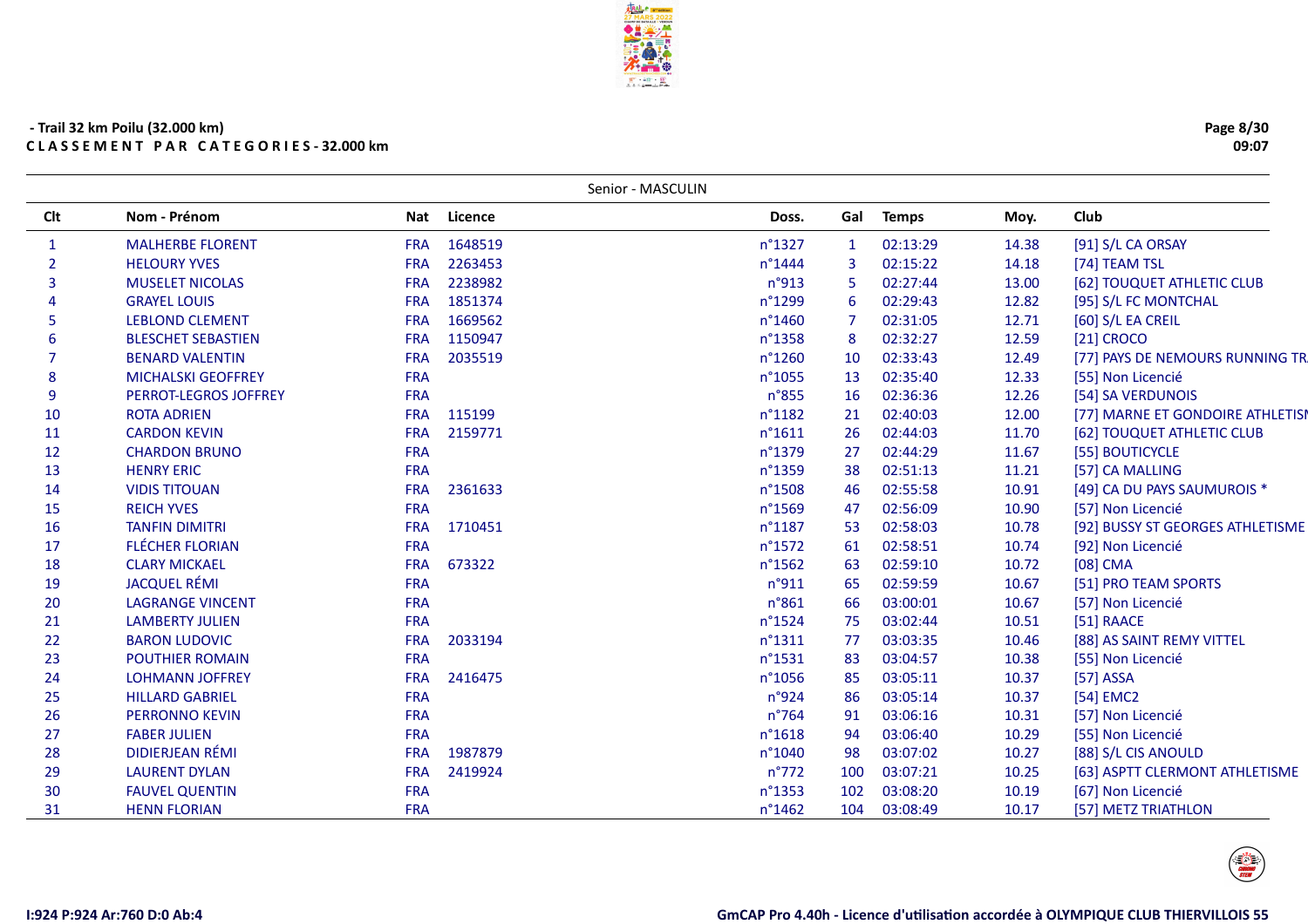| <b>Clt</b> | Nom - Prénom              | Nat        | <b>Licence</b> | Doss.            | Gal | <b>Temps</b> | Moy.  | Club                               |
|------------|---------------------------|------------|----------------|------------------|-----|--------------|-------|------------------------------------|
| 32         | <b>VANUXEEM GEOFFREY</b>  | <b>FRA</b> |                | n°998            | 105 | 03:09:00     | 10.16 | [55] Non Licencié                  |
| 33         | <b>VENESQUE HUGO</b>      | <b>FRA</b> |                | n°1481           | 110 | 03:10:56     | 10.06 | [55] 3ÈME RHC EDP                  |
| 34         | <b>LETERME SYLVAIN</b>    | <b>FRA</b> | 1861995        | n°1050           | 113 | 03:11:29     | 10.03 | [08] AS SOMMER                     |
| 35         | <b>RABINEAU JOSEPH</b>    | <b>FRA</b> |                | n°1433           | 134 | 03:16:02     | 9.79  | [49] Non Licencié                  |
| 36         | <b>FERY ALEXANDRE</b>     | <b>FRA</b> |                | n°1052           | 140 | 03:16:25     | 9.78  | [57] AMANVILLERS VTT               |
| 37         | <b>SIMEON MICHAEL</b>     | <b>BEL</b> |                | n°1519           | 146 | 03:16:55     | 9.75  | [54] MICHEL SIMÉON                 |
| 38         | <b>GRANDHAY LAURENT</b>   | <b>FRA</b> |                | n°1042           | 152 | 03:18:13     | 9.69  | [57] Non Licencié                  |
| 39         | <b>GONÇALVES KÉVIN</b>    | FRA        | 40870017       | n°946            | 155 | 03:18:55     | 9.65  | [55] ASPTT VERDUN                  |
| 40         | <b>VAUDÉ ROMAIN</b>       | <b>FRA</b> |                | n°1608           | 160 | 03:20:11     | 9.59  | [51] Non Licencié                  |
| 41         | <b>LOUPS MATHIEU</b>      | <b>FRA</b> |                | n°1498           | 172 | 03:22:16     | 9.49  | [54] WIN4YOUTH                     |
| 42         | <b>MOREAU CLÉMENT</b>     | <b>FRA</b> |                | n°1255           | 173 | 03:22:17     | 9.49  | [55] AS HUTIN / THE SPARTIATES SQU |
| 43         | <b>DENIS THOMAS</b>       | <b>FRA</b> | 1078270        | $n^{\circ}$ 1510 | 175 | 03:22:18     | 9.49  | [82] VOUZIERS OXYGENE              |
| 44         | <b>LANAVE FLORENT</b>     | <b>FRA</b> |                | n°828            | 178 | 03:23:00     | 9.46  | [51] Non Licencié                  |
| 45         | <b>MASSEE JEROME</b>      | <b>FRA</b> | 1890032        | $n^{\circ}1161$  | 182 | 03:23:06     | 9.45  | [13] AIX ATHLE                     |
| 46         | <b>VERDIER HIPPOLYTE</b>  | <b>FRA</b> |                | n°1258           | 185 | 03:23:26     | 9.44  | [75] Non Licencié                  |
| 47         | <b>SCHWARTZ ARNAUD</b>    | <b>FRA</b> |                | n°780            | 196 | 03:25:46     | 9.33  | [57] Non Licencié                  |
| 48         | <b>OSADA ANTOINE</b>      | <b>FRA</b> |                | n°1597           | 197 | 03:25:53     | 9.33  | [80] 86 RUNNING CLUB               |
| 49         | <b>BARRE AYMERIC</b>      | <b>FRA</b> |                | n°1484           | 205 | 03:27:32     | 9.25  | [75] Non Licencié                  |
| 50         | <b>FISCHER TIL</b>        | <b>ALL</b> |                | n°1105           | 214 | 03:29:52     | 9.15  | [63] RLT RODGAU                    |
| 51         | <b>BESSEMOULIN PIERRE</b> | <b>FRA</b> |                | n°1278           | 216 | 03:30:47     | 9.11  | [57] Non Licencié                  |
| 52         | <b>BESSEMOULIN REMI</b>   | <b>FRA</b> |                | n°1277           | 217 | 03:30:49     | 9.11  | [45] Non Licencié                  |
| 53         | <b>SIMONNET THIBAUD</b>   | <b>FRA</b> |                | n°1463           | 220 | 03:32:35     | 9.03  | [10] Non Licencié                  |
| 54         | <b>TOUSSAINT THOMAS</b>   | <b>FRA</b> |                | n°1053           | 229 | 03:33:46     | 8.98  | [57] AMANVILLERS VTT               |
| 55         | PAQUIN NICOLAS            | <b>FRA</b> |                | n°1587           | 234 | 03:34:27     | 8.95  | [55] SAV HALTÉROPHILIE             |
| 56         | <b>SINISCALCO AMAURY</b>  | <b>FRA</b> |                | n°944            | 244 | 03:35:32     | 8.91  | [55] Non Licencié                  |
| 57         | <b>MAUGER GÉDÉON</b>      | <b>FRA</b> |                | n°1534           | 245 | 03:35:36     | 8.91  | [75] Non Licencié                  |
| 58         | <b>DUPOUY FRANÇOIS</b>    | <b>FRA</b> |                | n°834            | 246 | 03:35:42     | 8.90  | [92] Non Licencié                  |
| 59         | <b>TAILLY MARTIN</b>      | <b>FRA</b> |                | n°1552           | 249 | 03:36:22     | 8.87  | [62] 86 RUNNING CLUB               |
| 60         | <b>VASSEUR JULIEN</b>     | <b>FRA</b> |                | n°1440           | 256 | 03:37:26     | 8.83  | [54] Non Licencié                  |
| 61         | <b>ALBERT THOMAS</b>      | <b>FRA</b> |                | n°1585           | 264 | 03:38:14     | 8.80  | [01] Non Licencié                  |
| 62         | <b>BONIFACE DORIAN</b>    | <b>FRA</b> |                | n°1616           | 271 | 03:38:45     | 8.78  | [08] Non Licencié                  |





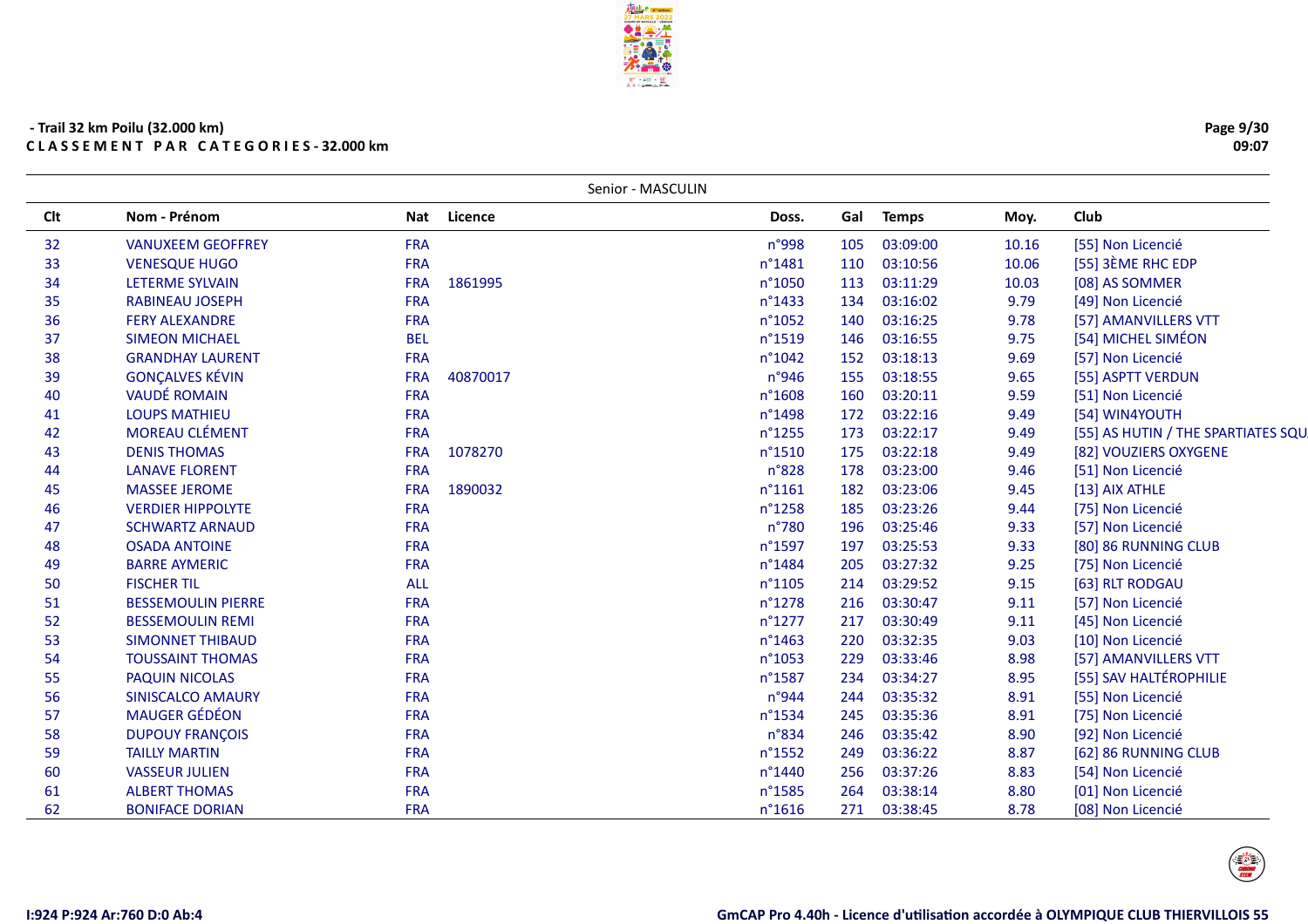| <b>Clt</b> | Nom - Prénom              | Nat        | <b>Licence</b> | Doss.            | Gal | <b>Temps</b> | Moy. | Club                        |
|------------|---------------------------|------------|----------------|------------------|-----|--------------|------|-----------------------------|
| 63         | <b>CHAUSSET MARIAN</b>    | <b>FRA</b> |                | $n^{\circ}$ 1541 | 293 | 03:41:37     | 8.66 | [57] Non Licencié           |
| 64         | <b>DULAY MATHEO</b>       | <b>FRA</b> | 2398135        | n°940            | 301 | 03:42:38     | 8.62 | [54] ACGV                   |
| 65         | <b>CHOPIN MAXIME</b>      | <b>FRA</b> |                | n°1297           | 304 | 03:42:58     | 8.61 | [57] Non Licencié           |
| 66         | <b>ONISZKIEWIEZ VITAL</b> | <b>FRA</b> |                | n°1115           | 308 | 03:43:42     | 8.58 | [51] TEAM VEOLIA            |
| 67         | <b>FRELET VALENTIN</b>    | <b>FRA</b> |                | $n^{\circ}$ 1476 | 309 | 03:43:56     | 8.57 | [21] Non Licencié           |
| 68         | <b>SCHWARTZ THOMAS</b>    | <b>FRA</b> |                | n°1313           | 314 | 03:45:18     | 8.52 | [57] Non Licencié           |
| 69         | <b>BARBERON GUILLAUME</b> | <b>FRA</b> |                | $n^{\circ}756$   | 315 | 03:45:30     | 8.51 | [57] Non Licencié           |
| 70         | <b>BRUCH JONATHAN</b>     | <b>FRA</b> |                | n°1059           | 327 | 03:46:27     | 8.48 | [57] Non Licencié           |
| 71         | <b>GATELLIER ADRIEN</b>   | <b>FRA</b> | 2358460        | n°978            | 331 | 03:47:28     | 8.44 | [95] S/L VAUREAL ATHLETISME |
| 72         | <b>ANTOINE JULIEN</b>     | <b>FRA</b> |                | n°876            | 332 | 03:47:32     | 8.44 | [75] TEAM DAMVIBOV          |
| 73         | <b>LEPAGE THÉOPHILE</b>   | <b>FRA</b> |                | n°863            | 333 | 03:47:35     | 8.44 | [92] TEAM DAMVIBOV          |
| 74         | <b>FOURNY GREGOIRE</b>    | <b>FRA</b> |                | n°972            | 345 | 03:48:49     | 8.39 | [57] Non Licencié           |
| 75         | <b>SURMELY DAMIEN</b>     | <b>FRA</b> |                | n°1388           | 347 | 03:49:10     | 8.38 | [54] SURMELY DAMIEN         |
| 76         | <b>FRANTZ SEBASTIEN</b>   | <b>FRA</b> |                | $n^{\circ}$ 1361 | 357 | 03:49:59     | 8.35 | [75] Non Licencié           |
| 77         | <b>SOLD JONATHAN</b>      | <b>FRA</b> |                | $n^{\circ}1212$  | 359 | 03:50:20     | 8.34 | [67] FR ROHRWILLER          |
| 78         | <b>PERNOT VINCENT</b>     | <b>FRA</b> |                | n°1419           | 367 | 03:51:50     | 8.28 | [54] Non Licencié           |
| 79         | <b>CHAPUIS PIERRICK</b>   | <b>FRA</b> |                | n°1452           | 375 | 03:52:47     | 8.25 | [35] Non Licencié           |
| 80         | <b>BECK SAMUEL</b>        | <b>FRA</b> |                | n°914            | 376 | 03:52:51     | 8.25 | [54] Non Licencié           |
| 81         | <b>SCHOEPPS LUDOVIC</b>   | <b>FRA</b> |                | n°1192           | 387 | 03:53:31     | 8.22 | [57] Non Licencié           |
| 82         | <b>FRANTZ THOMAS</b>      | <b>FRA</b> |                | n°1362           | 396 | 03:55:16     | 8.16 | [75] Non Licencié           |
| 83         | <b>GAY EMILIEN</b>        | <b>FRA</b> |                | n°1469           | 405 | 03:56:21     | 8.12 | [54] BNP PARIBAS            |
| 84         | <b>GAILLET ALEXANDRE</b>  | <b>FRA</b> |                | $n^{\circ}$ 1513 | 407 | 03:56:23     | 8.12 | [54] Non Licencié           |
| 85         | <b>BLUMA NICOLAS</b>      | <b>FRA</b> |                | $n^{\circ}751$   | 409 | 03:57:00     | 8.10 | [57] TEAMOVEAT              |
| 86         | <b>THIOLLET JOHAN</b>     | <b>FRA</b> |                | n°967            | 413 | 03:57:34     | 8.08 | [80] Non Licencié           |
| 87         | <b>CLOUT THIBAULT</b>     | <b>FRA</b> |                | n°1594           | 414 | 03:57:58     | 8.07 | [55] Non Licencié           |
| 88         | <b>GERVAISE THEO</b>      | <b>FRA</b> |                | n°1595           | 415 | 03:58:01     | 8.07 | [55] Non Licencié           |
| 89         | <b>MARSAL SYLVAIN</b>     | <b>FRA</b> |                | n°1509           | 419 | 03:58:41     | 8.04 | [55] Non Licencié           |
| 90         | <b>PELSY ANTONIN</b>      | <b>FRA</b> |                | n°1085           | 431 | 04:00:09     | 8.00 | [55] SCEA VALLÉE DE L'ORNE  |
| 91         | <b>GROUARD THOMAS</b>     | <b>FRA</b> |                | n°1253           | 433 | 04:00:29     | 7.98 | [54] Non Licencié           |
| 92         | LEFRANC ALEXANDRE         | <b>FRA</b> |                | n°898            | 436 | 04:00:50     | 7.97 | [51] Non Licencié           |
| 93         | <b>GRY CHRITOPHER</b>     | <b>FRA</b> |                | n°1276           | 445 | 04:02:17     | 7.92 | [54] DAMIEN FILLIOUX        |



 $\begin{pmatrix} \frac{1}{\sqrt{2}} \\ \frac{1}{\sinh(\theta)} \\ \frac{1}{\sinh(\theta)} \end{pmatrix}$ 

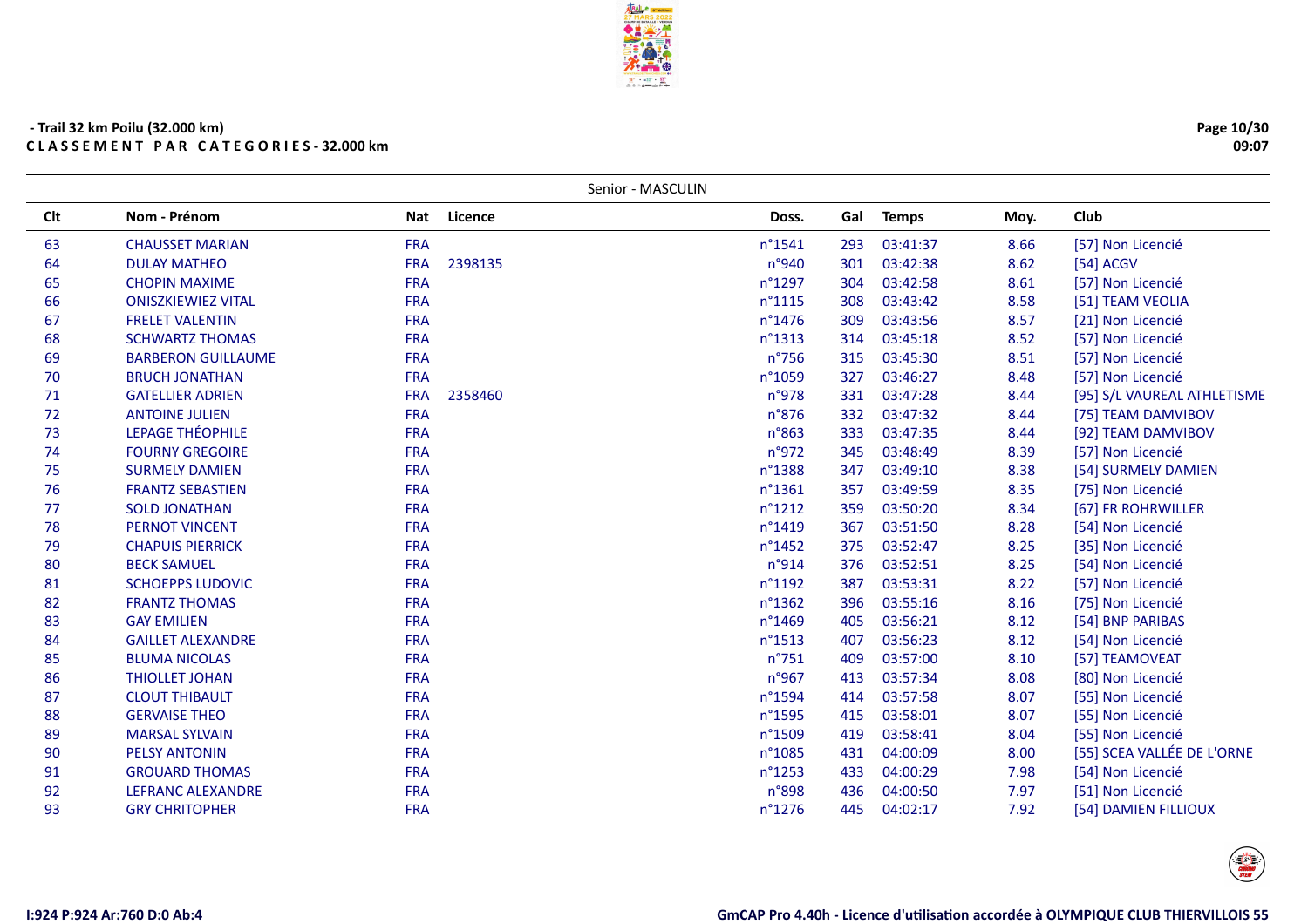|     |                            |                       | Senior - MASCULIN |     |              |      |                   |  |
|-----|----------------------------|-----------------------|-------------------|-----|--------------|------|-------------------|--|
| Clt | Nom - Prénom               | <b>Licence</b><br>Nat | Doss.             | Gal | <b>Temps</b> | Moy. | Club              |  |
| 94  | <b>BOUCHET PAUL</b>        | <b>FRA</b>            | n°1343            | 446 | 04:02:25     | 7.92 | [75] Non Licencié |  |
| 95  | PINCZON DU SEL BRIEUC      | <b>FRA</b>            | n°920             | 449 | 04:02:25     | 7.92 | [75] Non Licencié |  |
| 96  | <b>LEBLANC GASPARD</b>     | <b>FRA</b>            | $n^{\circ}$ 1461  | 450 | 04:02:26     | 7.92 | [75] Non Licencié |  |
| 97  | <b>WARIN SAMUEL</b>        | <b>BEL</b>            | $n^{\circ}1168$   | 452 | 04:02:46     | 7.91 | [55] Non Licencié |  |
| 98  | <b>DUGERT DAMIEN</b>       | <b>FRA</b>            | n°992             | 456 | 04:03:35     | 7.88 | [57] MAIF         |  |
| 99  | <b>DOUCET FLAVIEN</b>      | <b>FRA</b>            | $n^{\circ}1610$   | 457 | 04:03:40     | 7.88 | [51] Non Licencié |  |
| 100 | <b>MEYER ADRIEN</b>        | <b>FRA</b>            | n°1062            | 462 | 04:04:06     | 7.87 | [52] POLE EMPLOI  |  |
| 101 | <b>COLLOMB ALEXANDRE</b>   | <b>FRA</b>            | n°897             | 468 | 04:04:17     | 7.86 | [55] Non Licencié |  |
| 102 | <b>GISMONDI LUCAS</b>      | <b>FRA</b>            | n°1348            | 476 | 04:04:27     | 7.85 | [57] Non Licencié |  |
| 103 | <b>BAHL NICOLAS</b>        | <b>FRA</b>            | $n^{\circ}1113$   | 489 | 04:05:28     | 7.82 | [68] TEAM VEOLIA  |  |
| 104 | PLANCHERIA MATHIEU         | <b>FRA</b>            | n°1200            | 497 | 04:06:44     | 7.78 | [57] Non Licencié |  |
| 105 | <b>BOUDOT CHRISTOPHE</b>   | <b>FRA</b>            | n°996             | 498 | 04:06:44     | 7.78 | [55] Non Licencié |  |
| 106 | <b>GOMES JULIEN</b>        | <b>FRA</b>            | n°1349            | 503 | 04:07:07     | 7.77 | [57] Non Licencié |  |
| 107 | <b>KOZAK IRWIN</b>         | <b>FRA</b>            | n°1286            | 515 | 04:08:12     | 7.74 | [55] Non Licencié |  |
| 108 | <b>BARANOWSKI FRANÇOIS</b> | <b>FRA</b>            | n°894             | 518 | 04:08:37     | 7.72 | [59] Non Licencié |  |
| 109 | <b>BURTEAUX DAMIEN</b>     | <b>FRA</b>            | n°1459            | 527 | 04:09:26     | 7.70 | [90] Non Licencié |  |
| 110 | <b>GODART MAXIME</b>       | <b>FRA</b>            | n°963             | 529 | 04:09:28     | 7.70 | [59] Non Licencié |  |
| 111 | <b>BOUR ARNAUD</b>         | <b>FRA</b>            | $n^{\circ}895$    | 539 | 04:11:09     | 7.65 | [55] Non Licencié |  |
| 112 | <b>PETIT ANDY</b>          | FRA                   | n°792             | 560 | 04:14:44     | 7.54 | [51] Non Licencié |  |
| 113 | <b>PIERSON BERTRAND</b>    | <b>FRA</b>            | n°766             | 561 | 04:14:46     | 7.54 | [18] Non Licencié |  |
| 114 | <b>DANN SÉBASTIEN</b>      | FRA                   | n°1545            | 563 | 04:16:25     | 7.49 | [57] Non Licencié |  |
| 115 | <b>BONNAIRE ROMAIN</b>     | FRA                   | n°1426            | 576 | 04:17:39     | 7.45 | [51] Non Licencié |  |
| 116 | <b>VILLEMONT MAXIME</b>    | <b>FRA</b>            | n°818             | 586 | 04:18:49     | 7.42 | [36] Non Licencié |  |
| 117 | <b>SAINT-DENIS PAUL</b>    | <b>FRA</b>            | n°802             | 592 | 04:20:56     | 7.36 | [51] Non Licencié |  |
| 118 | <b>CHERPITEL ALEXANDRE</b> | <b>FRA</b>            | n°709             | 597 | 04:21:43     | 7.34 | [88] Non Licencié |  |
| 119 | <b>MEUNIER AURÉLIEN</b>    | FRA                   | n°936             | 598 | 04:21:52     | 7.33 | [08] Non Licencié |  |
| 120 | <b>SEBBEN ARNAUD</b>       | <b>FRA</b>            | n°823             | 603 | 04:23:12     | 7.29 | [54] Non Licencié |  |
| 121 | <b>JOSSERAND JEREMY</b>    | <b>FRA</b>            | n°819             | 605 | 04:23:58     | 7.27 | [37] Non Licencié |  |
| 122 | <b>MARTEL WESLEY</b>       | <b>FRA</b>            | n°850             | 612 | 04:24:58     | 7.25 | [55] Non Licencié |  |
| 123 | <b>COLLET MAXIME</b>       | <b>FRA</b>            | n°1528            | 616 | 04:26:24     | 7.21 | [51] Non Licencié |  |
| 124 | <b>THIEBAUX STEVE</b>      | <b>FRA</b>            | n°1617            | 634 | 04:30:30     | 7.10 | [08] Non Licencié |  |





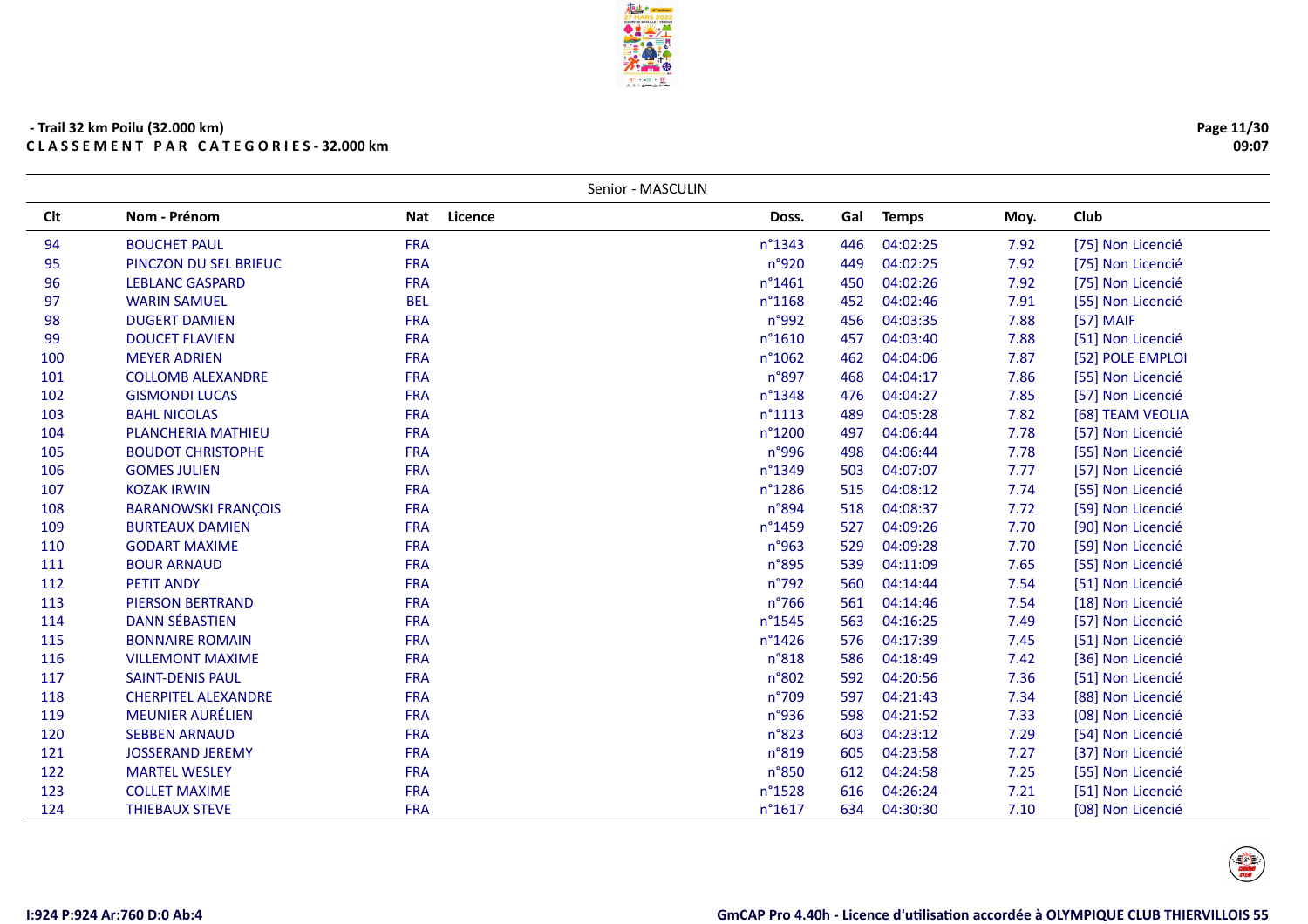$\overline{\phantom{a}}$ 

| <b>Clt</b> | Nom - Prénom              | Licence<br>Nat | Doss.            | Gal | <b>Temps</b> | Moy. | Club                               |
|------------|---------------------------|----------------|------------------|-----|--------------|------|------------------------------------|
| 125        | <b>BIAGINI EDDY</b>       | <b>FRA</b>     | $n^{\circ}768$   | 645 | 04:32:30     | 7.05 | [57] Non Licencié                  |
| 126        | <b>DEZELLUS SIMON</b>     | <b>FRA</b>     | $n^{\circ}$ 1223 | 648 | 04:32:48     | 7.04 | [27] Non Licencié                  |
| 127        | <b>FLEURY RODOLPHE</b>    | <b>FRA</b>     | n°949            | 654 | 04:34:42     | 6.99 | [54] Non Licencié                  |
| 128        | <b>WILHELM MAXIME</b>     | <b>FRA</b>     | n°1289           | 655 | 04:34:46     | 6.99 | [54] Non Licencié                  |
| 129        | <b>LANTENOIS FLORIAN</b>  | <b>FRA</b>     | $n^{\circ}826$   | 656 | 04:34:51     | 6.99 | [51] Non Licencié                  |
| 130        | SÉJOURNANT-SIRAUT VINCENT | <b>FRA</b>     | $n^{\circ}1411$  | 671 | 04:37:40     | 6.92 | [55] Non Licencié                  |
| 131        | <b>DELVAL SIMON</b>       | <b>FRA</b>     | n°1409           | 672 | 04:37:40     | 6.91 | [55] Non Licencié                  |
| 132        | <b>AUBRY ADRIEN</b>       | <b>FRA</b>     | n°918            | 673 | 04:37:57     | 6.91 | [55] Non Licencié                  |
| 133        | <b>BRASSEUR ROMAIN</b>    | <b>FRA</b>     | $n^{\circ}753$   | 675 | 04:38:22     | 6.90 | [55] ENTENTE MAIZEY LACROIX        |
| 134        | <b>LICINI BAPTISTE</b>    | <b>FRA</b>     | $n^{\circ}705$   | 680 | 04:39:03     | 6.88 | [88] Non Licencié                  |
| 135        | <b>BOUILLOT CÉDRIC</b>    | <b>FRA</b>     | $n^{\circ}$ 1397 | 681 | 04:39:08     | 6.88 | [77] COURIR CESSON - VERT SAINT-DI |
| 136        | <b>MASSA ROMAIN</b>       | <b>FRA</b>     | $n^{\circ}$ 1350 | 683 | 04:39:47     | 6.86 | [54] Non Licencié                  |
| 137        | <b>HAGEN YANN</b>         | <b>FRA</b>     | $n^{\circ}$ 1424 | 685 | 04:41:48     | 6.81 | [55] Non Licencié                  |
| 138        | <b>MASSON BENOIT</b>      | <b>FRA</b>     | $n^{\circ}706$   | 697 | 04:44:20     | 6.75 | [57] Non Licencié                  |
| 139        | <b>GARNIER STEVEN</b>     | <b>FRA</b>     | n°953            | 698 | 04:44:22     | 6.75 | [55] MC DONALD'S                   |
| 140        | <b>SCHMIDT BORIS</b>      | <b>FRA</b>     | $n^{\circ}711$   | 699 | 04:44:34     | 6.75 | [57] Non Licencié                  |
| 141        | <b>CENDRA DAMIEN</b>      | <b>FRA</b>     | $n^{\circ}791$   | 700 | 04:44:36     | 6.75 | [51] Non Licencié                  |
| 142        | <b>FLAGET TONY</b>        | <b>FRA</b>     | $n^{\circ}1022$  | 702 | 04:45:01     | 6.74 | [54] Non Licencié                  |
| 143        | <b>DOMINGUEZ ANTOINE</b>  | <b>FRA</b>     | $n^{\circ}1150$  | 707 | 04:46:17     | 6.71 | [51] TEAM VEOLIA                   |
| 144        | <b>LAPOINTE MATHIEU</b>   | <b>FRA</b>     | n°971            | 735 | 05:09:44     | 6.20 | [54] Non Licencié                  |
| 145        | <b>HOURET THOMAS</b>      | <b>FRA</b>     | $n^{\circ}868$   | 745 | 05:15:25     | 6.09 | [74] Non Licencié                  |
| 146        | PHOMMA ANTOINE            | <b>FRA</b>     | n°1912           | 759 | 07:21:27     | 4.35 | [54] Non Licencié                  |
| 147        | <b>SAINTOT MAXIME</b>     | <b>FRA</b>     | n°1932           | 760 | 07:21:34     | 4.35 | [54] NANCY TRAIL PULSATION         |

|     |                       |            |         | Master 0 - MASCULIN |     |          |       |                                   |
|-----|-----------------------|------------|---------|---------------------|-----|----------|-------|-----------------------------------|
| Clt | Nom - Prénom          | <b>Nat</b> | Licence | Doss.               | Gal | Temps    | Mov.  | Club                              |
|     | <b>LEFEVRE Cedric</b> | <b>FRA</b> |         | n°700               |     | 02:24:05 | 13.33 | [55] S/L OLYMPIQUE CLUB THIERVILL |
|     | <b>FAUVEL GWENDAL</b> | <b>FRA</b> | 573900  | $n^{\circ}1045$     | 12  | 02:35:17 | 12.37 | [89] UA SENS                      |
|     | <b>LEVEL FABIEN</b>   | <b>FRA</b> | 1744324 | n°970               | 18  | 02:37:34 | 12.19 | [62] TOUQUET ATHLETIC CLUB        |

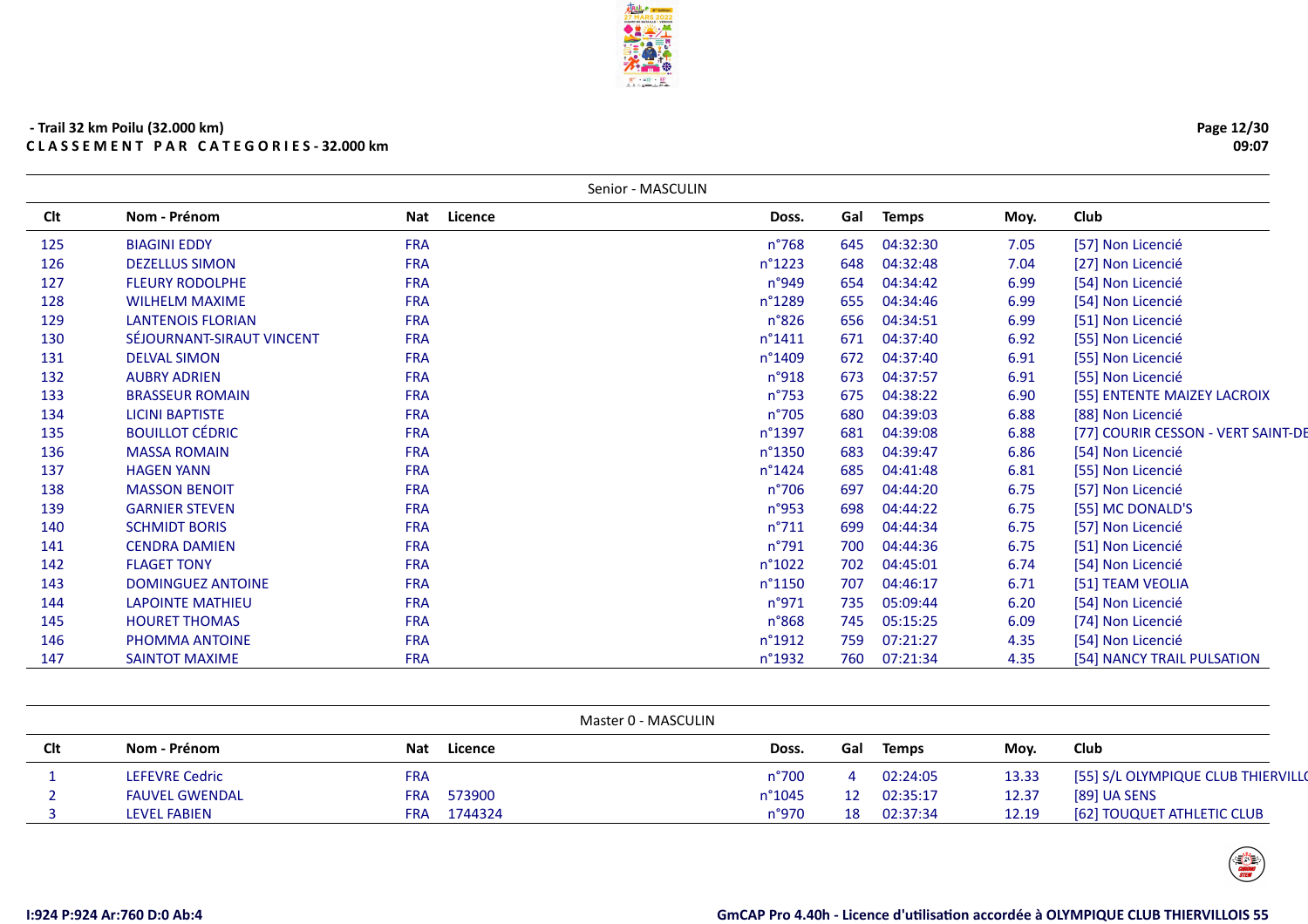| Nom - Prénom<br><b>Licence</b><br>Gal<br><b>Temps</b><br>Club<br>Nat<br>Doss.<br>Moy.<br><b>FRA</b><br>02:43:23<br><b>DAL MOLIN MARC</b><br>n°1619<br>24<br>11.75<br>[54] LES AMIS DU NANHOL<br>4<br>n°1579<br>02:43:41<br><b>HORNUST JULIEN</b><br><b>FRA</b><br>11.73<br>25<br>[55] Non Licencié<br>5<br>n°1057<br><b>OSSWALD FLORENT</b><br>411668<br>02:46:34<br>11.53<br>[57] AS CHEMINOTS METZ<br><b>FRA</b><br>30<br>6<br><b>HONVAULT AURÉLIEN</b><br><b>FRA</b><br>2102598<br>n°836<br>02:48:56<br>11.37<br>[62] BOULOGNE-SUR-MER AC<br>7<br>35<br><b>VINCENT ALEXANDRE</b><br>n°1199<br>02:55:46<br>10.92<br>8<br><b>FRA</b><br>43<br>[55] Non Licencié<br>9<br>n°1163<br>02:55:54<br>10.92<br>$[66]$ CO <sub>3</sub><br><b>LEROY JULIEN</b><br><b>BEL</b><br>45<br>2175235<br>n°853<br>02:58:11<br>10.78<br>[62] BOULOGNE AC<br><b>SOUDAIN NICOLAS</b><br><b>FRA</b><br>57<br>2010841<br>n°1153<br>02:58:28<br>10.76<br><b>MALAISE JULIEN</b><br><b>FRA</b><br>59<br>02:59:14<br>1840381<br>n°1174<br>10.71<br>[77] PONTAULT AAC<br><b>JOURNET DAMIEN</b><br><b>FRA</b><br>64<br>n°740<br><b>BEL</b><br>03:00:36<br>10.63<br>[68] Non Licencié<br><b>COLLARD MARC</b><br>69<br><b>FRA</b><br>n°1317<br>03:03:51<br>[57] CA MALLING<br><b>SCHERRER ANTHONY</b><br>79<br>10.44<br>n°1250<br>03:06:11<br><b>DETANTE LAURENT</b><br><b>FRA</b><br>89<br>10.31<br>[51] RAACE<br>n°1479<br>03:10:21<br><b>BECART JEAN-DENIS</b><br><b>FRA</b><br>10.09<br>[57] VS2M<br>107<br>n°1134<br>03:12:32<br>9.97<br><b>BROYEZ QUENTIN</b><br><b>FRA</b><br>[54] Non Licencié<br>118<br>n°1464<br>03:14:42<br><b>HOJLO PIERRE</b><br><b>FRA</b><br>128<br>9.86<br>[57] VS2M<br>n°1555<br>03:15:19<br><b>CUVELIER CLAUDE</b><br><b>LUX</b><br>9.83<br>[57] Non Licencié<br>130<br><b>GRAJEZYK THOMAS</b><br>n°1345<br>03:15:40<br>[51] VERTITRAIL<br><b>FRA</b><br>132<br>9.81<br><b>GUEDRA JÉRÔME</b><br>n°1434<br>9.79<br><b>FRA</b><br>135<br>03:16:08<br>[51] Non Licencié<br><b>COLLIN DEREK</b><br>n°707<br>03:16:17<br>1836992<br>9.78<br>[20] LUCCIANA ATLETISMU<br><b>FRA</b><br>139<br>03:16:52<br><b>TRENDA MATTHIAS</b><br><b>FRA</b><br>n°1319<br>145<br>9.75<br>[55] LE GRAS C'EST LA VIE (LGCLV)<br>n°1413<br>03:16:59<br><b>GAMARDE MICHAEL</b><br><b>FRA</b><br>147<br>9.75<br>[57] Non Licencié<br>n°788<br>03:18:50<br><b>PONCELET JULIEN</b><br><b>FRA</b><br>154<br>9.66<br>[57] Non Licencié<br><b>FRA</b><br>$n^{\circ}1126$<br>03:19:25<br><b>KRUSZEWSKI TEDDY</b><br>9.63<br>[57] Non Licencié<br>26<br>156<br>03:19:50<br><b>ECCLESIA ANTHONY</b><br>n°1574<br>159<br>9.61<br>[08] SOMMER<br><b>FRA</b><br>1677389<br><b>BEL</b><br>n°1257<br>03:21:51<br>9.51<br>[68] Non Licencié<br><b>LACROIX MATHIEU</b><br>165<br>[67] AURÉLIE BOCKLER<br>n°1138<br>03:21:53<br><b>FRA</b><br>9.51<br><b>KURZAWA THIBAUT</b><br>166<br>n°811<br><b>FEDI JEAN-CHRISTOPHE</b><br><b>FRA</b><br>03:21:54<br>9.51<br>[54] Non Licencié<br>167<br><b>WACQUANT JÉRÔME</b><br>n°779<br><b>FRA</b><br>03:22:50<br>9.47<br>[57] Non Licencié<br>176<br>03:23:14<br><b>JACQUOTTE JONATHAN</b><br><b>FRA</b><br>n°1393<br>[54] Non Licencié<br>184<br>9.45<br><b>NOREILS JEREMY</b><br><b>FRA</b><br>n°888<br>187<br>03:23:39<br>9.43<br>[54] Non Licencié<br>n°1167<br>03:24:19<br><b>MEDICI CHRISTOPHE</b><br><b>FRA</b><br>2419625<br>189<br>9.40 |            |  | Master 0 - MASCULIN |  |                                     |
|-----------------------------------------------------------------------------------------------------------------------------------------------------------------------------------------------------------------------------------------------------------------------------------------------------------------------------------------------------------------------------------------------------------------------------------------------------------------------------------------------------------------------------------------------------------------------------------------------------------------------------------------------------------------------------------------------------------------------------------------------------------------------------------------------------------------------------------------------------------------------------------------------------------------------------------------------------------------------------------------------------------------------------------------------------------------------------------------------------------------------------------------------------------------------------------------------------------------------------------------------------------------------------------------------------------------------------------------------------------------------------------------------------------------------------------------------------------------------------------------------------------------------------------------------------------------------------------------------------------------------------------------------------------------------------------------------------------------------------------------------------------------------------------------------------------------------------------------------------------------------------------------------------------------------------------------------------------------------------------------------------------------------------------------------------------------------------------------------------------------------------------------------------------------------------------------------------------------------------------------------------------------------------------------------------------------------------------------------------------------------------------------------------------------------------------------------------------------------------------------------------------------------------------------------------------------------------------------------------------------------------------------------------------------------------------------------------------------------------------------------------------------------------------------------------------------------------------------------------------------------------------------------------------------------------------------------------------------------------------------------------------------------------------------------------------------------------------------------------------------------------------------------------------------------------------------------------------------------------------------------------------------------------------------------------------------------------------------------------|------------|--|---------------------|--|-------------------------------------|
|                                                                                                                                                                                                                                                                                                                                                                                                                                                                                                                                                                                                                                                                                                                                                                                                                                                                                                                                                                                                                                                                                                                                                                                                                                                                                                                                                                                                                                                                                                                                                                                                                                                                                                                                                                                                                                                                                                                                                                                                                                                                                                                                                                                                                                                                                                                                                                                                                                                                                                                                                                                                                                                                                                                                                                                                                                                                                                                                                                                                                                                                                                                                                                                                                                                                                                                                                     | <b>Clt</b> |  |                     |  |                                     |
|                                                                                                                                                                                                                                                                                                                                                                                                                                                                                                                                                                                                                                                                                                                                                                                                                                                                                                                                                                                                                                                                                                                                                                                                                                                                                                                                                                                                                                                                                                                                                                                                                                                                                                                                                                                                                                                                                                                                                                                                                                                                                                                                                                                                                                                                                                                                                                                                                                                                                                                                                                                                                                                                                                                                                                                                                                                                                                                                                                                                                                                                                                                                                                                                                                                                                                                                                     |            |  |                     |  |                                     |
|                                                                                                                                                                                                                                                                                                                                                                                                                                                                                                                                                                                                                                                                                                                                                                                                                                                                                                                                                                                                                                                                                                                                                                                                                                                                                                                                                                                                                                                                                                                                                                                                                                                                                                                                                                                                                                                                                                                                                                                                                                                                                                                                                                                                                                                                                                                                                                                                                                                                                                                                                                                                                                                                                                                                                                                                                                                                                                                                                                                                                                                                                                                                                                                                                                                                                                                                                     |            |  |                     |  |                                     |
|                                                                                                                                                                                                                                                                                                                                                                                                                                                                                                                                                                                                                                                                                                                                                                                                                                                                                                                                                                                                                                                                                                                                                                                                                                                                                                                                                                                                                                                                                                                                                                                                                                                                                                                                                                                                                                                                                                                                                                                                                                                                                                                                                                                                                                                                                                                                                                                                                                                                                                                                                                                                                                                                                                                                                                                                                                                                                                                                                                                                                                                                                                                                                                                                                                                                                                                                                     |            |  |                     |  |                                     |
|                                                                                                                                                                                                                                                                                                                                                                                                                                                                                                                                                                                                                                                                                                                                                                                                                                                                                                                                                                                                                                                                                                                                                                                                                                                                                                                                                                                                                                                                                                                                                                                                                                                                                                                                                                                                                                                                                                                                                                                                                                                                                                                                                                                                                                                                                                                                                                                                                                                                                                                                                                                                                                                                                                                                                                                                                                                                                                                                                                                                                                                                                                                                                                                                                                                                                                                                                     |            |  |                     |  |                                     |
|                                                                                                                                                                                                                                                                                                                                                                                                                                                                                                                                                                                                                                                                                                                                                                                                                                                                                                                                                                                                                                                                                                                                                                                                                                                                                                                                                                                                                                                                                                                                                                                                                                                                                                                                                                                                                                                                                                                                                                                                                                                                                                                                                                                                                                                                                                                                                                                                                                                                                                                                                                                                                                                                                                                                                                                                                                                                                                                                                                                                                                                                                                                                                                                                                                                                                                                                                     |            |  |                     |  |                                     |
|                                                                                                                                                                                                                                                                                                                                                                                                                                                                                                                                                                                                                                                                                                                                                                                                                                                                                                                                                                                                                                                                                                                                                                                                                                                                                                                                                                                                                                                                                                                                                                                                                                                                                                                                                                                                                                                                                                                                                                                                                                                                                                                                                                                                                                                                                                                                                                                                                                                                                                                                                                                                                                                                                                                                                                                                                                                                                                                                                                                                                                                                                                                                                                                                                                                                                                                                                     |            |  |                     |  |                                     |
|                                                                                                                                                                                                                                                                                                                                                                                                                                                                                                                                                                                                                                                                                                                                                                                                                                                                                                                                                                                                                                                                                                                                                                                                                                                                                                                                                                                                                                                                                                                                                                                                                                                                                                                                                                                                                                                                                                                                                                                                                                                                                                                                                                                                                                                                                                                                                                                                                                                                                                                                                                                                                                                                                                                                                                                                                                                                                                                                                                                                                                                                                                                                                                                                                                                                                                                                                     | 10         |  |                     |  |                                     |
|                                                                                                                                                                                                                                                                                                                                                                                                                                                                                                                                                                                                                                                                                                                                                                                                                                                                                                                                                                                                                                                                                                                                                                                                                                                                                                                                                                                                                                                                                                                                                                                                                                                                                                                                                                                                                                                                                                                                                                                                                                                                                                                                                                                                                                                                                                                                                                                                                                                                                                                                                                                                                                                                                                                                                                                                                                                                                                                                                                                                                                                                                                                                                                                                                                                                                                                                                     | 11         |  |                     |  | [10] ATHLETIC VILLACERF TROIS SEINE |
|                                                                                                                                                                                                                                                                                                                                                                                                                                                                                                                                                                                                                                                                                                                                                                                                                                                                                                                                                                                                                                                                                                                                                                                                                                                                                                                                                                                                                                                                                                                                                                                                                                                                                                                                                                                                                                                                                                                                                                                                                                                                                                                                                                                                                                                                                                                                                                                                                                                                                                                                                                                                                                                                                                                                                                                                                                                                                                                                                                                                                                                                                                                                                                                                                                                                                                                                                     | 12         |  |                     |  |                                     |
|                                                                                                                                                                                                                                                                                                                                                                                                                                                                                                                                                                                                                                                                                                                                                                                                                                                                                                                                                                                                                                                                                                                                                                                                                                                                                                                                                                                                                                                                                                                                                                                                                                                                                                                                                                                                                                                                                                                                                                                                                                                                                                                                                                                                                                                                                                                                                                                                                                                                                                                                                                                                                                                                                                                                                                                                                                                                                                                                                                                                                                                                                                                                                                                                                                                                                                                                                     | 13         |  |                     |  |                                     |
|                                                                                                                                                                                                                                                                                                                                                                                                                                                                                                                                                                                                                                                                                                                                                                                                                                                                                                                                                                                                                                                                                                                                                                                                                                                                                                                                                                                                                                                                                                                                                                                                                                                                                                                                                                                                                                                                                                                                                                                                                                                                                                                                                                                                                                                                                                                                                                                                                                                                                                                                                                                                                                                                                                                                                                                                                                                                                                                                                                                                                                                                                                                                                                                                                                                                                                                                                     | 14         |  |                     |  |                                     |
|                                                                                                                                                                                                                                                                                                                                                                                                                                                                                                                                                                                                                                                                                                                                                                                                                                                                                                                                                                                                                                                                                                                                                                                                                                                                                                                                                                                                                                                                                                                                                                                                                                                                                                                                                                                                                                                                                                                                                                                                                                                                                                                                                                                                                                                                                                                                                                                                                                                                                                                                                                                                                                                                                                                                                                                                                                                                                                                                                                                                                                                                                                                                                                                                                                                                                                                                                     | 15         |  |                     |  |                                     |
|                                                                                                                                                                                                                                                                                                                                                                                                                                                                                                                                                                                                                                                                                                                                                                                                                                                                                                                                                                                                                                                                                                                                                                                                                                                                                                                                                                                                                                                                                                                                                                                                                                                                                                                                                                                                                                                                                                                                                                                                                                                                                                                                                                                                                                                                                                                                                                                                                                                                                                                                                                                                                                                                                                                                                                                                                                                                                                                                                                                                                                                                                                                                                                                                                                                                                                                                                     | 16         |  |                     |  |                                     |
|                                                                                                                                                                                                                                                                                                                                                                                                                                                                                                                                                                                                                                                                                                                                                                                                                                                                                                                                                                                                                                                                                                                                                                                                                                                                                                                                                                                                                                                                                                                                                                                                                                                                                                                                                                                                                                                                                                                                                                                                                                                                                                                                                                                                                                                                                                                                                                                                                                                                                                                                                                                                                                                                                                                                                                                                                                                                                                                                                                                                                                                                                                                                                                                                                                                                                                                                                     | 17         |  |                     |  |                                     |
|                                                                                                                                                                                                                                                                                                                                                                                                                                                                                                                                                                                                                                                                                                                                                                                                                                                                                                                                                                                                                                                                                                                                                                                                                                                                                                                                                                                                                                                                                                                                                                                                                                                                                                                                                                                                                                                                                                                                                                                                                                                                                                                                                                                                                                                                                                                                                                                                                                                                                                                                                                                                                                                                                                                                                                                                                                                                                                                                                                                                                                                                                                                                                                                                                                                                                                                                                     | 18         |  |                     |  |                                     |
|                                                                                                                                                                                                                                                                                                                                                                                                                                                                                                                                                                                                                                                                                                                                                                                                                                                                                                                                                                                                                                                                                                                                                                                                                                                                                                                                                                                                                                                                                                                                                                                                                                                                                                                                                                                                                                                                                                                                                                                                                                                                                                                                                                                                                                                                                                                                                                                                                                                                                                                                                                                                                                                                                                                                                                                                                                                                                                                                                                                                                                                                                                                                                                                                                                                                                                                                                     | 19         |  |                     |  |                                     |
|                                                                                                                                                                                                                                                                                                                                                                                                                                                                                                                                                                                                                                                                                                                                                                                                                                                                                                                                                                                                                                                                                                                                                                                                                                                                                                                                                                                                                                                                                                                                                                                                                                                                                                                                                                                                                                                                                                                                                                                                                                                                                                                                                                                                                                                                                                                                                                                                                                                                                                                                                                                                                                                                                                                                                                                                                                                                                                                                                                                                                                                                                                                                                                                                                                                                                                                                                     | 20         |  |                     |  |                                     |
|                                                                                                                                                                                                                                                                                                                                                                                                                                                                                                                                                                                                                                                                                                                                                                                                                                                                                                                                                                                                                                                                                                                                                                                                                                                                                                                                                                                                                                                                                                                                                                                                                                                                                                                                                                                                                                                                                                                                                                                                                                                                                                                                                                                                                                                                                                                                                                                                                                                                                                                                                                                                                                                                                                                                                                                                                                                                                                                                                                                                                                                                                                                                                                                                                                                                                                                                                     | 21         |  |                     |  |                                     |
|                                                                                                                                                                                                                                                                                                                                                                                                                                                                                                                                                                                                                                                                                                                                                                                                                                                                                                                                                                                                                                                                                                                                                                                                                                                                                                                                                                                                                                                                                                                                                                                                                                                                                                                                                                                                                                                                                                                                                                                                                                                                                                                                                                                                                                                                                                                                                                                                                                                                                                                                                                                                                                                                                                                                                                                                                                                                                                                                                                                                                                                                                                                                                                                                                                                                                                                                                     | 22         |  |                     |  |                                     |
|                                                                                                                                                                                                                                                                                                                                                                                                                                                                                                                                                                                                                                                                                                                                                                                                                                                                                                                                                                                                                                                                                                                                                                                                                                                                                                                                                                                                                                                                                                                                                                                                                                                                                                                                                                                                                                                                                                                                                                                                                                                                                                                                                                                                                                                                                                                                                                                                                                                                                                                                                                                                                                                                                                                                                                                                                                                                                                                                                                                                                                                                                                                                                                                                                                                                                                                                                     | 23         |  |                     |  |                                     |
|                                                                                                                                                                                                                                                                                                                                                                                                                                                                                                                                                                                                                                                                                                                                                                                                                                                                                                                                                                                                                                                                                                                                                                                                                                                                                                                                                                                                                                                                                                                                                                                                                                                                                                                                                                                                                                                                                                                                                                                                                                                                                                                                                                                                                                                                                                                                                                                                                                                                                                                                                                                                                                                                                                                                                                                                                                                                                                                                                                                                                                                                                                                                                                                                                                                                                                                                                     | 24         |  |                     |  |                                     |
|                                                                                                                                                                                                                                                                                                                                                                                                                                                                                                                                                                                                                                                                                                                                                                                                                                                                                                                                                                                                                                                                                                                                                                                                                                                                                                                                                                                                                                                                                                                                                                                                                                                                                                                                                                                                                                                                                                                                                                                                                                                                                                                                                                                                                                                                                                                                                                                                                                                                                                                                                                                                                                                                                                                                                                                                                                                                                                                                                                                                                                                                                                                                                                                                                                                                                                                                                     | 25         |  |                     |  |                                     |
|                                                                                                                                                                                                                                                                                                                                                                                                                                                                                                                                                                                                                                                                                                                                                                                                                                                                                                                                                                                                                                                                                                                                                                                                                                                                                                                                                                                                                                                                                                                                                                                                                                                                                                                                                                                                                                                                                                                                                                                                                                                                                                                                                                                                                                                                                                                                                                                                                                                                                                                                                                                                                                                                                                                                                                                                                                                                                                                                                                                                                                                                                                                                                                                                                                                                                                                                                     |            |  |                     |  |                                     |
|                                                                                                                                                                                                                                                                                                                                                                                                                                                                                                                                                                                                                                                                                                                                                                                                                                                                                                                                                                                                                                                                                                                                                                                                                                                                                                                                                                                                                                                                                                                                                                                                                                                                                                                                                                                                                                                                                                                                                                                                                                                                                                                                                                                                                                                                                                                                                                                                                                                                                                                                                                                                                                                                                                                                                                                                                                                                                                                                                                                                                                                                                                                                                                                                                                                                                                                                                     | 27         |  |                     |  |                                     |
|                                                                                                                                                                                                                                                                                                                                                                                                                                                                                                                                                                                                                                                                                                                                                                                                                                                                                                                                                                                                                                                                                                                                                                                                                                                                                                                                                                                                                                                                                                                                                                                                                                                                                                                                                                                                                                                                                                                                                                                                                                                                                                                                                                                                                                                                                                                                                                                                                                                                                                                                                                                                                                                                                                                                                                                                                                                                                                                                                                                                                                                                                                                                                                                                                                                                                                                                                     | 28         |  |                     |  |                                     |
|                                                                                                                                                                                                                                                                                                                                                                                                                                                                                                                                                                                                                                                                                                                                                                                                                                                                                                                                                                                                                                                                                                                                                                                                                                                                                                                                                                                                                                                                                                                                                                                                                                                                                                                                                                                                                                                                                                                                                                                                                                                                                                                                                                                                                                                                                                                                                                                                                                                                                                                                                                                                                                                                                                                                                                                                                                                                                                                                                                                                                                                                                                                                                                                                                                                                                                                                                     | 29         |  |                     |  |                                     |
|                                                                                                                                                                                                                                                                                                                                                                                                                                                                                                                                                                                                                                                                                                                                                                                                                                                                                                                                                                                                                                                                                                                                                                                                                                                                                                                                                                                                                                                                                                                                                                                                                                                                                                                                                                                                                                                                                                                                                                                                                                                                                                                                                                                                                                                                                                                                                                                                                                                                                                                                                                                                                                                                                                                                                                                                                                                                                                                                                                                                                                                                                                                                                                                                                                                                                                                                                     | 30         |  |                     |  |                                     |
|                                                                                                                                                                                                                                                                                                                                                                                                                                                                                                                                                                                                                                                                                                                                                                                                                                                                                                                                                                                                                                                                                                                                                                                                                                                                                                                                                                                                                                                                                                                                                                                                                                                                                                                                                                                                                                                                                                                                                                                                                                                                                                                                                                                                                                                                                                                                                                                                                                                                                                                                                                                                                                                                                                                                                                                                                                                                                                                                                                                                                                                                                                                                                                                                                                                                                                                                                     | 31         |  |                     |  |                                     |
|                                                                                                                                                                                                                                                                                                                                                                                                                                                                                                                                                                                                                                                                                                                                                                                                                                                                                                                                                                                                                                                                                                                                                                                                                                                                                                                                                                                                                                                                                                                                                                                                                                                                                                                                                                                                                                                                                                                                                                                                                                                                                                                                                                                                                                                                                                                                                                                                                                                                                                                                                                                                                                                                                                                                                                                                                                                                                                                                                                                                                                                                                                                                                                                                                                                                                                                                                     | 32         |  |                     |  |                                     |
|                                                                                                                                                                                                                                                                                                                                                                                                                                                                                                                                                                                                                                                                                                                                                                                                                                                                                                                                                                                                                                                                                                                                                                                                                                                                                                                                                                                                                                                                                                                                                                                                                                                                                                                                                                                                                                                                                                                                                                                                                                                                                                                                                                                                                                                                                                                                                                                                                                                                                                                                                                                                                                                                                                                                                                                                                                                                                                                                                                                                                                                                                                                                                                                                                                                                                                                                                     | 33         |  |                     |  |                                     |
|                                                                                                                                                                                                                                                                                                                                                                                                                                                                                                                                                                                                                                                                                                                                                                                                                                                                                                                                                                                                                                                                                                                                                                                                                                                                                                                                                                                                                                                                                                                                                                                                                                                                                                                                                                                                                                                                                                                                                                                                                                                                                                                                                                                                                                                                                                                                                                                                                                                                                                                                                                                                                                                                                                                                                                                                                                                                                                                                                                                                                                                                                                                                                                                                                                                                                                                                                     | 34         |  |                     |  | [57] RUNNING CLUB RIVES DE MOSEL    |



**Page 13/3009:07**

 $\begin{pmatrix} \frac{1}{\sqrt{2}} \\ \frac{1}{\sinh(\theta)} \\ \frac{1}{\sinh(\theta)} \end{pmatrix}$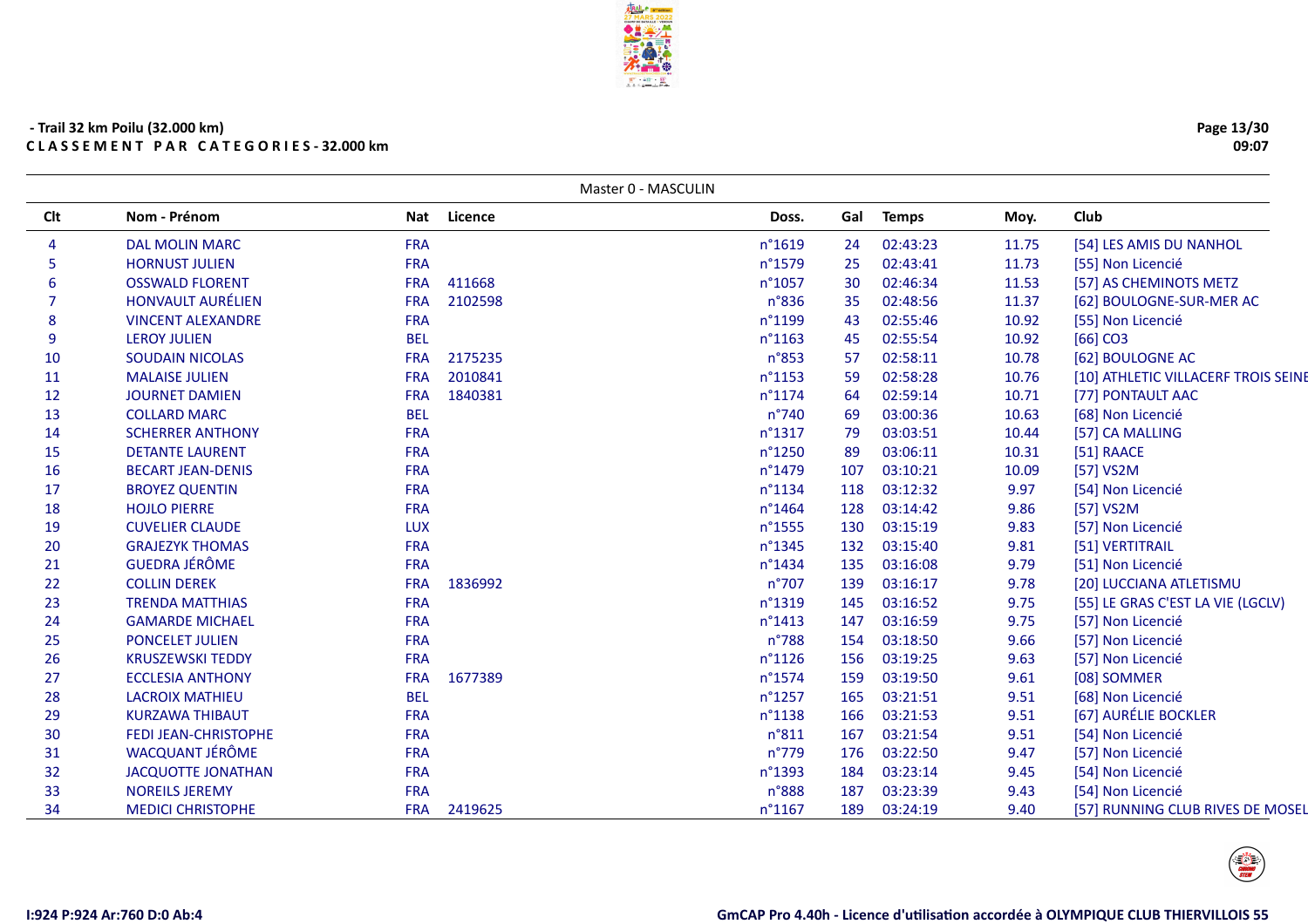|            | Master 0 - MASCULIN        |            |         |  |                  |     |              |      |                             |
|------------|----------------------------|------------|---------|--|------------------|-----|--------------|------|-----------------------------|
| <b>Clt</b> | Nom - Prénom               | Nat        | Licence |  | Doss.            | Gal | <b>Temps</b> | Moy. | <b>Club</b>                 |
| 35         | <b>MANNESSIEZ FABIEN</b>   | <b>FRA</b> | 2132288 |  | n°841            | 194 | 03:25:41     | 9.34 | [62] BOULOGNE-SUR-MER AC    |
| 36         | <b>BECQ NICOLAS</b>        | <b>FRA</b> |         |  | $n^{\circ}$ 1506 | 195 | 03:25:46     | 9.33 | [54] BRIEY MARATHON         |
| 37         | <b>ALLARD CHRISTOPHER</b>  | <b>FRA</b> |         |  | $n^{\circ}1112$  | 202 | 03:26:40     | 9.29 | [55] TEAM VEOLIA            |
| 38         | <b>NGUYEN NICOLAS</b>      | <b>FRA</b> |         |  | n°1391           | 203 | 03:27:01     | 9.27 | [51] Non Licencié           |
| 39         | LASSELIN AURÉLIEN          | <b>FRA</b> |         |  | n°883            | 212 | 03:29:08     | 9.18 | [57] Non Licencié           |
| 40         | <b>SCHNEIDER NICOLAS</b>   | <b>FRA</b> |         |  | n°821            | 224 | 03:33:22     | 9.00 | [57] TEAM TAMALOU           |
| 41         | <b>GOBERT LAURENT</b>      | <b>FRA</b> |         |  | n°1547           | 230 | 03:33:49     | 8.98 | [51] GOBERT LAURENT         |
| 42         | <b>JACQUOT SÉBASTIEN</b>   | <b>FRA</b> |         |  | n°1380           | 235 | 03:34:34     | 8.95 | [57] Non Licencié           |
| 43         | <b>GEROLT FRANCK</b>       | <b>FRA</b> |         |  | n°1181           | 238 | 03:34:51     | 8.94 | [57] Non Licencié           |
| 44         | <b>LIVET NILS</b>          | <b>FRA</b> |         |  | n°1129           | 242 | 03:35:15     | 8.92 | [57] GREENTEAM              |
| 45         | <b>GALLAIRE JÉRÔME</b>     | <b>FRA</b> |         |  | n°874            | 247 | 03:35:43     | 8.90 | [88] Non Licencié           |
| 46         | <b>BRACCO JEROME</b>       | <b>FRA</b> |         |  | n°1365           | 261 | 03:38:09     | 8.80 | [57] CAP ENTRANGE           |
| 47         | <b>BERNEDE RÉMY</b>        | <b>FRA</b> |         |  | $n^{\circ}$ 746  | 269 | 03:38:36     | 8.78 | [57] Non Licencié           |
| 48         | <b>BROYEZ FLORIAN</b>      | <b>FRA</b> |         |  | n°1133           | 273 | 03:39:19     | 8.75 | [68] Non Licencié           |
| 49         | <b>VALCHER RENAUD</b>      | <b>FRA</b> |         |  | n°1517           | 297 | 03:41:52     | 8.65 | [52] STE ARTIFIL            |
| 50         | <b>RENAULT JEREMY</b>      | <b>FRA</b> |         |  | $n^{\circ}1602$  | 303 | 03:42:56     | 8.61 | [57] Non Licencié           |
| 51         | <b>BRESCH PIERRE-ANDRÉ</b> | <b>FRA</b> | 2014819 |  | n°1197           | 323 | 03:46:04     | 8.49 | [57] TR AILLEURS            |
| 52         | <b>PAILLARDIN MARC</b>     | <b>FRA</b> |         |  | n°1007           | 336 | 03:48:00     | 8.42 | [55] Non Licencié           |
| 53         | <b>DOFFAGNE ANTHONY</b>    | <b>FRA</b> |         |  | n°1457           | 348 | 03:49:12     | 8.38 | [88] Non Licencié           |
| 54         | <b>NICOLAY TEDDY</b>       | <b>FRA</b> | 1968541 |  | n°1501           | 363 | 03:50:56     | 8.31 | [08] USC NOUVION            |
| 55         | <b>STASZEWSKI ANTHONY</b>  | <b>FRA</b> |         |  | n°1529           | 382 | 03:53:24     | 8.23 | [54] Non Licencié           |
| 56         | <b>ROBIN BRUNO</b>         | <b>FRA</b> |         |  | n°1427           | 385 | 03:53:25     | 8.23 | [67] Non Licencié           |
| 57         | <b>ASENCIO SYLVAIN</b>     | <b>FRA</b> |         |  | n°810            | 393 | 03:54:51     | 8.18 | [69] Non Licencié           |
| 58         | <b>BENARD BRICE</b>        | <b>FRA</b> |         |  | n°1016           | 397 | 03:55:19     | 8.16 | [55] Non Licencié           |
| 59         | <b>PERARD GUILLAUME</b>    | <b>FRA</b> |         |  | n°1282           | 402 | 03:56:02     | 8.13 | [55] Non Licencié           |
| 60         | <b>HERY LOÏC</b>           | <b>FRA</b> |         |  | n°1609           | 408 | 03:56:25     | 8.12 | [52] Non Licencié           |
| 61         | <b>LEBLOND XAVIER</b>      | <b>FRA</b> | 353598  |  | n°965            | 420 | 03:58:51     | 8.04 | [95] S/L VAUREAL ATHLETISME |
| 62         | <b>BEGUE OLIVIER</b>       | <b>FRA</b> |         |  | n°1456           | 482 | 04:05:05     | 7.83 | [55] Non Licencié           |
| 63         | FÉLICITÉ YANNICK           | <b>FRA</b> |         |  | n°750            | 485 | 04:05:11     | 7.83 | [57] Non Licencié           |
| 64         | <b>PIQUET JEREMY</b>       | <b>FRA</b> |         |  | n°1017           | 513 | 04:07:55     | 7.74 | [57] Non Licencié           |
| 65         | <b>HERMET DAVID</b>        | <b>FRA</b> | 2353163 |  | n°1008           | 524 | 04:09:23     | 7.70 | [25] SG HERICOURT           |



 $\begin{pmatrix} \frac{1}{\sqrt{2}} \\ \frac{1}{\sinh(\theta)} \\ \frac{1}{\sinh(\theta)} \end{pmatrix}$ 

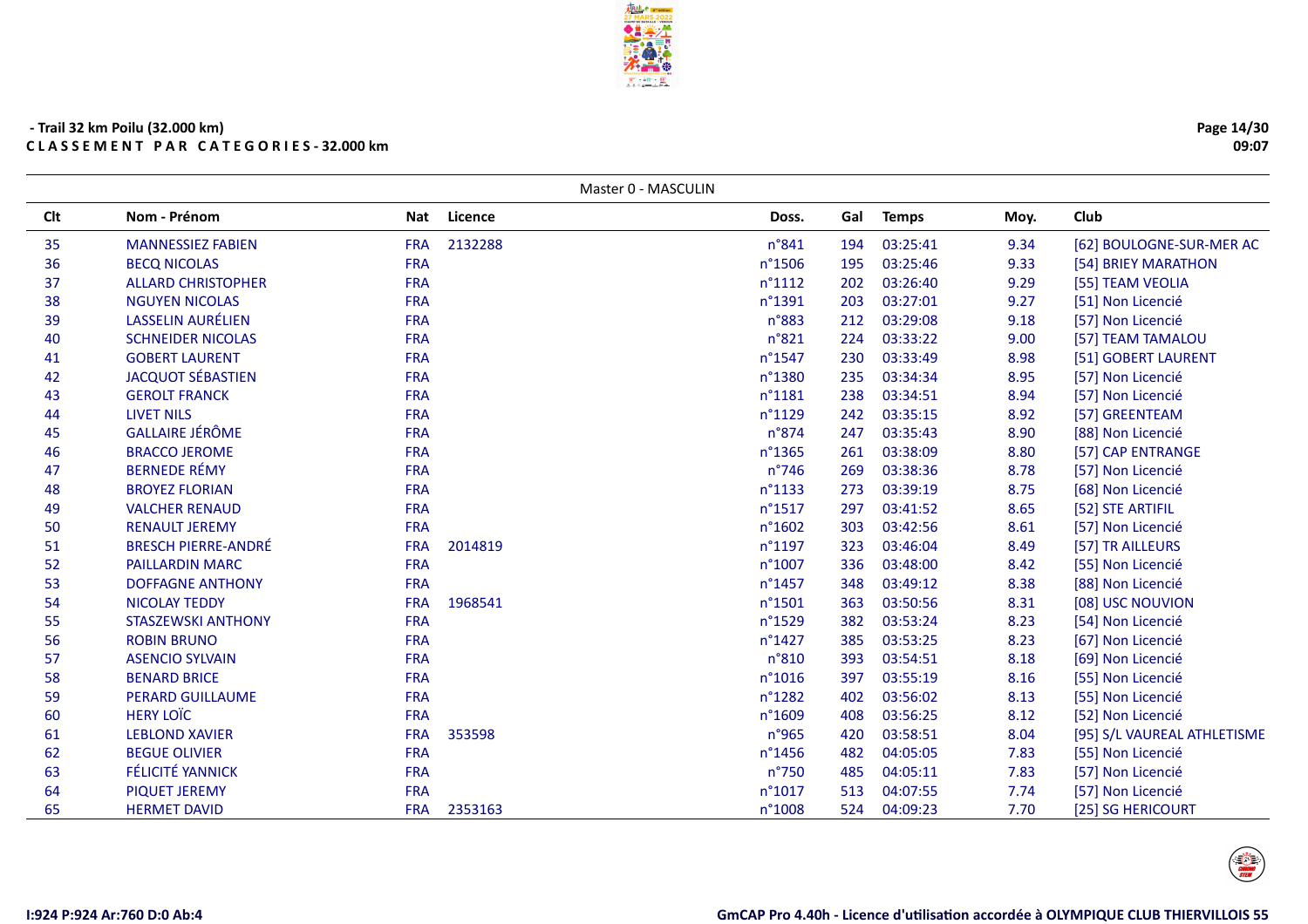|     | Master 0 - MASCULIN              |            |           |                  |     |              |      |                                 |  |
|-----|----------------------------------|------------|-----------|------------------|-----|--------------|------|---------------------------------|--|
| Clt | Nom - Prénom                     | <b>Nat</b> | Licence   | Doss.            | Gal | <b>Temps</b> | Moy. | Club                            |  |
| 66  | <b>MOPIN BAPTISTE</b>            | <b>FRA</b> |           | $n^{\circ}1269$  | 530 | 04:09:31     | 7.70 | [62] Non Licencié               |  |
| 67  | <b>DENIS NICOLAS</b>             | <b>FRA</b> |           | $n^{\circ}$ 1511 | 541 | 04:11:12     | 7.64 | [55] Non Licencié               |  |
| 68  | <b>VERA YANNICK</b>              | <b>FRA</b> |           | n°929            | 549 | 04:12:16     | 7.61 | [55] ONF VERDUN                 |  |
| 69  | <b>DOUCET NICOLAS</b>            | <b>FRA</b> | 2169083   | $n^{\circ}$ 1487 | 559 | 04:14:44     | 7.54 | [08] US CHEMINOTS NOUVION SUR N |  |
| 70  | <b>STEFFAN MATHIEU</b>           | <b>FRA</b> |           | n°983            | 562 | 04:15:00     | 7.53 | [52] Non Licencié               |  |
| 71  | <b>MARÉCHAL YANNICK</b>          | <b>FRA</b> |           | $n^{\circ}712$   | 568 | 04:16:37     | 7.48 | [54] RUN RUN PONT A MOUSSON     |  |
| 72  | <b>MIETTE GABIN</b>              | <b>FRA</b> | 2184035   | $n^{\circ}1001$  | 578 | 04:17:42     | 7.45 | [62] ALL TRACKS ATHLETIC CLUB   |  |
| 73  | <b>LINDEN GEOFFROY</b>           | <b>FRA</b> |           | n°890            | 604 | 04:23:31     | 7.29 | [08] BOUFFE ET PICOLE           |  |
| 74  | <b>VIVIEN JULIEN</b>             | <b>FRA</b> |           | $n^{\circ}1041$  | 607 | 04:24:19     | 7.26 | [02] Non Licencié               |  |
| 75  | <b>FRANCOIS BRUNO</b>            | <b>FRA</b> |           | $n^{\circ}1074$  | 611 | 04:24:38     | 7.26 | [08] Non Licencié               |  |
| 76  | <b>LINDEN KEVIN</b>              | <b>FRA</b> | 1762915   | $n^{\circ}759$   | 613 | 04:25:13     | 7.24 | [57] RCRM                       |  |
| 77  | <b>BONIFACE OLIVIER</b>          | <b>FRA</b> |           | $n^{\circ}$ 1351 | 633 | 04:30:29     | 7.10 | [08] Non Licencié               |  |
| 78  | <b>FRANCOIS YOHAN</b>            | <b>FRA</b> | N40705558 | $n^{\circ}1155$  | 653 | 04:34:01     | 7.01 | [55] ASPTT VERDUN               |  |
| 79  | <b>GROSSE JEAN-CHRISTOPHE</b>    | <b>FRA</b> |           | $n^{\circ}1290$  | 674 | 04:38:13     | 6.90 | [55] Non Licencié               |  |
| 80  | <b>BAÏZ MOHAMED SALAH-EDDINE</b> | <b>FRA</b> |           | $n^{\circ}1191$  | 692 | 04:43:09     | 6.78 | [75] WILL MAEKSTRONG            |  |
| 81  | <b>PETITDEMANGE MICHAEL</b>      | <b>FRA</b> |           | $n^{\circ}1034$  | 710 | 04:46:45     | 6.70 | [54] Non Licencié               |  |
| 82  | <b>MANNBAR JULIEN</b>            | <b>FRA</b> |           | $n^{\circ}856$   | 722 | 04:52:30     | 6.56 | [82] BOUFFE ET PICOLE           |  |
| 83  | <b>LEJARD CYRILLE</b>            | <b>FRA</b> |           | $n^{\circ}$ 1516 | 730 | 05:03:08     | 6.33 | [52] STE ARTIFIL                |  |
| 84  | <b>HENRY MATTHIEU</b>            | <b>FRA</b> |           | $n^{\circ}757$   | 750 | 05:29:26     | 5.83 | [55] Non Licencié               |  |
| 85  | <b>SINDIKOU THOLYB</b>           | <b>GAB</b> |           | $n^{\circ}1079$  | 758 | 07:21:25     | 4.35 | [57] TRANSDEV                   |  |

|                |                              |            |         | Master 1 - MASCULIN |     |              |       |                             |
|----------------|------------------------------|------------|---------|---------------------|-----|--------------|-------|-----------------------------|
| Clt            | Nom - Prénom                 | <b>Nat</b> | Licence | Doss.               | Gal | <b>Temps</b> | Moy.  | <b>Club</b>                 |
|                | <b>HERAULT ERIC</b>          | <b>FRA</b> | 1074256 | $n^{\circ}$ 1334    |     | 02:13:33     | 14.38 | [49] CA DU PAYS SAUMUROIS * |
| $\overline{2}$ | PICHON AURÉLIEN              | <b>FRA</b> | 1544707 | $n^{\circ}1099$     | 9   | 02:33:10     | 12.54 | [49] CA DU PAYS SAUMUROIS * |
| 3              | <b>CLAUDEL HERVE</b>         | <b>FRA</b> | 560044  | $n^{\circ}$ 1526    | 31  | 02:47:46     | 11.44 | [88] CO HAUTE MOSELOTTE*    |
| $\overline{4}$ | <b>ROUSSEY JEAN-BAPTISTE</b> | <b>FRA</b> |         | $n^{\circ}1046$     | 33  | 02:47:48     | 11.44 | [55] Non Licencié           |
| 5.             | <b>DEMAGNY EMMANUEL</b>      | FRA        | 1123810 | $n^{\circ}703$      | 36  | 02:50:00     | 11.30 | [62] RC ARRAS $*$           |
| 6              | <b>LECUIT Sebastien</b>      | <b>FRA</b> |         | n°988               | 51  | 02:57:48     | 10.80 | [55] les loups de belrupt   |
|                |                              |            |         |                     |     |              |       |                             |



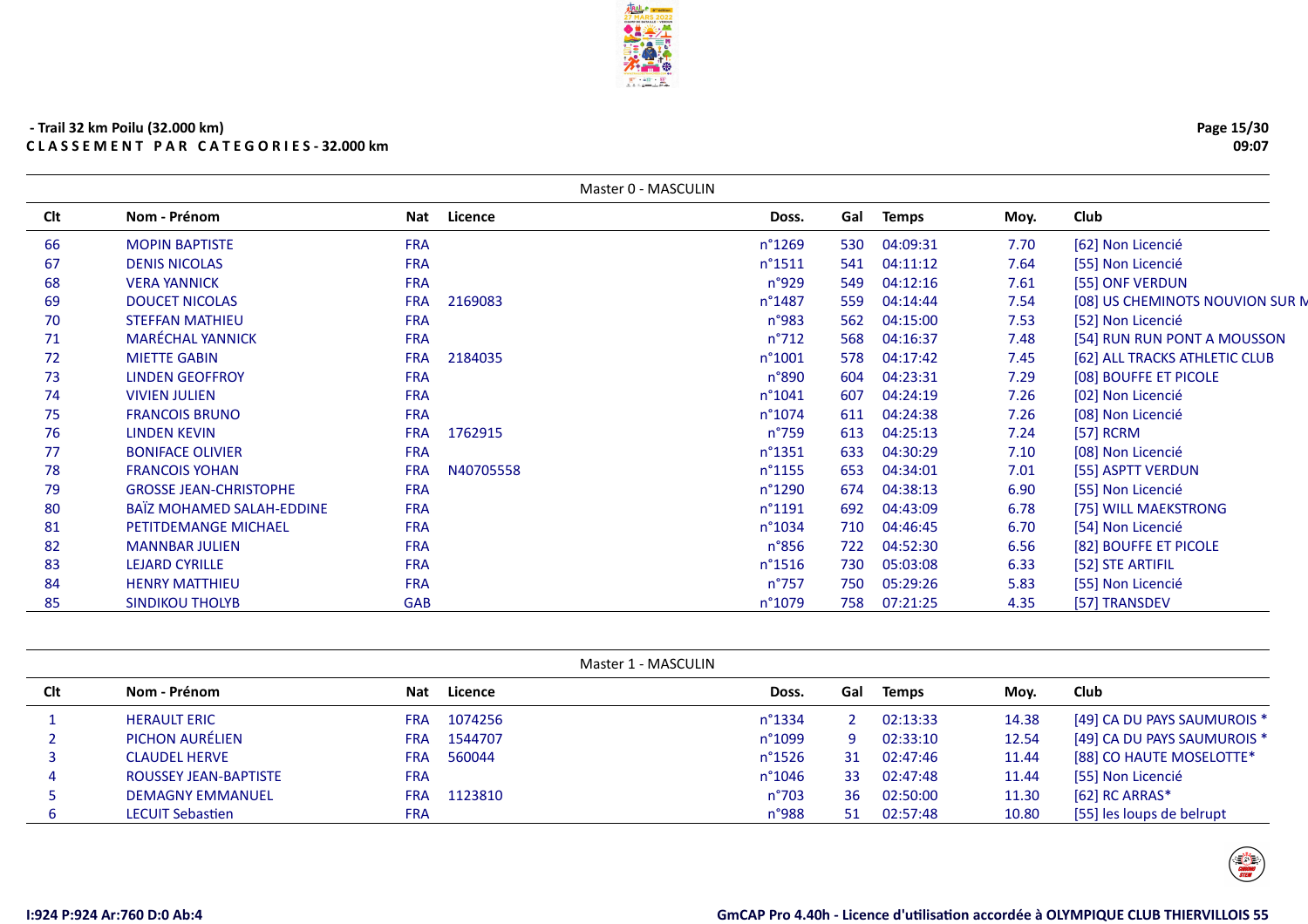|            | Master 1 - MASCULIN            |            |         |                  |     |              |       |                                   |  |  |
|------------|--------------------------------|------------|---------|------------------|-----|--------------|-------|-----------------------------------|--|--|
| <b>Clt</b> | Nom - Prénom                   | Nat        | Licence | Doss.            | Gal | <b>Temps</b> | Moy.  | Club                              |  |  |
| 7          | <b>ORY VINCENT</b>             | <b>FRA</b> |         | n°1599           | 56  | 02:58:07     | 10.78 | [55] Non Licencié                 |  |  |
| 8          | <b>MIRANDA DAVID</b>           | <b>FRA</b> |         | n°1386           | 67  | 03:00:31     | 10.64 | [35] CA MALLING                   |  |  |
| 9          | <b>BIASCH VINCENT</b>          | <b>FRA</b> |         | n°1550           | 72  | 03:01:47     | 10.56 | [57] ASC FERCO                    |  |  |
| 10         | <b>THIEBAULT JEAN-BAPTISTE</b> | <b>FRA</b> | 2077851 | n°830            | 78  | 03:03:39     | 10.45 | [57] AS CHEMINOTS METZ            |  |  |
| 11         | <b>HIBLOT MICKAËL</b>          | <b>FRA</b> |         | n°1140           | 82  | 03:04:48     | 10.39 | [57] Non Licencié                 |  |  |
| 12         | <b>BRYCHE SÉBASTIEN</b>        | <b>FRA</b> | 2228387 | n°1590           | 87  | 03:06:03     | 10.32 | [55] S/L OLYMPIQUE CLUB THIERVILL |  |  |
| 13         | DE BRITO CEDRIC                | <b>FRA</b> |         | $n^{\circ}1210$  | 108 | 03:10:43     | 10.07 | [03] Non Licencié                 |  |  |
| 14         | <b>GUEPE OLIVIER</b>           | <b>FRA</b> | 2034876 | n°1237           | 117 | 03:12:12     | 9.99  | [08] USCN                         |  |  |
| 15         | <b>GROSZ OLIVIER</b>           | <b>FRA</b> |         | n°1539           | 120 | 03:13:26     | 9.93  | [57] MALLING                      |  |  |
| 16         | <b>ANKI YAMINE</b>             | <b>FRA</b> |         | n°1242           | 122 | 03:13:57     | 9.90  | [57] Non Licencié                 |  |  |
| 17         | <b>DESCAMPS NICOLAS</b>        | <b>LUX</b> |         | n°1591           | 123 | 03:13:57     | 9.90  | [25] TRILUX                       |  |  |
| 18         | <b>BRABANT THOMAS</b>          | <b>FRA</b> | 1648726 | n°1298           | 124 | 03:14:10     | 9.89  | [57] E SPORTIVE THIONVILLE-YUTZ   |  |  |
| 19         | <b>MASSARD MICKAËL</b>         | <b>FRA</b> | 2293975 | n°1183           | 125 | 03:14:30     | 9.87  | [03] S/L MONTLUCON ATHLETISME     |  |  |
| 20         | <b>SIEGENFUHR LOUIS</b>        | <b>FRA</b> | 1376952 | n°782            | 133 | 03:15:56     | 9.80  | [55] S/L CO SAINT-DIZIER          |  |  |
| 21         | <b>VOGEL LAURENT</b>           | <b>FRA</b> |         | n°1312           | 141 | 03:16:29     | 9.77  | [57] ARUN                         |  |  |
| 22         | <b>LANIEZ ANTOINE</b>          | <b>FRA</b> |         | n°824            | 143 | 03:16:43     | 9.76  | [57] Non Licencié                 |  |  |
| 23         | <b>MOAL MARC</b>               | <b>FRA</b> |         | n°1082           | 144 | 03:16:47     | 9.76  | $[25]$ THD                        |  |  |
| 24         | <b>FRÉDÉRIC CHLEFFER</b>       | <b>FRA</b> |         | n°1320           | 149 | 03:18:02     | 9.70  | [57] EMC2                         |  |  |
| 25         | <b>FRANZOI ALEXANDRE</b>       | <b>FRA</b> |         | n°797            | 151 | 03:18:11     | 9.69  | [55] VERDUN MEUSE TRIATHLON       |  |  |
| 26         | DA FONCECA JEROME              | <b>FRA</b> |         | $n^{\circ}1272$  | 153 | 03:18:13     | 9.69  | [08] Non Licencié                 |  |  |
| 27         | <b>HARDY FREDERIC</b>          | <b>FRA</b> | 2168087 | n°1401           | 162 | 03:20:45     | 9.56  | [54] ATHLETISME METZ METROPOLE    |  |  |
| 28         | <b>ZUCCALI NICOLAS</b>         | <b>FRA</b> |         | n°1198           | 163 | 03:21:34     | 9.53  | [52] Non Licencié                 |  |  |
| 29         | <b>HUSSON DAVID</b>            | <b>FRA</b> | 2229528 | $n^{\circ}$ 1471 | 177 | 03:22:54     | 9.46  | [69] ENTENTE OUEST LYONNAIS       |  |  |
| 30         | <b>KLEIN LIONEL</b>            | <b>FRA</b> | 1839262 | n°1428           | 190 | 03:24:38     | 9.38  | [57] E SPORTIVE THIONVILLE-YUTZ   |  |  |
| 31         | NOIRÉ DAVID                    | <b>FRA</b> |         | n°1533           | 191 | 03:25:10     | 9.36  | [54] Non Licencié                 |  |  |
| 32         | <b>HUMBERT GABRIEL</b>         | <b>FRA</b> |         | n°825            | 199 | 03:26:25     | 9.30  | [57] Non Licencié                 |  |  |
| 33         | ORIGANELLO DOMINIQUE           | <b>FRA</b> |         | $n^{\circ}$ 1417 | 201 | 03:26:29     | 9.30  | [57] CAP ENTRANGE                 |  |  |
| 34         | <b>DISCOURS NICOLAS</b>        | <b>FRA</b> | 1883597 | $n^{\circ}1131$  | 206 | 03:27:37     | 9.25  | [36] EA ISSOUDUN                  |  |  |
| 35         | <b>SZATMARI OLIVIER</b>        | <b>FRA</b> |         | n°1453           | 213 | 03:29:27     | 9.17  | [54] LE RÉPUBLICAIN LORRAIN       |  |  |
| 36         | <b>CHEVALIER JONATHAN</b>      | <b>FRA</b> |         | n°1239           | 215 | 03:30:41     | 9.11  | [51] Non Licencié                 |  |  |
| 37         | <b>CUNY PATRICK</b>            | <b>FRA</b> |         | $n^{\circ}1141$  | 218 | 03:30:50     | 9.11  | [57] Non Licencié                 |  |  |



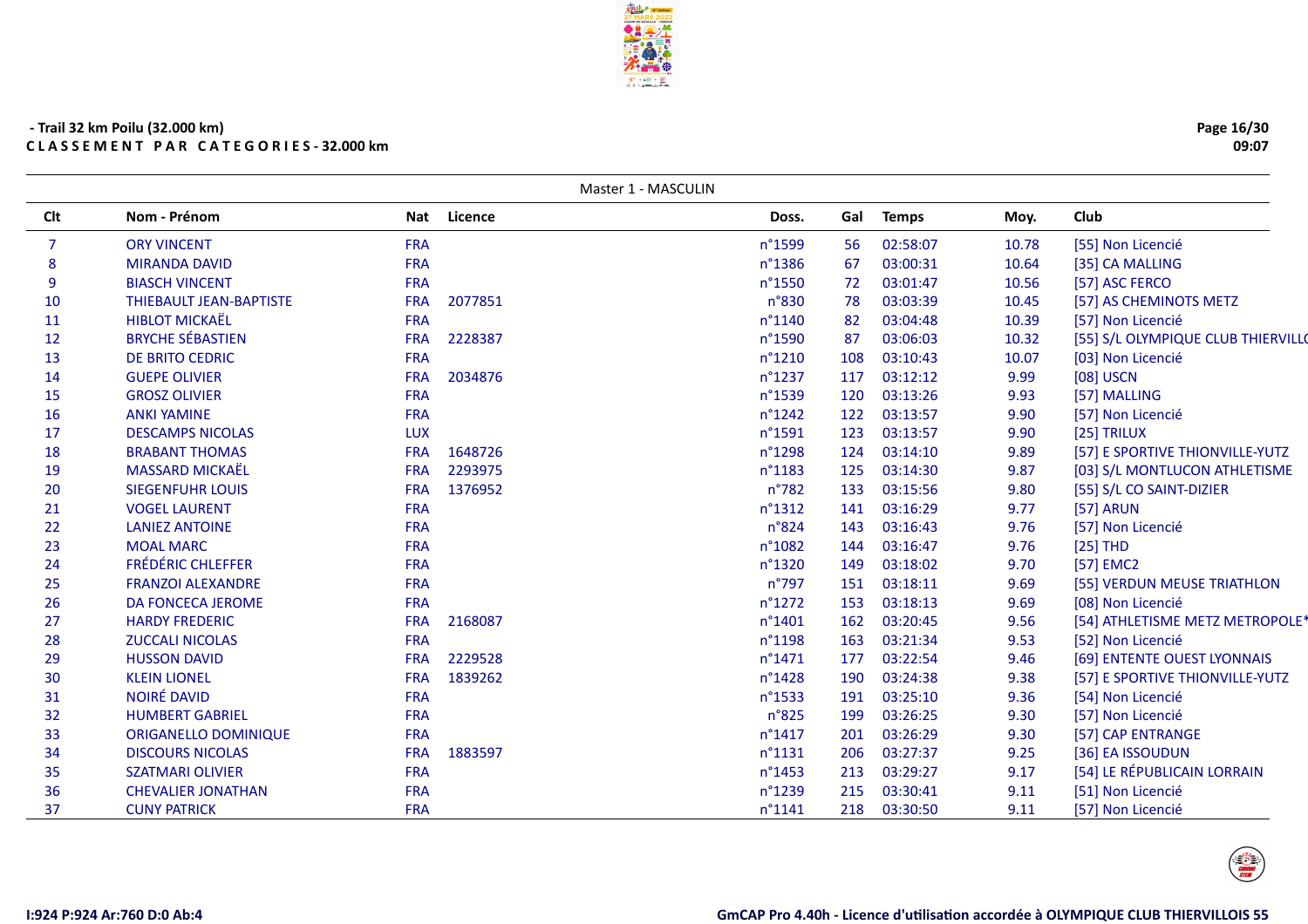|     | Master 1 - MASCULIN        |            |                |                  |     |              |      |                                  |  |  |
|-----|----------------------------|------------|----------------|------------------|-----|--------------|------|----------------------------------|--|--|
| Clt | Nom - Prénom               | <b>Nat</b> | <b>Licence</b> | Doss.            | Gal | <b>Temps</b> | Moy. | Club                             |  |  |
| 38  | <b>GADOT SÉBASTIEN</b>     | <b>FRA</b> |                | n°964            | 227 | 03:33:33     | 8.99 | [25] Non Licencié                |  |  |
| 39  | <b>LIGIER GRÉGOIRE</b>     | <b>FRA</b> |                | n°904            | 231 | 03:33:57     | 8.97 | [54] Non Licencié                |  |  |
| 40  | <b>GRANDJEAN QUENTIN</b>   | <b>BEL</b> |                | n°1586           | 232 | 03:34:07     | 8.97 | [BE] GTTS                        |  |  |
| 41  | PICCO GÉRALD               | <b>FRA</b> |                | n°1025           | 251 | 03:36:34     | 8.87 | [54] Non Licencié                |  |  |
| 42  | <b>TELLIER OLIVIER</b>     | <b>FRA</b> |                | n°1483           | 252 | 03:36:34     | 8.87 | [54] Non Licencié                |  |  |
| 43  | <b>GUILLAUME AURÉLIEN</b>  | <b>FRA</b> |                | n°906            | 253 | 03:36:36     | 8.86 | [57] Non Licencié                |  |  |
| 44  | <b>RIBEYRON MICHAEL</b>    | <b>FRA</b> |                | n°1437           | 255 | 03:37:25     | 8.83 | [54] ELIAN                       |  |  |
| 45  | <b>SCHMITZ NICOLAS</b>     | <b>FRA</b> |                | $n^{\circ}1214$  | 258 | 03:37:39     | 8.82 | [57] Non Licencié                |  |  |
| 46  | <b>OUALI HALIM</b>         | <b>FRA</b> |                | n°1454           | 263 | 03:38:11     | 8.80 | [54] LE RÉPUBLICAIN LORRAIN      |  |  |
| 47  | <b>PIERRON FLORENT</b>     | <b>FRA</b> | 1652322        | n°765            | 270 | 03:38:42     | 8.78 | [57] RCRM                        |  |  |
| 48  | <b>JOBARD SYLVAIN</b>      | <b>FRA</b> | 2394704        | n°1337           | 272 | 03:38:52     | 8.77 | [52] S/L CO SAINT-DIZIER         |  |  |
| 49  | <b>SCHATZ FRÉDÉRIC</b>     | <b>FRA</b> |                | n°1503           | 278 | 03:40:07     | 8.72 | [03] Non Licencié                |  |  |
| 50  | <b>VARIN CHRISTOPHE</b>    | <b>FRA</b> |                | n°875            | 280 | 03:40:31     | 8.71 | [55] MCDONALD'S VERDUN           |  |  |
| 51  | <b>LEA RENAUD</b>          | <b>FRA</b> |                | n°1196           | 287 | 03:41:10     | 8.68 | [55] Non Licencié                |  |  |
| 52  | <b>THOMAS CHARLES</b>      | <b>FRA</b> |                | $n^{\circ}$ 1144 | 290 | 03:41:18     | 8.68 | [10] Non Licencié                |  |  |
| 53  | <b>VASSE NICOLAS</b>       | <b>FRA</b> | 2268653        | n°1408           | 300 | 03:42:26     | 8.63 | [08] US CHEMINOTS NOUVION SUR N  |  |  |
| 54  | <b>MENNECART GREGORY</b>   | <b>FRA</b> |                | $n^{\circ}$ 1318 | 305 | 03:43:03     | 8.61 | [51] ENJOY YOU RUN               |  |  |
| 55  | <b>BRASSIER GUILLAUME</b>  | <b>FRA</b> |                | n°912            | 318 | 03:45:37     | 8.51 | [93] Non Licencié                |  |  |
| 56  | <b>BIZE GUILLAUME</b>      | <b>FRA</b> |                | n°896            | 319 | 03:45:40     | 8.51 | [57] Non Licencié                |  |  |
| 57  | <b>BENDER WALTER</b>       | <b>FRA</b> |                | n°1492           | 325 | 03:46:20     | 8.48 | [51] Non Licencié                |  |  |
| 58  | <b>FERAULT TONY</b>        | <b>FRA</b> |                | n°1601           | 328 | 03:46:36     | 8.47 | [77] Non Licencié                |  |  |
| 59  | <b>RAMONET GAUTIER</b>     | <b>FRA</b> |                | n°1475           | 335 | 03:47:56     | 8.42 | [57] Non Licencié                |  |  |
| 60  | <b>RELION FLORIAN</b>      | <b>FRA</b> | 2341881        | n°873            | 342 | 03:48:31     | 8.40 | [54] ASSOCIATION DES COUREURS DE |  |  |
| 61  | <b>ROBIN CHRISTOPHE</b>    | <b>FRA</b> | 1660651        | n°1189           | 349 | 03:49:12     | 8.38 | [03] S/L MONTLUCON ATHLETISME    |  |  |
| 62  | <b>BOISSELIER VINCENT</b>  | <b>FRA</b> |                | $n^{\circ}1110$  | 350 | 03:49:13     | 8.38 | [52] Non Licencié                |  |  |
| 63  | <b>WOIRY CÉDRIC</b>        | <b>FRA</b> |                | n°1603           | 353 | 03:49:28     | 8.37 | [57] Non Licencié                |  |  |
| 64  | <b>MARCHAND YANN</b>       | <b>FRA</b> |                | $n^{\circ}$ 1378 | 361 | 03:50:28     | 8.33 | [51] Non Licencié                |  |  |
| 65  | <b>LEROY ARNAUD</b>        | <b>FRA</b> | A46740C        | n°729            | 370 | 03:52:03     | 8.27 | [54] VERDUN MEUSE TRIATHLON      |  |  |
| 66  | <b>BARGUIL DAVID</b>       | <b>FRA</b> |                | $n^{\circ}1152$  | 379 | 03:53:13     | 8.23 | [78] Non Licencié                |  |  |
| 67  | <b>ANIER JEAN-FRANÇOIS</b> | <b>FRA</b> |                | $n^{\circ}760$   | 384 | 03:53:24     | 8.23 | [57] FORBACH                     |  |  |
| 68  | <b>ROCHE NICOLAS</b>       | <b>FRA</b> |                | n°921            | 386 | 03:53:30     | 8.22 | [75] Non Licencié                |  |  |





Page 17/30 09:07

 $\begin{pmatrix} \frac{1}{\sqrt{2}} \\ \frac{1}{\sinh \theta} \\ \frac{1}{\sinh \theta} \end{pmatrix}$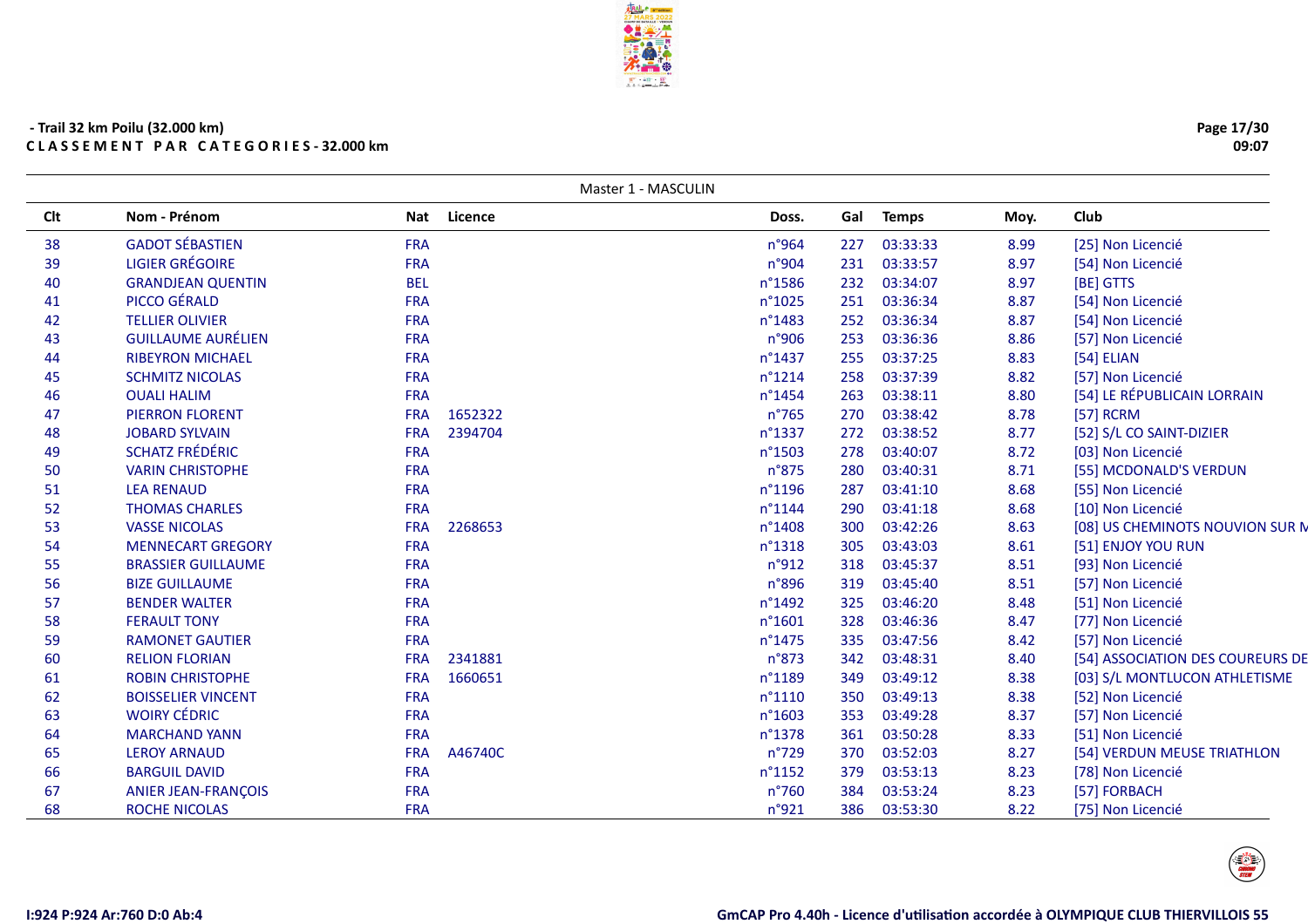$\overline{\phantom{0}}$ 

|     | Master 1 - MASCULIN             |            |          |  |                  |     |              |      |                             |  |
|-----|---------------------------------|------------|----------|--|------------------|-----|--------------|------|-----------------------------|--|
| Clt | Nom - Prénom                    | Nat        | Licence  |  | Doss.            | Gal | <b>Temps</b> | Moy. | Club                        |  |
| 69  | <b>VINCENT MATHIEU</b>          | <b>FRA</b> |          |  | n°1219           | 406 | 03:56:22     | 8.12 | [10] Non Licencié           |  |
| 70  | <b>SAINT-MARTIN LAURENT</b>     | <b>FRA</b> |          |  | n°1281           | 416 | 03:58:34     | 8.05 | [57] Non Licencié           |  |
| 71  | <b>RICHERT CHRISTOPHE</b>       | <b>FRA</b> | 2075299  |  | $n^{\circ}735$   | 423 | 03:59:29     | 8.02 | [54] CO BLENOD              |  |
| 72  | <b>FLOQUARD NICO</b>            | <b>FRA</b> |          |  | $n^{\circ}$ 1583 | 426 | 03:59:45     | 8.01 | [55] Non Licencié           |  |
| 73  | <b>CANTE MATTHIEU</b>           | <b>FRA</b> |          |  | n°1546           | 428 | 03:59:59     | 8.00 | [54] Non Licencié           |  |
| 74  | <b>TONNELLATTO DAVID</b>        | <b>FRA</b> |          |  | n°840            | 437 | 04:00:51     | 7.97 | [55] LOULOU ET POULETTE     |  |
| 75  | L'HUILLIER GRÉGOIRE             | <b>FRA</b> |          |  | n°839            | 438 | 04:01:11     | 7.96 | [54] Non Licencié           |  |
| 76  | <b>BOUILLAGUET CLEMENT</b>      | <b>FRA</b> |          |  | $n^{\circ}$ 1416 | 442 | 04:01:59     | 7.93 | $[57]$ ATHAC                |  |
| 77  | <b>DARSTEIN NICOLAS</b>         | <b>FRA</b> |          |  | $n^{\circ}1177$  | 466 | 04:04:12     | 7.86 | [08] Non Licencié           |  |
| 78  | <b>PAYET JACQUES</b>            | <b>FRA</b> | 2087130  |  | n°1029           | 470 | 04:04:24     | 7.86 | [75] ASC PERSONNEL DU SENAT |  |
| 79  | <b>GALLET SYLVAIN</b>           | <b>FRA</b> |          |  | n°1064           | 472 | 04:04:25     | 7.86 | [45] Non Licencié           |  |
| 80  | <b>DEBARD SAMUEL</b>            | <b>FRA</b> |          |  | n°1030           | 473 | 04:04:26     | 7.86 | [92] ASCPS                  |  |
| 81  | <b>FRANÇOIS LUDOVIC</b>         | <b>FRA</b> |          |  | n°1500           | 481 | 04:05:01     | 7.84 | [55] Non Licencié           |  |
| 82  | <b>ROMY ALEXANDRE</b>           | <b>FRA</b> |          |  | $n^{\circ}$ 1514 | 483 | 04:05:05     | 7.83 | [52] ALEX ROMY              |  |
| 83  | <b>BURKARDT OLIVIER</b>         | <b>FRA</b> | T316113  |  | n°1023           | 484 | 04:05:08     | 7.83 | [10] Non Licencié           |  |
| 84  | <b>JOUGLET ALEXANDRE</b>        | <b>FRA</b> |          |  | n°974            | 495 | 04:06:11     | 7.80 | [59] Non Licencié           |  |
| 85  | <b>FAVE CAILLE MAXIME</b>       | <b>FRA</b> |          |  | n°1357           | 500 | 04:06:53     | 7.78 | [54] Non Licencié           |  |
| 86  | <b>GOMEZ FERNAND</b>            | <b>FRA</b> |          |  | $n^{\circ}$ 1322 | 508 | 04:07:28     | 7.76 | [51] Non Licencié           |  |
| 87  | <b>DEHEZ ROMAIN</b>             | <b>FRA</b> | 40840106 |  | $n^{\circ}728$   | 512 | 04:07:50     | 7.75 | [55] ASPTT VERDUN           |  |
| 88  | <b>DELAVEAU ALEXANDRE</b>       | <b>FRA</b> |          |  | n°977            | 526 | 04:09:24     | 7.70 | [77] Non Licencié           |  |
| 89  | <b>SCHMIDT JONATHAN</b>         | <b>FRA</b> |          |  | n°1225           | 532 | 04:10:27     | 7.67 | [57] TEAM REDZONE           |  |
| 90  | <b>DEVILLERS LUDOVIC</b>        | <b>FRA</b> | 2338553  |  | n°1560           | 533 | 04:10:39     | 7.66 | [51] TEAM TRAIL CHÂLONS     |  |
| 91  | <b>MARQUIS GILLES</b>           | <b>FRA</b> | 40562994 |  | $n^{\circ}$ 722  | 542 | 04:11:26     | 7.64 | [55] ASPTT VERDUN           |  |
| 92  | <b>BERGERON ARTHUR</b>          | <b>FRA</b> |          |  | n°997            | 550 | 04:12:48     | 7.60 | [55] Non Licencié           |  |
| 93  | <b>VINCENT CLAUDE</b>           | <b>FRA</b> |          |  | n°1399           | 556 | 04:14:09     | 7.55 | [55] Non Licencié           |  |
| 94  | <b>GEORGE MICHEL ANGE</b>       | <b>FRA</b> |          |  | $n^{\circ}$ 1518 | 558 | 04:14:22     | 7.55 | [52] STE ARTIFIL            |  |
| 95  | <b>GUERMANN NICOLAS</b>         | <b>FRA</b> |          |  | n°809            | 573 | 04:16:45     | 7.48 | [57] Non Licencié           |  |
| 96  | PERARD CÉDRIC                   | <b>FRA</b> |          |  | n°1013           | 601 | 04:22:13     | 7.32 | [55] Non Licencié           |  |
| 97  | PRUZSINA JEREMY                 | <b>FRA</b> |          |  | n°1179           | 606 | 04:24:06     | 7.27 | [57] C'EST PAS DUR !        |  |
| 98  | <b>LEMINEUR JULIEN</b>          | <b>FRA</b> |          |  | $n^{\circ}$ 736  | 637 | 04:31:16     | 7.08 | [57] Non Licencié           |  |
| 99  | <b>GABINO MELÉNDEZ REYNALDO</b> | <b>FRA</b> |          |  | n°739            | 638 | 04:31:21     | 7.08 | [57] Non Licencié           |  |



 $\begin{pmatrix}\n\frac{1}{\sqrt{2}} \\
\frac{1}{\sqrt{2}} \\
\frac{1}{\sqrt{2}} \\
\frac{1}{\sqrt{2}}\n\end{pmatrix}$ 

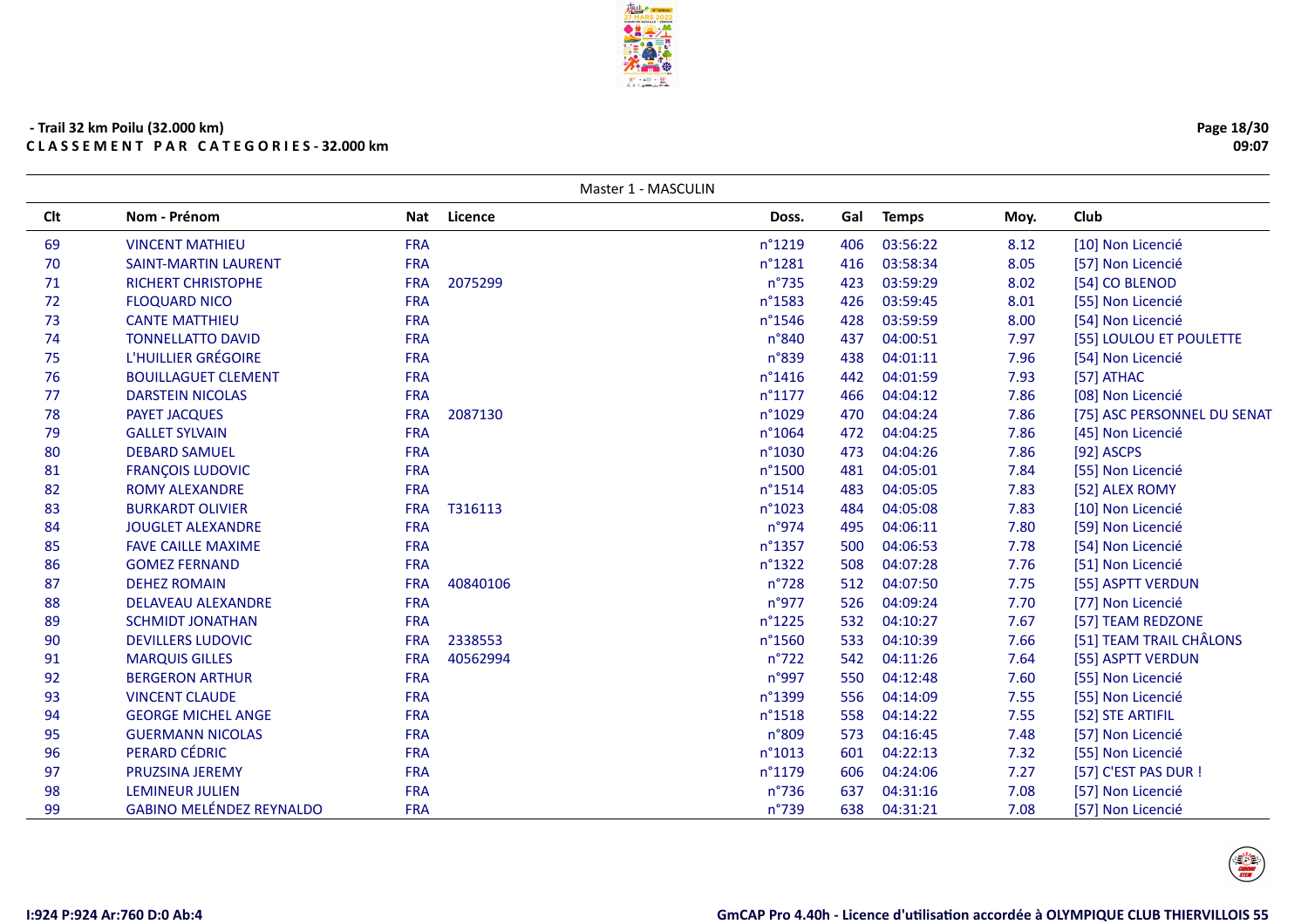|     |                          |                       | Master 1 - MASCULIN                                                                 |
|-----|--------------------------|-----------------------|-------------------------------------------------------------------------------------|
| Clt | Nom - Prénom             | Licence<br><b>Nat</b> | <b>Club</b><br>Gal<br>Doss.<br>Moy.<br>Temps                                        |
| 100 | <b>LOMBARDI FRÉDÉRIC</b> | <b>FRA</b>            | [54] Non Licencié<br>7.05<br>n°900<br>04:32:27<br>644                               |
| 101 | <b>NOGUEIRA NELSON</b>   | <b>FRA</b>            | [54] Non Licencié<br>6.92<br>$n^{\circ}$ 1551<br>670<br>04:37:21                    |
| 102 | <b>RICHARD JONATHAN</b>  | <b>FRA</b>            | 6.80<br>[57] Non Licencié<br>$n^{\circ}710$<br>687<br>04:42:20                      |
| 103 | <b>ROMAIN EMMANUEL</b>   | <b>FRA</b>            | [51] Non Licencié<br>6.70<br>$n^{\circ}1107$<br>708<br>04:46:25                     |
| 104 | <b>CLOSSE GRÉGORY</b>    | <b>FRA</b>            | $n^{\circ}1185$<br>[08] Non Licencié<br>6.14<br>740<br>05:12:57                     |
| 105 | <b>DULOT ALEXANDRE</b>   | 2123831<br><b>FRA</b> | 5.39<br>[10] S/L ATHLETIC VILLACERF TROIS SE<br>$n^{\circ}$ 1493<br>05:56:33<br>757 |
|     |                          |                       |                                                                                     |

|     |                           |            |         | Master 2 - MASCULIN |     |              |       |                                   |
|-----|---------------------------|------------|---------|---------------------|-----|--------------|-------|-----------------------------------|
| Clt | Nom - Prénom              | Nat        | Licence | Doss.               | Gal | <b>Temps</b> | Moy.  | Club                              |
|     | <b>ZOETEMELK KARL</b>     | <b>FRA</b> | 2213752 | n°917               | 14  | 02:36:20     | 12.28 | [77] BUSSY ST GEORGES ATHLETISME  |
|     | <b>HARDY DAVID</b>        | <b>FRA</b> | 1461482 | $n^{\circ}$ 1494    | 20  | 02:39:05     | 12.07 | [91] OUEST ESSONNE ATHLETISME     |
| 3   | <b>LEBASTARD STEPHANE</b> | <b>FRA</b> | 1383553 | $n^{\circ}$ 1328    | 22  | 02:40:17     | 11.98 | [49] CA DU PAYS SAUMUROIS *       |
|     | <b>CAILLEAU MICKAEL</b>   | <b>FRA</b> | 1743548 | $n^{\circ}1010$     | 23  | 02:41:02     | 11.92 | [88] S/L SO BRESSAUDE             |
| 5.  | <b>IMBERT FRÉDÉRIC</b>    | <b>FRA</b> |         | n°939               | 28  | 02:45:55     | 11.57 | [89] SENS ROUTE TRAIL             |
| 6   | POITEVIN DAVID            | <b>FRA</b> | 2279592 | n°968               | 32  | 02:47:47     | 11.44 | [77] LIMOGES MUD RUN CLUB         |
|     | <b>FOURNIQUET LAURENT</b> | <b>FRA</b> |         | $n^{\circ}858$      | 37  | 02:50:05     | 11.29 | [55] Non Licencié                 |
| 8   | <b>MICHAUX AYMERIC</b>    | <b>FRA</b> |         | n°837               | 40  | 02:51:55     | 11.17 | [54] Non Licencié                 |
| 9   | <b>FATET SEBASTIEN</b>    | <b>FRA</b> | 2371578 | $n^{\circ}852$      | 41  | 02:52:42     | 11.12 | [88] AS SAINT REMY VITTEL         |
| 10  | <b>BETTONI MARC</b>       | <b>FRA</b> | C02938C | $n^{\circ}866$      | 42  | 02:53:16     | 11.08 | [57] METZ TRIATHLON               |
| 11  | <b>FLORENCE CORENTIN</b>  | <b>BEL</b> |         | n°1507              | 44  | 02:55:50     | 10.92 | [57] METZ TRIATHLON               |
| 12  | <b>GALLOU STEVEN</b>      | <b>FRA</b> |         | n°981               | 49  | 02:56:55     | 10.85 | [95] TNT EZANVILLE                |
| 13  | <b>SAVINI THIERRY</b>     | <b>FRA</b> | 679644  | $n^{\circ}1035$     | 58  | 02:58:15     | 10.77 | [95] EA CERGY PONTOISE ATHLETISMI |
| 14  | <b>MARTEL SAMUEL</b>      | <b>FRA</b> | 2087406 | $n^{\circ}733$      | 74  | 03:02:10     | 10.54 | [62] BOULOGNE-SUR-MER AC          |
| 15  | AUDEBERT JEAN-PHILIPPE    | <b>FRA</b> | 607450  | $n^{\circ}$ 1254    | 80  | 03:04:06     | 10.43 | [77] BUSSY SAINT-GEORGES ATHLÉTIS |
| 16  | <b>HANNEQUIN GEROME</b>   | <b>FRA</b> |         | $n^{\circ}718$      | 81  | 03:04:13     | 10.42 | [55] Non Licencié                 |
| 17  | <b>MASSÉ FRÉDÉRIC</b>     | <b>FRA</b> |         | n°986               | 88  | 03:06:11     | 10.31 | [57] UN ROMAIN DE LA TABLE        |
| 18  | LEFEBVRE RAPHAËL          | <b>FRA</b> | 2312404 | $n^{\circ}1117$     | 106 | 03:09:19     | 10.14 | [77] BUSSY SAINT GEORGES ATHLÉTIS |
| 19  | <b>MORTIER NORBERT</b>    | <b>FRA</b> |         | n°803               | 112 | 03:11:00     | 10.05 | [49] Non Licencié                 |
| 20  | <b>FRICKER XAVIER</b>     | <b>FRA</b> |         | $n^{\circ}$ 1538    | 115 | 03:11:34     | 10.02 | [57] RTT                          |

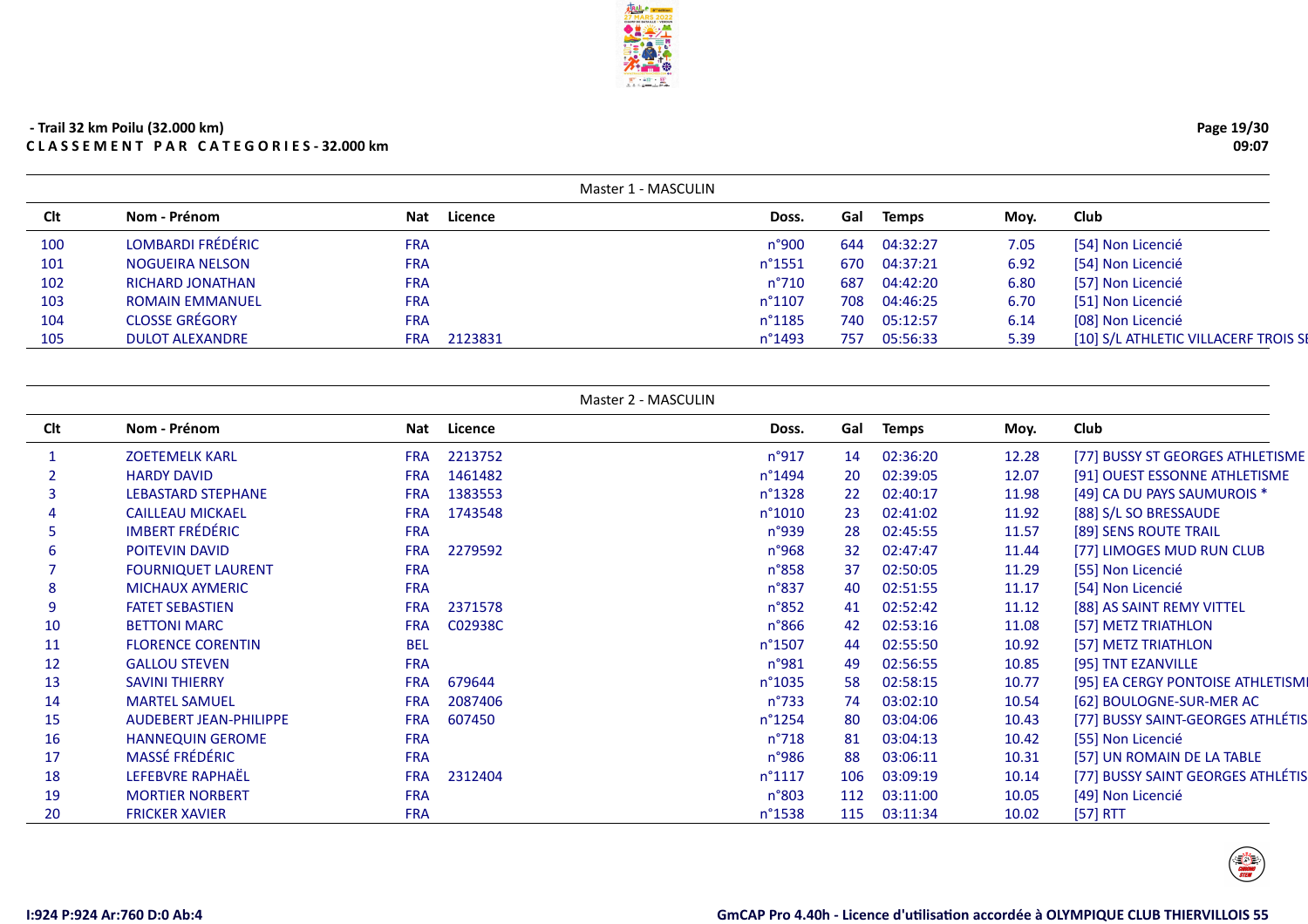|            | Master 2 - MASCULIN          |            |             |                  |     |              |      |                                  |  |  |
|------------|------------------------------|------------|-------------|------------------|-----|--------------|------|----------------------------------|--|--|
| <b>Clt</b> | Nom - Prénom                 |            | Nat Licence | Doss.            | Gal | <b>Temps</b> | Moy. | Club                             |  |  |
| 21         | <b>MARCHAND FRANCK</b>       | <b>FRA</b> | 2074866     | n°975            | 121 | 03:13:48     | 9.91 | [54] CAN                         |  |  |
| 22         | <b>CARTIER DAVID</b>         | <b>FRA</b> | 2370388     | n°1563           | 127 | 03:14:42     | 9.86 | [55] ASPTT VERDUN/ COOP EMC2     |  |  |
| 23         | <b>EVANS MARK</b>            | <b>FRA</b> |             | n°957            | 129 | 03:15:10     | 9.84 | [55] Non Licencié                |  |  |
| 24         | <b>MCDONALD NEILL</b>        | <b>FRA</b> |             | $n^{\circ}1143$  | 168 | 03:21:58     | 9.51 | [57] Non Licencié                |  |  |
| 25         | <b>SCHWALBACH LAURENT</b>    | <b>FRA</b> |             | $n^{\circ}749$   | 181 | 03:23:04     | 9.46 | [57] SCHWALBY FAMILY             |  |  |
| 26         | <b>GRUNDHEBER CEDRIC</b>     | <b>FRA</b> | 2014096     | n°1491           | 183 | 03:23:12     | 9.45 | [77] PONTAULT AAC                |  |  |
| 27         | <b>CAUSTROIS THOMAS</b>      | <b>FRA</b> |             | n°1525           | 188 | 03:23:58     | 9.41 | [51] CAUSTROIS THOMAS            |  |  |
| 28         | <b>MESOT DAVID</b>           | <b>FRA</b> |             | n°1203           | 192 | 03:25:27     | 9.35 | [55] Non Licencié                |  |  |
| 29         | <b>LENFANT ALEXANDRE</b>     | <b>FRA</b> |             | n°1537           | 204 | 03:27:27     | 9.26 | $[10]$ JCD                       |  |  |
| 30         | PRUZSINA STÉPHANE            | <b>FRA</b> |             | n°1338           | 210 | 03:28:32     | 9.21 | [57] Non Licencié                |  |  |
| 31         | <b>CHIOMENTO BRUNO</b>       | <b>FRA</b> |             | $n^{\circ}776$   | 211 | 03:28:43     | 9.20 | [55] Non Licencié                |  |  |
| 32         | <b>JOANNE SÉBASTIEN</b>      | <b>FRA</b> |             | n°1371           | 221 | 03:32:44     | 9.03 | $[10]$ THD                       |  |  |
| 33         | <b>FONDEUR THIERRY</b>       | <b>FRA</b> |             | n°1364           | 262 | 03:38:10     | 8.80 | $[57]$ CAB                       |  |  |
| 34         | <b>TOUSSAINT LAURENT</b>     | <b>FRA</b> | 1681118     | $n^{\circ}763$   | 265 | 03:38:30     | 8.79 | [57] RUNNING CLUB RIVES DE MOSEL |  |  |
| 35         | <b>VANCON DAVID</b>          | <b>FRA</b> | 1989634     | n°1235           | 267 | 03:38:34     | 8.78 | [54] COS VILLERS ATHLETISME      |  |  |
| 36         | <b>LEITE CHRISTIAN</b>       | <b>FRA</b> | 1903467     | n°1070           | 268 | 03:38:35     | 8.78 | [52] S/L CO SAINT-DIZIER         |  |  |
| 37         | <b>BRIZION MANUEL</b>        | <b>FRA</b> |             | n°1158           | 274 | 03:39:34     | 8.74 | [55] Non Licencié                |  |  |
| 38         | <b>HERNANDO GERALD</b>       | <b>FRA</b> |             | $n^{\circ}846$   | 276 | 03:40:02     | 8.73 | [54] Non Licencié                |  |  |
| 39         | <b>CLOUTIER SÉBASTIEN</b>    | <b>FRA</b> | 1371834     | $n^{\circ}$ 1527 | 279 | 03:40:14     | 8.72 | [08] USCN                        |  |  |
| 40         | <b>DORMEYER MICKAEL</b>      | <b>FRA</b> |             | $n^{\circ}1122$  | 281 | 03:40:43     | 8.70 | [55] TEAM E.LECLERC              |  |  |
| 41         | <b>CRUCIFIX JEROME</b>       | <b>FRA</b> |             | n°1137           | 282 | 03:40:43     | 8.70 | [55] TEAM E.LECLERC              |  |  |
| 42         | <b>SIATKA YANNICK</b>        | <b>FRA</b> |             | n°1283           | 284 | 03:41:02     | 8.69 | [55] S/L GROUPE ATHLETIC COMMER  |  |  |
| 43         | <b>MONNIER MARTIAL</b>       | <b>FRA</b> |             | $n^{\circ}851$   | 288 | 03:41:11     | 8.68 | [59] Non Licencié                |  |  |
| 44         | <b>WALCZAK JEROME</b>        | <b>FRA</b> |             | n°1145           | 289 | 03:41:18     | 8.68 | [10] Non Licencié                |  |  |
| 45         | <b>PEDRONI THIERRY</b>       | <b>FRA</b> |             | $n^{\circ}$ 1263 | 306 | 03:43:23     | 8.60 | [51] Non Licencié                |  |  |
| 46         | <b>DA CONCEICAO PHILIPPE</b> | <b>FRA</b> |             | n°1387           | 317 | 03:45:34     | 8.51 | [77] Non Licencié                |  |  |
| 47         | <b>CHAPELET ALEXANDRE</b>    | <b>FRA</b> |             | n°1248           | 320 | 03:45:43     | 8.51 | [55] Non Licencié                |  |  |
| 48         | <b>BERGER LAURENT</b>        | <b>FRA</b> |             | $n^{\circ}1615$  | 344 | 03:48:34     | 8.40 | [57] Non Licencié                |  |  |
| 49         | <b>PHAM FREDERIC</b>         | <b>FRA</b> |             | n°1604           | 351 | 03:49:25     | 8.37 | [57] PCN57                       |  |  |
| 50         | <b>ADT JEROME</b>            | <b>FRA</b> |             | n°919            | 356 | 03:49:46     | 8.36 | [94] Non Licencié                |  |  |
| 51         | <b>DORIE OLIVIER</b>         | <b>FRA</b> |             | $n^{\circ}1274$  | 366 | 03:51:29     | 8.29 | [94] IGN                         |  |  |

**ERAIL & Broadban**<br>27 MARS 2022



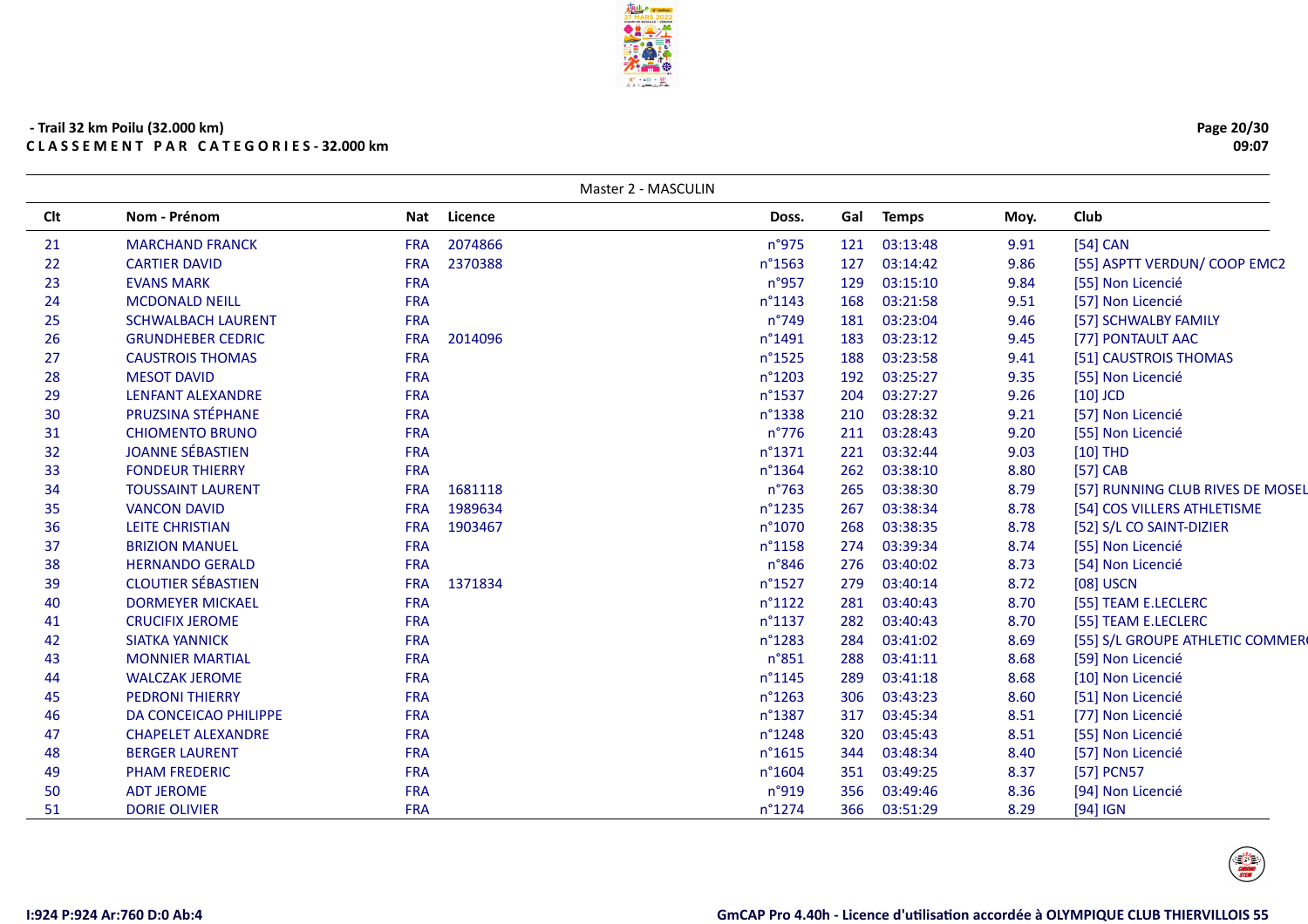|            | Master 2 - MASCULIN             |            |          |                 |     |              |      |                                |  |  |
|------------|---------------------------------|------------|----------|-----------------|-----|--------------|------|--------------------------------|--|--|
| <b>Clt</b> | Nom - Prénom                    | Nat        | Licence  | Doss.           | Gal | <b>Temps</b> | Moy. | Club                           |  |  |
| 52         | <b>BALAND JOHAN</b>             | <b>FRA</b> |          | n°1036          | 390 | 03:54:07     | 8.20 | [79] FARMERS CLUB              |  |  |
| 53         | <b>DUPONCHEEL BENOIT</b>        | <b>BEL</b> |          | n°916           | 412 | 03:57:33     | 8.08 | $[77]$ JCL                     |  |  |
| 54         | <b>VIGNON DAVILLIER RAPHAEL</b> | <b>FRA</b> | 1822159  | n°979           | 421 | 03:58:55     | 8.04 | [95] S/L VAUREAL ATHLETISME    |  |  |
| 55         | <b>CRAFFE ETIENNE</b>           | <b>FRA</b> |          | n°1186          | 427 | 03:59:57     | 8.00 | [57] Non Licencié              |  |  |
| 56         | <b>BOUVOT RICHARD</b>           | <b>FRA</b> |          | n°1415          | 439 | 04:01:19     | 7.96 | [54] TOMBLAINE SPORTS LOISIRS  |  |  |
| 57         | <b>VIALA HERVÉ</b>              | <b>FRA</b> | 2013137  | n°1390          | 440 | 04:01:27     | 7.95 | [54] C.O.S. VILLERS ATHLETISME |  |  |
| 58         | <b>STEMLER ARNAUD</b>           | <b>FRA</b> |          | n°1363          | 441 | 04:01:58     | 7.94 | [57] Non Licencié              |  |  |
| 59         | <b>TREMEL RAPHAEL</b>           | <b>FRA</b> |          | n°1060          | 463 | 04:04:07     | 7.87 | [52] POLE EMPLOI               |  |  |
| 60         | <b>GOETZMANN MAXIME</b>         | <b>FRA</b> |          | n°816           | 475 | 04:04:27     | 7.85 | [57] Non Licencié              |  |  |
| 61         | <b>MEUNIER FREDERIC</b>         | <b>FRA</b> | 2350539  | n°1148          | 490 | 04:05:33     | 7.82 | [IS] EA ISSOUDUN               |  |  |
| 62         | <b>MULOT ROMAIN</b>             | <b>FRA</b> |          | $n^{\circ}$ 192 | 496 | 04:06:13     | 7.80 | [08] Non Licencié              |  |  |
| 63         | <b>KLEIN ARNAUD</b>             | <b>FRA</b> | 1614774  | n°1470          | 519 | 04:08:49     | 7.72 | [51] CAVAM                     |  |  |
| 64         | <b>FEILLEL ARNAUD</b>           | <b>FRA</b> |          | n°1446          | 520 | 04:09:08     | 7.71 | [78] Non Licencié              |  |  |
| 65         | <b>LAURENT GAMELIN</b>          | <b>FRA</b> | 1850953  | n°1436          | 523 | 04:09:21     | 7.70 | [51] JC EPERNAY                |  |  |
| 66         | <b>ALLOUIS FRANCK</b>           | <b>FRA</b> |          | n°1304          | 538 | 04:11:08     | 7.65 | [57] TEAM IMPALA (57)          |  |  |
| 67         | <b>LOPEZ SÉBASTIEN</b>          | <b>FRA</b> | 40462260 | n°738           | 544 | 04:11:28     | 7.64 | [55] ASPTT VERDUN              |  |  |
| 68         | <b>BARANOWSKI STÉPHANE</b>      | <b>FRA</b> |          | n°908           | 554 | 04:13:56     | 7.56 | [54] Non Licencié              |  |  |
| 69         | <b>TAILFER CÉDRIC</b>           | <b>FRA</b> |          | n°1190          | 571 | 04:16:42     | 7.48 | [10] Non Licencié              |  |  |
| 70         | <b>SCHMITT CHRISTIAN</b>        | <b>ALL</b> |          | n°1398          | 574 | 04:17:34     | 7.45 | [55] Non Licencié              |  |  |
| 71         | <b>AUDIN SÉBASTIEN</b>          | <b>FRA</b> |          | n°1165          | 580 | 04:17:47     | 7.45 | [57] Non Licencié              |  |  |
| 72         | <b>SESTITO SEBASTIEN</b>        | <b>FRA</b> |          | n°1300          | 585 | 04:18:46     | 7.42 | [57] Non Licencié              |  |  |
| 73         | <b>KEUVREUX SYLVAIN</b>         | <b>FRA</b> | 2180904  | n°1058          | 587 | 04:18:51     | 7.42 | [54] CO BLENOD                 |  |  |
| 74         | <b>GOBILLOT GEOFFROY</b>        | <b>FRA</b> | 1642489  | n°1069          | 596 | 04:21:34     | 7.34 | [51] S/L CO SAINT-DIZIER       |  |  |
| 75         | <b>BLONDEAU ALBAN</b>           | <b>FRA</b> | 2339553  | n°1480          | 618 | 04:26:57     | 7.19 | [55] MOUZON RUN                |  |  |
| 76         | <b>SALLIN ARNAUD</b>            | <b>FRA</b> |          | n°1092          | 621 | 04:28:16     | 7.16 | [55] ASPTT VERDUN              |  |  |
| 77         | <b>BECANIER FREDERIC</b>        | <b>FRA</b> |          | n°1576          | 632 | 04:30:11     | 7.11 | [57] Non Licencié              |  |  |
| 78         | <b>ZIRNHELT DENIS</b>           | <b>FRA</b> |          | n°1404          | 643 | 04:32:21     | 7.05 | [67] Non Licencié              |  |  |
| 79         | <b>MOUGEL VINCENT</b>           | <b>FRA</b> |          | n°1377          | 651 | 04:33:43     | 7.01 | [55] Non Licencié              |  |  |
| 80         | <b>VAILLANT LUDOVIC</b>         | <b>FRA</b> |          | n°1208          | 658 | 04:34:59     | 6.98 | [55] Non Licencié              |  |  |
| 81         | <b>KIRCH STEPHANE</b>           | <b>FRA</b> |          | n°1431          | 663 | 04:36:32     | 6.94 | [54] RUN-RUN PONT-À-MOUSSON    |  |  |
| 82         | <b>CHEVRE CHRISTOPHE</b>        | <b>FRA</b> |          | n°1075          | 677 | 04:38:30     | 6.89 | [18] SAPEURS-POMPIERS DU CHER  |  |  |



 $\begin{array}{c}\n\hline\n\text{C} \\
\text{C} \\
\text{C} \\
\text{S} \\
\text{S} \\
\text{T} \\
\text{C} \\
\text{S} \\
\text{S} \\
\text{S} \\
\text{S} \\
\text{S} \\
\text{S} \\
\text{S} \\
\text{S} \\
\text{S} \\
\text{S} \\
\text{S} \\
\text{S} \\
\text{S} \\
\text{S} \\
\text{S} \\
\text{S} \\
\text{S} \\
\text{S} \\
\text{S} \\
\text{S} \\
\text{S} \\
\text{S} \\
\text{S} \\
\text{S} \\
\text{S} \\
\text{S} \\
\text{S} \\
\text{S$ 

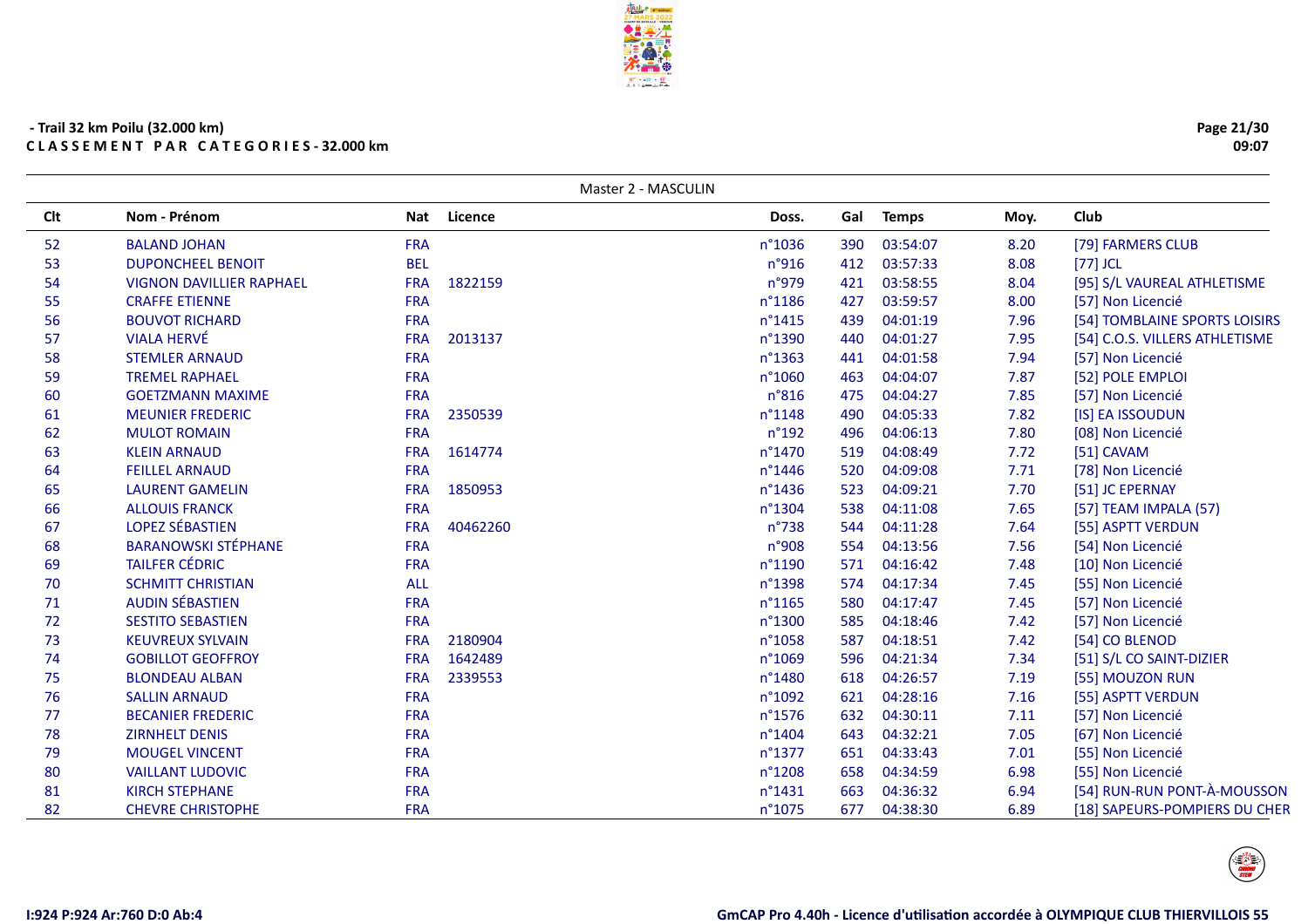**Page 22/3009:07**

|     |                           |                | Master 2 - MASCULIN |     |              |      |                               |
|-----|---------------------------|----------------|---------------------|-----|--------------|------|-------------------------------|
| Clt | Nom - Prénom              | Licence<br>Nat | Doss.               | Gal | <b>Temps</b> | Moy. | Club                          |
| 83  | <b>MINISINI ALEXANDRE</b> | <b>FRA</b>     | n°973               | 678 | 04:38:35     | 6.89 | [10] TEAM 974                 |
| 84  | <b>MULLER CHRISTOPHE</b>  | <b>FRA</b>     | $n^{\circ}1095$     | 688 | 04:42:25     | 6.80 | [54] TRIATHLON PONT À MOUSSON |
| 85  | <b>ZABRESCAK LIONEL</b>   | <b>FRA</b>     | $n^{\circ}$ 1323    | 705 | 04:46:12     | 6.71 | [57] CORUSCANT                |
| 86  | <b>MALAPELLE CYRIL</b>    | <b>FRA</b>     | $n^{\circ}1251$     | 723 | 04:53:31     | 6.54 | [57] Non Licencié             |
| -87 | LETHUILLIER BERTRAND      | <b>FRA</b>     | $n^{\circ}741$      | 727 | 04:57:29     | 6.45 | [54] Non Licencié             |

|             |                               |            |         | Master 3 - MASCULIN |     |              |       |                                    |
|-------------|-------------------------------|------------|---------|---------------------|-----|--------------|-------|------------------------------------|
| Clt         | Nom - Prénom                  | Nat        | Licence | Doss.               | Gal | <b>Temps</b> | Moy.  | Club                               |
| $\mathbf 1$ | <b>VANNIER FABRICE</b>        | <b>FRA</b> |         | $n^{\circ}$ 1275    | 11  | 02:34:24     | 12.44 | $[77]$ IGN                         |
|             | <b>CHARBONNEAU FRANCK</b>     | <b>FRA</b> | 1661756 | n°966               | 19  | 02:38:05     | 12.15 | [91] LISSES AC                     |
|             | <b>FERRAZ ANTONIO</b>         | <b>FRA</b> | 854187  | $n^{\circ}1169$     | 29  | 02:46:22     | 11.54 | [77] PONTAULT AAC                  |
|             | <b>AUBERT PASCAL</b>          | <b>FRA</b> | 416513  | n°1549              | 34  | 02:48:25     | 11.40 | [88] CO HAUTE MOSELOTTE*           |
|             | <b>MASSIT PHILIPPE</b>        | <b>FRA</b> | 2113844 | n°1288              | 55  | 02:58:05     | 10.78 | [88] AS SAINT REMY VITTEL          |
| 6           | <b>GOUIN EMMANUEL</b>         | <b>FRA</b> | 1480404 | $n^{\circ}1043$     | 60  | 02:58:33     | 10.75 | [95] S/L VAUREAL ATHLETISME        |
|             | <b>BOSEN-MILONA EMMANUEL</b>  | <b>FRA</b> | 2026351 | n°1021              | 62  | 02:58:54     | 10.73 | [94] GA NOISY LE GRAND             |
| 8           | <b>BARRELA JEAN-MICHEL</b>    | <b>FRA</b> | 1461919 | $n^{\circ}1175$     | 70  | 03:00:39     | 10.63 | [94] PONTAULT AAC                  |
| 9           | <b>RICHARDOT CHRISTOPHE</b>   | <b>FRA</b> | 448068  | $n^{\circ}1170$     | 95  | 03:06:45     | 10.28 | [77] PONTAULT AAC                  |
| 10          | <b>BARRAUD BENEDICT</b>       | <b>FRA</b> | 1816916 | n°1588              | 99  | 03:07:07     | 10.26 | [57] ATHLETISME METZ METROPOLE*    |
| 11          | <b>ROBERT ALAIN</b>           | <b>FRA</b> | 2173204 | $n^{\circ}$ 1521    | 101 | 03:08:11     | 10.20 | [55] GA COMMERCY                   |
| 12          | <b>MORELLEC LIONEL</b>        | <b>FRA</b> | 1695003 | $n^{\circ}$ 1135    | 119 | 03:12:48     | 9.96  | [36] EA ISSOUDUN                   |
| 13          | <b>SIROT CHRISTOPHE</b>       | <b>FRA</b> | 1818601 | $n^{\circ}$ 1535    | 137 | 03:16:10     | 9.79  | [88] TR AILLEURS                   |
| 14          | <b>BRANDENBURGER STÉPHANE</b> | <b>FRA</b> |         | $n^{\circ}$ 1256    | 157 | 03:19:35     | 9.62  | [57] RUN TC                        |
| 15          | PELLERIN JOËL                 | <b>FRA</b> |         | $n^{\circ}$ 1548    | 158 | 03:19:40     | 9.62  | [51] Non Licencié                  |
| 16          | <b>HOUBRE SERGE</b>           | <b>FRA</b> |         | $n^{\circ}847$      | 164 | 03:21:41     | 9.52  | [57] Non Licencié                  |
| 17          | <b>DACQUET LAURENT</b>        | <b>FRA</b> | 1571113 | $n^{\circ}$ 1230    | 170 | 03:22:09     | 9.50  | [91] VAL D'ORGE ATHLETIC           |
| 18          | <b>KARIM ABDELALI</b>         | <b>FRA</b> | 2247830 | $n^{\circ}1132$     | 174 | 03:22:17     | 9.49  | $[77]$ BSGA                        |
| 19          | <b>PROTOY STEPHANE</b>        | <b>FRA</b> |         | n°1109              | 179 | 03:23:00     | 9.46  | [55] Non Licencié                  |
| 20          | <b>RENAUD CHRISTOPHE</b>      | <b>FRA</b> | 1639585 | n°1308              | 180 | 03:23:03     | 9.46  | [55] S/L OLYMPIQUE CLUB THIERVILLO |
| 21          | <b>TURPIN DAVID</b>           | <b>FRA</b> |         | $n^{\circ}$ 1432    | 198 | 03:26:21     | 9.30  | [76] TOTALENERGIES NORMANDIE       |

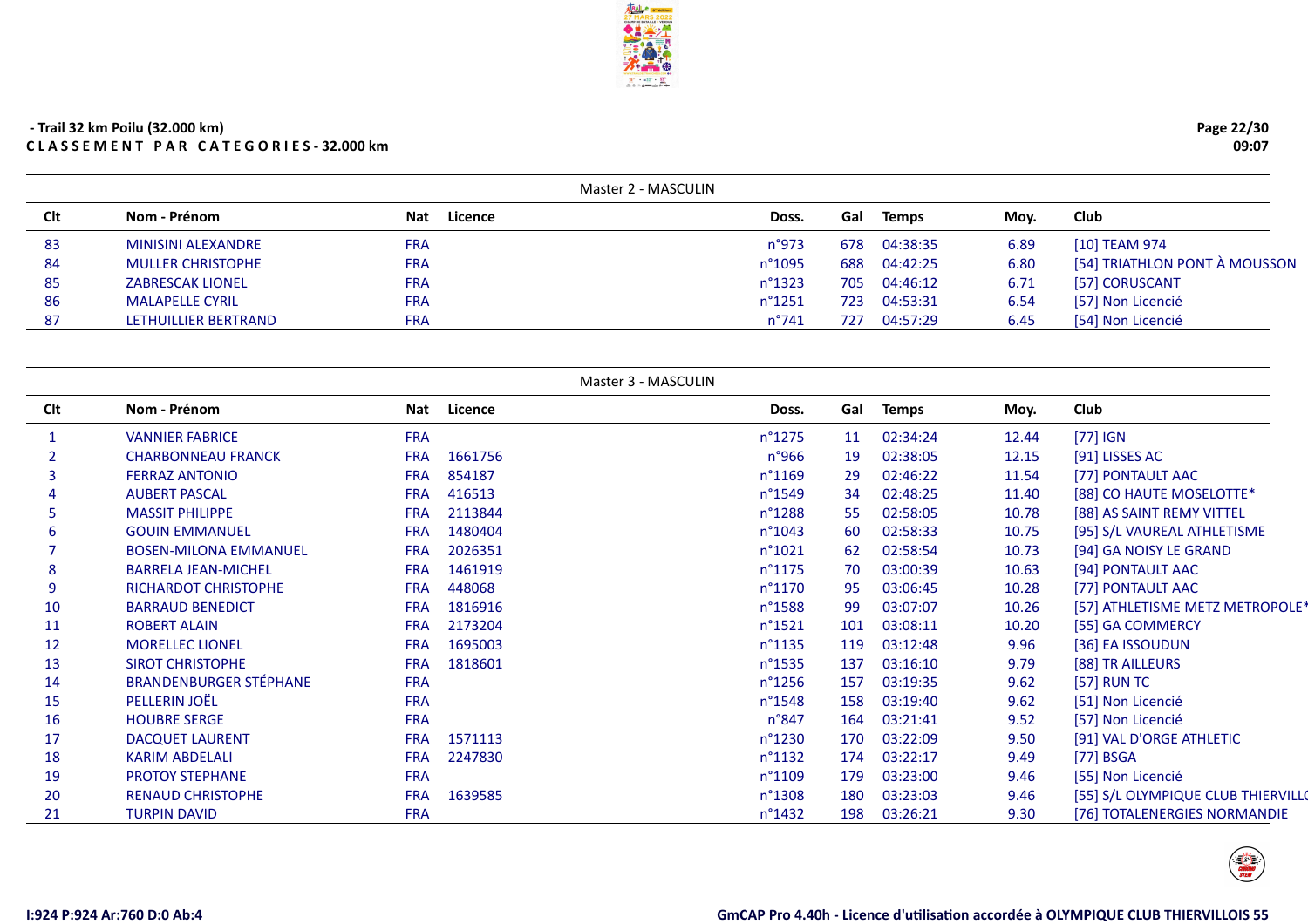|     | Master 3 - MASCULIN          |            |                |                  |     |              |      |                                    |  |  |  |
|-----|------------------------------|------------|----------------|------------------|-----|--------------|------|------------------------------------|--|--|--|
| Clt | Nom - Prénom                 | <b>Nat</b> | <b>Licence</b> | Doss.            | Gal | <b>Temps</b> | Moy. | Club                               |  |  |  |
| 22  | <b>FICHANT FABIEN</b>        | <b>FRA</b> | 2232511        | n°928            | 207 | 03:27:48     | 9.24 | [57] AC AMNEVILLE                  |  |  |  |
| 23  | <b>LEFEBVRE LOIC</b>         | <b>FRA</b> | 332054         | n°808            | 223 | 03:33:10     | 9.01 | [51] ERRANCE REIMS                 |  |  |  |
| 24  | <b>GUILLAUME CHRISTOPHE</b>  | <b>FRA</b> |                | n°1355           | 233 | 03:34:14     | 8.96 | [54] Non Licencié                  |  |  |  |
| 25  | <b>KRIST SAMUEL</b>          | <b>FRA</b> |                | n°1202           | 240 | 03:35:07     | 8.93 | [57] Non Licencié                  |  |  |  |
| 26  | LOUIS JÉRÔME                 | <b>FRA</b> |                | $n^{\circ}$ 794  | 241 | 03:35:15     | 8.92 | [54] Non Licencié                  |  |  |  |
| 27  | <b>DEWYNTER CHRISTOPHE</b>   | <b>FRA</b> | 1204932        | n°955            | 257 | 03:37:32     | 8.83 | [78] MBDA SPORT ATHLETISME         |  |  |  |
| 28  | <b>DOYEN LIONEL</b>          | <b>FRA</b> |                | $n^{\circ}$ 1273 | 275 | 03:39:49     | 8.74 | [55] VERDUN MEUSE TRIATHLON        |  |  |  |
| 29  | <b>DOCQUOIS MICHEL</b>       | <b>FRA</b> | 989594         | n°1204           | 292 | 03:41:31     | 8.67 | [77] ATHLE NORDIK TRAIL EN PROVIN  |  |  |  |
| 30  | <b>NICOLAS PASCAL</b>        | <b>FRA</b> |                | $n^{\circ}$ 1216 | 294 | 03:41:40     | 8.66 | [55] DREAM TEAM 69                 |  |  |  |
| 31  | <b>ERMAN PIERRE</b>          | <b>FRA</b> |                | n°1559           | 295 | 03:41:42     | 8.66 | [57] TEAM REDZONE 57               |  |  |  |
| 32  | <b>VIGNON FRANÇOIS RÉGIS</b> | <b>FRA</b> | 1292443        | n°801            | 296 | 03:41:46     | 8.66 | [42] CLUB ATHLÉTIQUE DU ROANNAIS   |  |  |  |
| 33  | <b>VIGE GEOFFROY</b>         | <b>FRA</b> | 1394332        | $n^{\circ}$ 1465 | 310 | 03:43:59     | 8.57 | [28] ACLAM                         |  |  |  |
| 34  | <b>BAZIN FABIEN</b>          | <b>FRA</b> |                | n°902            | 321 | 03:45:55     | 8.50 | [57] OXYGENE LAQUENEXY             |  |  |  |
| 35  | <b>GOUIN STEPHANE</b>        | <b>FRA</b> | 652170         | n°985            | 324 | 03:46:08     | 8.49 | [28] S/L BONNEVAL A.               |  |  |  |
| 36  | <b>RIGAUT LAURENT</b>        | <b>FRA</b> |                | n°1236           | 326 | 03:46:22     | 8.48 | [55] Non Licencié                  |  |  |  |
| 37  | PACZESNY MARC                | <b>FRA</b> | 1511287        | n°893            | 329 | 03:46:46     | 8.47 | [77] COURIR CESSON - VERT SAINT-DE |  |  |  |
| 38  | <b>BARBIER THIERRY</b>       | <b>FRA</b> |                | $n^{\circ}$ 1252 | 330 | 03:46:55     | 8.46 | $[57]$ RFC                         |  |  |  |
| 39  | <b>CANEVET VINCENT</b>       | <b>FRA</b> |                | n°1598           | 334 | 03:47:38     | 8.43 | [55] Non Licencié                  |  |  |  |
| 40  | <b>TARDY HERVÉ</b>           | <b>FRA</b> |                | n°1496           | 381 | 03:53:14     | 8.23 | [69] RCCS                          |  |  |  |
| 41  | <b>FRICKER PHILIPPE</b>      | <b>FRA</b> |                | $n^{\circ}$ 1455 | 391 | 03:54:12     | 8.20 | [57] Non Licencié                  |  |  |  |
| 42  | <b>CODIS GILLE</b>           | <b>FRA</b> | 1903959        | $n^{\circ}747$   | 398 | 03:55:21     | 8.16 | [69] ENTENTE OUEST LYONNAIS        |  |  |  |
| 43  | <b>CODRON ARNAUD</b>         | <b>FRA</b> |                | n°1346           | 404 | 03:56:17     | 8.13 | [59] Non Licencié                  |  |  |  |
| 44  | <b>PRACHT LAURENT</b>        | <b>FRA</b> |                | $n^{\circ}1054$  | 410 | 03:57:25     | 8.09 | [55] Non Licencié                  |  |  |  |
| 45  | <b>PIERRARD MICHEL</b>       | <b>FRA</b> |                | n°1389           | 422 | 03:59:25     | 8.02 | [54] Non Licencié                  |  |  |  |
| 46  | <b>BAUCHOT JEAN MICHEL</b>   | <b>FRA</b> |                | $n^{\circ}1218$  | 432 | 04:00:27     | 7.99 | [55] DREAM TEAM 69                 |  |  |  |
| 47  | <b>FILLIOUX DAMIEN</b>       | <b>FRA</b> |                | $n^{\circ}1261$  | 444 | 04:02:14     | 7.93 | [54] Non Licencié                  |  |  |  |
| 48  | <b>GENIN JEAN CHRISTOPHE</b> | <b>FRA</b> |                | n°1310           | 453 | 04:02:54     | 7.90 | [54] Non Licencié                  |  |  |  |
| 49  | <b>KAISER ERIC</b>           | <b>FRA</b> |                | $n^{\circ}1108$  | 464 | 04:04:08     | 7.86 | [67] Non Licencié                  |  |  |  |
| 50  | <b>MAURY EMMANUEL</b>        | <b>FRA</b> |                | $n^{\circ}1061$  | 465 | 04:04:08     | 7.86 | [55] POLE EMPLOI                   |  |  |  |
| 51  | HOFFMANN FRÉDÉRIC            | <b>FRA</b> |                | $n^{\circ}1120$  | 492 | 04:05:50     | 7.81 | $[57]$ TIW                         |  |  |  |
| 52  | <b>ISAERT STÉPHANE</b>       | <b>FRA</b> |                | $n^{\circ}$ 1418 | 504 | 04:07:15     | 7.77 | [08] ISAERT STÉPHANE               |  |  |  |

**木仙·**<br>27 MARS 2





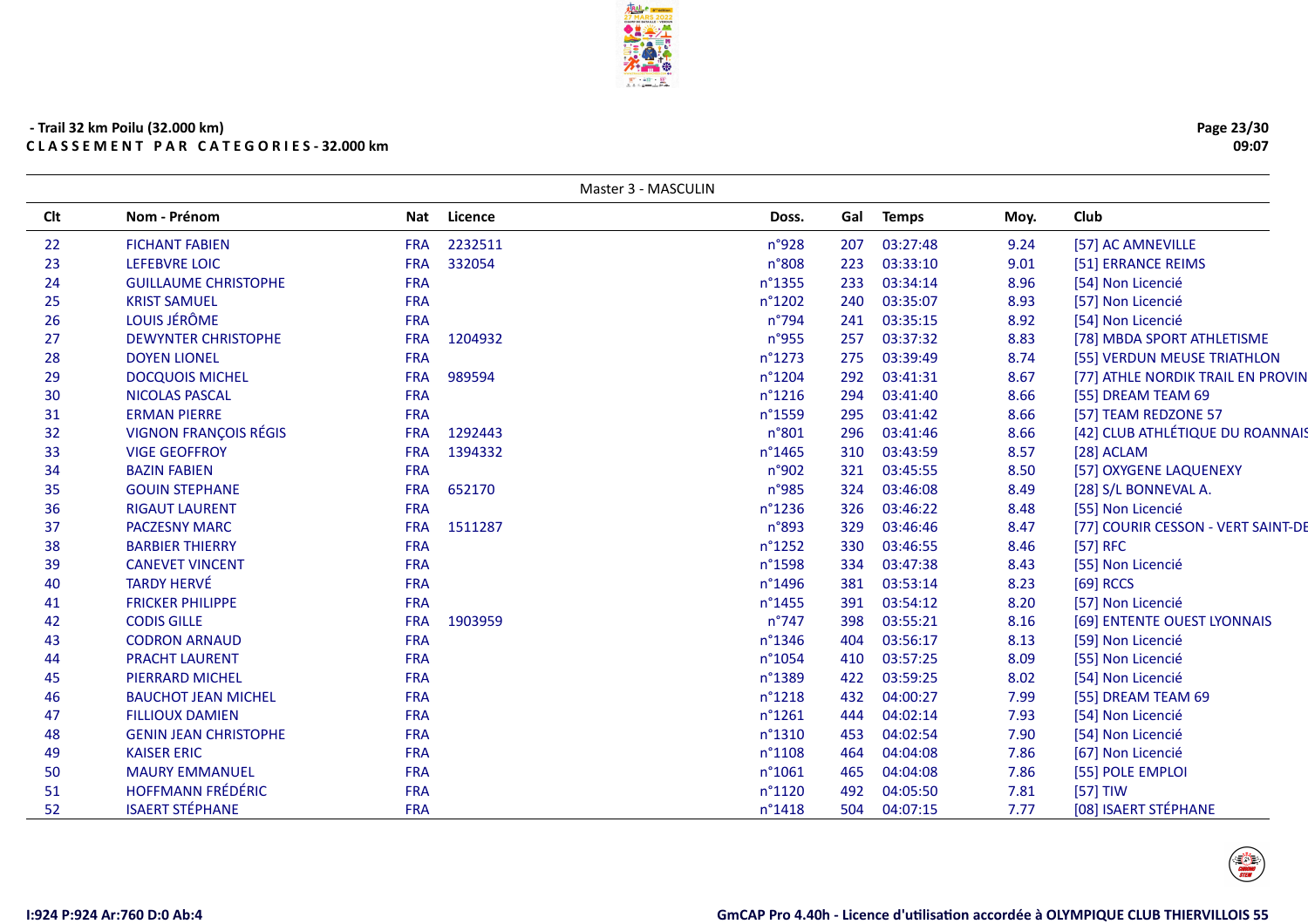| Clt | Nom - Prénom                 | Nat        | Licence  | Doss.            | Gal | <b>Temps</b> | Moy. | Club                               |
|-----|------------------------------|------------|----------|------------------|-----|--------------|------|------------------------------------|
| 53  | <b>LEBLEU CÉDRIC</b>         | <b>FRA</b> |          | n°1078           | 506 | 04:07:21     | 7.76 | [57] RTT TERVILLE                  |
| 54  | <b>MARGERIE SYLVAIN</b>      | <b>FRA</b> | 1096885  | n°879            | 510 | 04:07:36     | 7.75 | [77] COURIR CESSON - VERT SAINT-DI |
| 55  | <b>COLLIN BERENGER</b>       | <b>FRA</b> | 40876806 | $n^{\circ}$ 1356 | 517 | 04:08:30     | 7.73 | [55] ASPTT                         |
| 56  | <b>DUKIC SYLVAIN</b>         | <b>FRA</b> |          | n°1103           | 531 | 04:10:07     | 7.68 | [51] Non Licencié                  |
| 57  | <b>ERB DIDIER</b>            | <b>FRA</b> |          | n°1119           | 547 | 04:11:51     | 7.62 | [57] ESH HAGONDANGE                |
| 58  | <b>TINCHANT CHRISTOPHE</b>   | <b>FRA</b> | 1595011  | n°1068           | 552 | 04:13:23     | 7.58 | [52] S/L CO SAINT-DIZIER           |
| 59  | <b>FAUCHET GAUTHIER</b>      | <b>FRA</b> |          | n°813            | 566 | 04:16:30     | 7.49 | [69] Non Licencié                  |
| 60  | <b>GASCARD JEAN YVES</b>     | <b>FRA</b> |          | $n^{\circ}748$   | 567 | 04:16:36     | 7.48 | [51] Non Licencié                  |
| 61  | <b>BROUANT CHRISTIAN</b>     | <b>FRA</b> |          | n°945            | 570 | 04:16:41     | 7.48 | [57] Non Licencié                  |
| 62  | <b>PERRIER LIONEL</b>        | <b>FRA</b> |          | n°1333           | 581 | 04:18:05     | 7.44 | [51] Non Licencié                  |
| 63  | <b>SOTORRA EDDY</b>          | <b>FRA</b> |          | n°951            | 590 | 04:20:43     | 7.36 | [21] Non Licencié                  |
| 64  | <b>MOUZER CHRISTOPHE</b>     | <b>FRA</b> |          | n°1201           | 595 | 04:21:33     | 7.34 | [57] Non Licencié                  |
| 65  | <b>GARDIENNET JULIEN</b>     | <b>FRA</b> |          | n°793            | 615 | 04:25:52     | 7.22 | [10] Non Licencié                  |
| -66 | PEREIRA ANTONIO              | <b>FRA</b> |          | $n^{\circ}$ 724  | 626 | 04:28:49     | 7.14 | [57] Non Licencié                  |
| 67  | <b>PICCA ERIC</b>            | <b>FRA</b> |          | $n^{\circ}$ 1154 | 628 | 04:28:53     | 7.14 | [51] Non Licencié                  |
| 68  | <b>NOEL JEAN-LUC</b>         | <b>FRA</b> |          | $n^{\circ}$ 1238 | 629 | 04:29:09     | 7.13 | [51] Non Licencié                  |
| 69  | <b>VACHER JEAN-PHILIPPE</b>  | <b>FRA</b> |          | $n^{\circ}1128$  | 630 | 04:29:28     | 7.13 | [51] Non Licencié                  |
| 70  | <b>FENAUX FRANÇOIS</b>       | <b>FRA</b> |          | n°1147           | 650 | 04:33:22     | 7.02 | [55] Non Licencié                  |
| 71  | <b>MIOT FRANCK</b>           | <b>FRA</b> | 741824   | n°899            | 652 | 04:33:56     | 7.01 | [02] AC CHATEAU THIERRY            |
| 72  | <b>GASSERT CHRISTOPHE</b>    | <b>FRA</b> |          | n°1374           | 662 | 04:36:32     | 6.94 | [57] Non Licencié                  |
| 73  | <b>ADENIS VIRGILE</b>        | <b>FRA</b> | 1562976  | $n^{\circ}$ 1136 | 666 | 04:36:50     | 6.94 | [55] TEAM E.LECLERC                |
| 74  | DE SANTA MARIA CARLOS        | <b>FRA</b> |          | n°909            | 682 | 04:39:16     | 6.88 | [89] Non Licencié                  |
| 75  | <b>COLOVRET JC</b>           | <b>FRA</b> |          | $n^{\circ}812$   | 691 | 04:43:07     | 6.78 | [55] ASPTT VERDUN                  |
| 76  | <b>DOMINGUEZ JULIO</b>       | <b>FRA</b> |          | n°1149           | 704 | 04:45:54     | 6.72 | [51] TEAM VEOLIA                   |
| 77  | <b>CARLINO LAURENT</b>       | <b>FRA</b> |          | n°1324           | 706 | 04:46:12     | 6.71 | [57] CORUSCANT                     |
| 78  | <b>KIENTZI PIERRE-MICHEL</b> | <b>FRA</b> |          | n°1530           | 709 | 04:46:37     | 6.70 | [67] RUNIRAIL USOCOME              |
| 79  | <b>BOUR STÉPHANE</b>         | <b>FRA</b> |          | n°1523           | 736 | 05:10:25     | 6.19 | [57] Non Licencié                  |
| 80  | <b>HAEMMERLE BERTRAND</b>    | <b>FRA</b> |          | n°1395           | 744 | 05:14:57     | 6.10 | [21] PASSION D'ALTITUDE            |



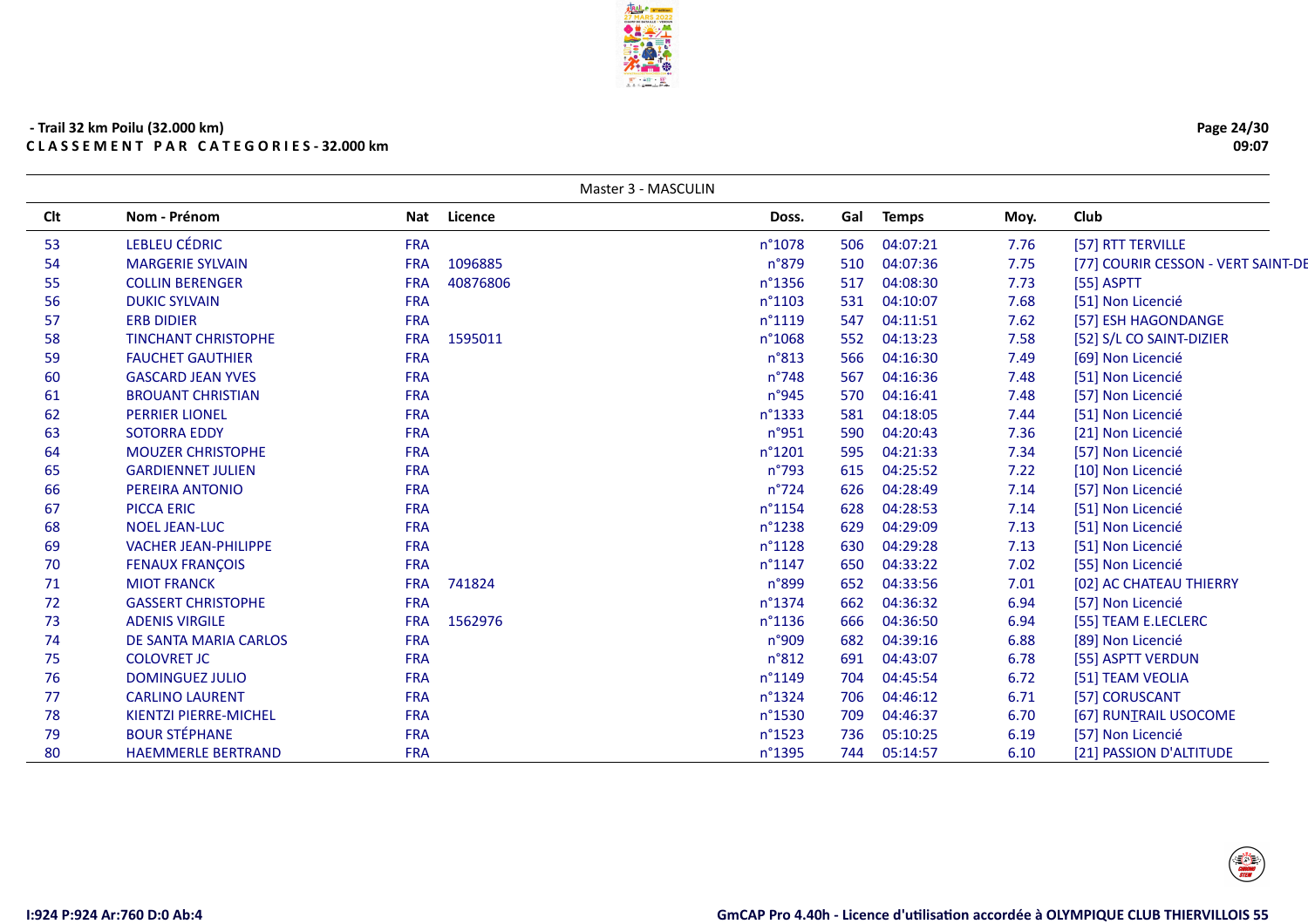**FRA** 

**FRA** 

**FRA** 

**FRA** 

**FRA** 

**FRA** 

**FRA** 

**FRA** 

**FRA** 

**FRA** 

**FRA** 

**LUX** 

**FRA** 

2271824

2066834

995372

T315309

1883897

685356

1091169

2265711

|                           |            |          | Master 4 - MASCULIN |     |              |       |                                   |
|---------------------------|------------|----------|---------------------|-----|--------------|-------|-----------------------------------|
| Nom - Prénom              | Nat        | Licence  | Doss.               | Gal | <b>Temps</b> | Moy.  | Club                              |
| <b>FERNANDES ALBERTO</b>  | <b>POR</b> | 1863114  | n°930               | 17  | 02:36:46     | 12.25 | [77] BUSSY ST GEORGES ATHLETISME  |
| <b>CHENAL THOMAS</b>      | <b>FRA</b> | 1972397  | n°1567              | 50  | 02:57:10     | 10.84 | [59] S/L AC VILLENEUVE D'ASCQ     |
| <b>LOUIS JEAN-PAUL</b>    | <b>FRA</b> | 1637500  | $n^{\circ}1098$     | 54  | 02:58:04     | 10.78 | [54] US TOUL ATHLETISME           |
| <b>STOLTZ FRANCIS</b>     | <b>FRA</b> |          | $n^{\circ}$ 1449    | 68  | 03:00:33     | 10.63 | [55] AMB                          |
| <b>BERSI HOCINE</b>       | <b>FRA</b> | 782989   | $n^{\circ}1018$     | 90  | 03:06:14     | 10.31 | [88] S/L SO BRESSAUDE             |
| <b>MOCCI JOSEPH</b>       | <b>FRA</b> |          | n°942               | 97  | 03:06:56     | 10.27 | [54] Non Licencié                 |
| <b>BENARD PASCAL</b>      | <b>FRA</b> | 1540977  | $n^{\circ}$ 1259    | 114 | 03:11:29     | 10.03 | [77] PAYS DE NEMOURS RUNNING TR   |
| SAINT-POL JOËL            | <b>FRA</b> |          | $n^{\circ}$ 1435    | 116 | 03:11:56     | 10.00 | [54] Non Licencié                 |
| <b>TRICLIN PASCAL</b>     | <b>FRA</b> | 2058909  | $n^{\circ}$ 1325    | 126 | 03:14:32     | 9.87  | [83] VOUZIERS OXYGENE             |
| <b>AUBRY BRUNO</b>        | <b>FRA</b> |          | $n^{\circ}1270$     | 138 | 03:16:10     | 9.79  | [51] Non Licencié                 |
| <b>FRANCOIS LAURENT</b>   | <b>FRA</b> | 40351408 | $n^{\circ}1094$     | 142 | 03:16:35     | 9.77  | [55] ASPTT VERDUN                 |
| <b>BOUGUETOCH SAID</b>    | <b>FRA</b> |          | $n^{\circ}$ 1233    | 226 | 03:33:33     | 8.99  | [90] Non Licencié                 |
| <b>TROVATO GIUSEPPE</b>   | <b>BEL</b> |          | $n^{\circ}927$      | 236 | 03:34:39     | 8.95  | [77] JCLUINGNE                    |
| <b>OUNAS KADER</b>        | <b>FRA</b> | 2236612  | n°805               | 259 | 03:37:42     | 8.82  | [52] S/L CO SAINT-DIZIER          |
| <b>DUBOIS HERVÉ</b>       | <b>FRA</b> |          | $n^{\circ}1118$     | 260 | 03:37:48     | 8.82  | [91] ASC BNPP                     |
| <b>WATRIN LUDOVIC</b>     | <b>FRA</b> |          | $n^{\circ}$ 1368    | 291 | 03:41:24     | 8.67  | [55] ASL 39 JARVILLE-LA-MALGRANGI |
| <b>HUARD PIERRE</b>       | <b>FRA</b> | 1635086  | $n^{\circ}758$      | 299 | 03:42:02     | 8.65  | [57] FENSCH MOSELLE               |
| <b>TROCELLIER PATRICK</b> | <b>FRA</b> | 192005   | $n^{\circ}$ 1490    | 302 | 03:42:39     | 8.62  | [77] PONTAULT AAC                 |

n°1566

n°1039

 $n^{\circ}$ 1515

n°1031

n°769

n°958

n°1369

n°1581

 $n^{\circ}$ 1556

 $n^{\circ}716$ 

 $n^{\circ}1213$ 

 $n^{\circ}715$ 

n°1301

312

341

360

362

368

395

454

479

03:44:32

03:48:21

03:50:27

03:50:32

03:51:51

03:55:07

04:02:56

04:04:55

364 03:51:06

369 03:51:53

371 03:52:16

373 03:52:42

378 03:53:02

#### - Trail 32 km Poilu (32.000 km) CLASSEMENT PAR CATEGORIES-32.000 km

**COUDRAI ALAIN** 

**BLITEK ALAIN** 

**WOLFART CLAUDE** 

**VICQUÉRY PHILIPPE** 

**FRANCOIS BRUNO** 

**RICHALET GERARD** 

**STROZIK PATRICK** 

**LORTAL FRANCK** 

**MATHIEU LIONEL** 

LEJEUNE PASCAL

**EDWARDS RICHARD** 

**GENIN GILBERT** 

**FLOREK JEAN-SÉBASTIEN** 

Clt

 $\mathbf{1}$ 

 $\overline{2}$ 

 $\overline{3}$ 

 $\Delta$ 

5

6  $\overline{7}$ 

8

9

10

11

12

13

14

15

16

17

18

19

20

21

22

23

24

25

26

27

28

29

30

31

1:924 P:924 Ar:760 D:0 Ab:4

8.55

8.41

8.33

8.33

8.31

8.28

8.28

8.27

8.25

8.24

8.17

7.90

7.84



Page 25/30 09:07

[92] CLAMART COURSES SUR ROUTE !

[02] FOOTING LOISIR GUIGNICOURTO

[77] COURIR CESSON VERT SAINT DEN

[08] US CHEMINOTS NOUVION SUR N

[51] Non Licencié

[59] Non Licencié

[88] Non Licencié

[52] Non Licencié

[62] RC ARRAS\*

[12] Non Licencié

[57] AC AMNEVILLE

[60] NRC

[08] USCN

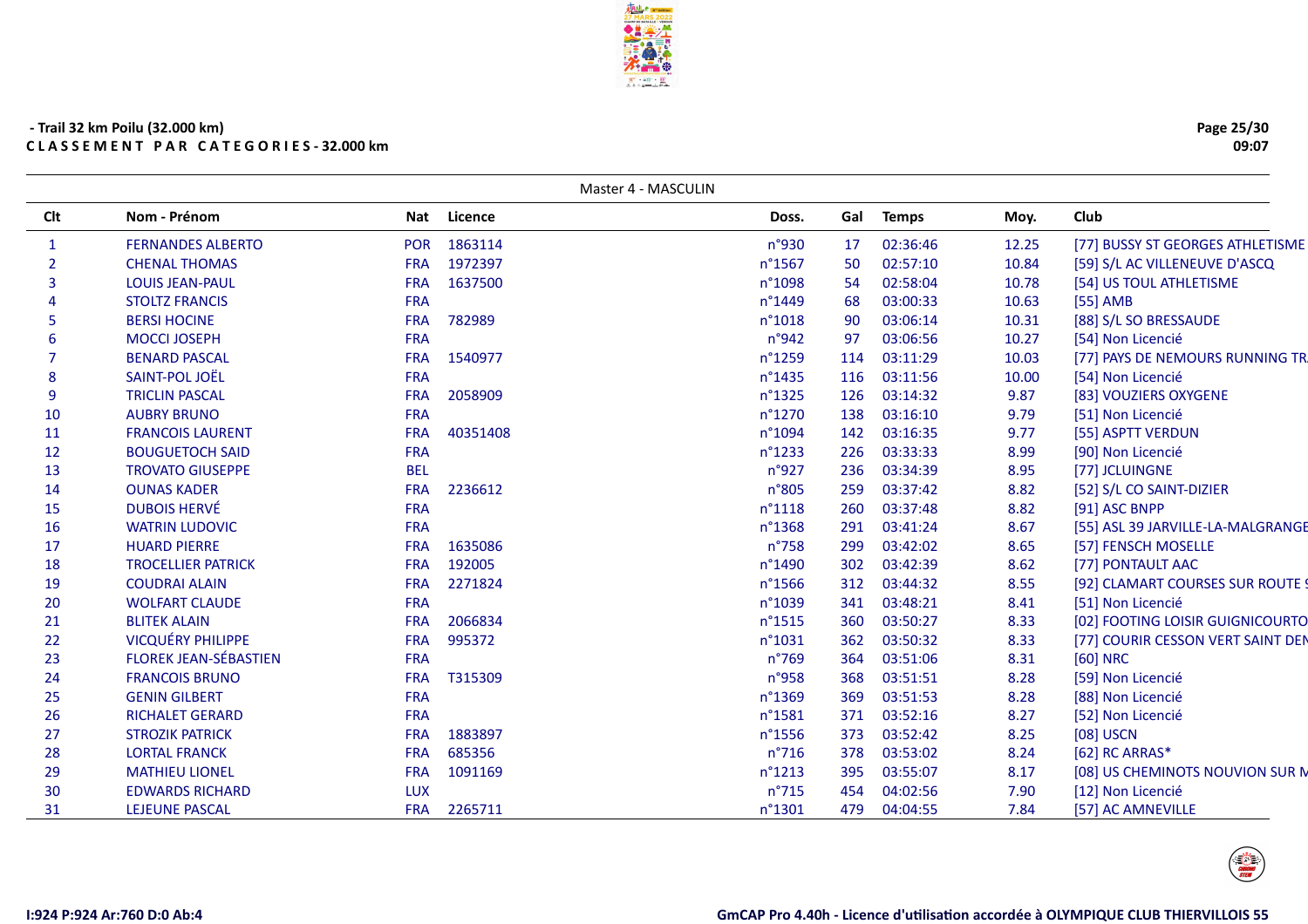|     |                        |            | Master 5 - MASCULIN |                  |     |              |       |                         |
|-----|------------------------|------------|---------------------|------------------|-----|--------------|-------|-------------------------|
| Clt | Nom - Prénom           | Nat        | Licence             | Doss.            | Gal | <b>Temps</b> | Mov.  | Club                    |
|     | <b>HENRION PATRICK</b> | FRA        |                     | $n^{\circ}1414$  | 93  | 03:06:21     | 10.30 | [08] Non Licencié       |
|     | <b>RETTEL NORBERT</b>  | FRA        | 1823661             | $n^{\circ}872$   | 193 | 03:25:28     | 9.34  | [55] S/L ASPTT VERDUN   |
|     | <b>DROUOT LUC</b>      | FRA        |                     | $n^{\circ}731$   | 243 | 03:35:25     | 8.91  | [52] Non Licencié       |
|     | <b>MAUREL ÉRIC</b>     | <b>FRA</b> | 124676              | $n^{\circ}$ 1412 | 254 | 03:36:44     | 8.86  | [55] AC CHATEAU THIERRY |

**ATRAIL P RESERVED**<br>27 MARS 2022

Master 4 - MASCULIN

Nat Licence

**FRA** 

FRA

FRA

FRA

#### - Trail 32 km Poilu (32.000 km) CLASSEMENT PAR CATEGORIES-32.000 km

Nom - Prénom

**ISSEN DAVID** 

**HIRTZ BENOIT** 

**VARASSE HERVÉ** 

**LEMAIRE OLIVIER** 

**Clt** 

32

33

34

35

| Nom - Prónom               | Nat        | l icanca |                     | Doss             | Gal | <b>Tamns</b> | M <sub>ov</sub> | Club                            |
|----------------------------|------------|----------|---------------------|------------------|-----|--------------|-----------------|---------------------------------|
|                            |            |          | Master 5 - MASCULIN |                  |     |              |                 |                                 |
|                            |            |          |                     |                  |     |              |                 |                                 |
| <b>SCHWARZ DIDIER</b>      | <b>FRA</b> |          |                     | $n^{\circ}1116$  | 739 | 05:12:40     | 6.14            | [57] TEAM VEOLIA                |
| <b>GOBERT CYRIL</b>        | <b>FRA</b> |          |                     | n°1372           | 734 | 05:05:34     | 6.28            | [51] Non Licencié               |
| <b>BELVAUX FRANCK</b>      | <b>FRA</b> | T315571  |                     | n°933            | 728 | 04:57:31     | 6.45            | [89] Non Licencié               |
| <b>WEGRZYN FRANCK</b>      | <b>FRA</b> |          |                     | $n^{\circ}1063$  | 721 | 04:51:45     | 6.58            | [55] MURIEL WEGRZYN             |
| <b>MAUS FRANÇOIS</b>       | <b>FRA</b> |          |                     | $n^{\circ}730$   | 717 | 04:47:30     | 6.68            | [55] Non Licencié               |
| <b>HAMEAU ANTOINE</b>      | <b>FRA</b> | 2082923  |                     | $n^{\circ}$ 1315 | 696 | 04:44:03     | 6.76            | [51] ASPTT CHALONS-EN-CHAMPAGN  |
| <b>MÉNIL JEAN PIERRE</b>   | <b>FRA</b> |          |                     | $n^{\circ}$ 1321 | 676 | 04:38:28     | 6.90            | [51] Non Licencié               |
| <b>HANCK FABRICE</b>       | <b>BEL</b> |          |                     | $n^{\circ}$ 1392 | 647 | 04:32:33     | 7.04            | [67] Non Licencié               |
| <b>GILLE PHILIPPE</b>      | <b>FRA</b> | 40358991 |                     | $n^{\circ}$ 1344 | 614 | 04:25:40     | 7.23            | [51] ASPTT CHALONS EN CHAMAGNE  |
| <b>CLAUDEL BRUNO</b>       | <b>FRA</b> |          |                     | n°960            | 610 | 04:24:32     | 7.26            | [54] Non Licencié               |
| <b>MEUNIER PASCAL</b>      | <b>FRA</b> |          |                     | n°1209           | 593 | 04:21:04     | 7.35            | [55] Non Licencié               |
| <b>LANOIS VINCENT</b>      | <b>FRA</b> | 1170607  |                     | n°947            | 583 | 04:18:15     | 7.44            | [55] S/L GROUPE ATHLETIC COMMER |
| <b>CRESSON DENIS</b>       | <b>FRA</b> | 438558   |                     | $n^{\circ}$ 1373 | 565 | 04:16:30     | 7.49            | [38] CMI TULLINS                |
| <b>DEVIOT GILLES</b>       | <b>FRA</b> |          |                     | $n^{\circ}$ 1448 | 555 | 04:14:06     | 7.56            | [60] Non Licencié               |
| <b>RING CHRISTOPHE</b>     | <b>FRA</b> |          |                     | $n^{\circ}1004$  | 551 | 04:13:07     | 7.59            | [67] RUN IN MOMMENHEIM          |
| LEITE DA SILVA GOMES PAULO | <b>FRA</b> | 2144843  |                     | $n^{\circ}$ 1489 | 548 | 04:12:09     | 7.61            | [93] PONTAULT AAC               |
| <b>COGNE PASCAL</b>        | <b>FRA</b> |          |                     | $n^{\circ}869$   | 534 | 04:10:40     | 7.66            | [74] TEAM CHASSEURS ALPINS      |
| <b>GOBILLARD HERVE</b>     | <b>FRA</b> | 1463065  |                     | $n^{\circ}$ 1445 | 525 | 04:09:24     | 7.70            | [51] JC EPERNAY CHAMPAGNE       |
|                            |            |          |                     |                  |     |              |                 |                                 |



Moy.

7.83

7.82

7.82

7.77

Gal Temps

486

487

488

04:05:19

04:05:24

04:05:28

502 04:07:03

Doss. n°1504

n°867

n°1026

n°1296

Club

[51] Non Licencié

[57] Non Licencié

[55] Non Licencié

[57] PHOENIX57

Page 26/30 09:07

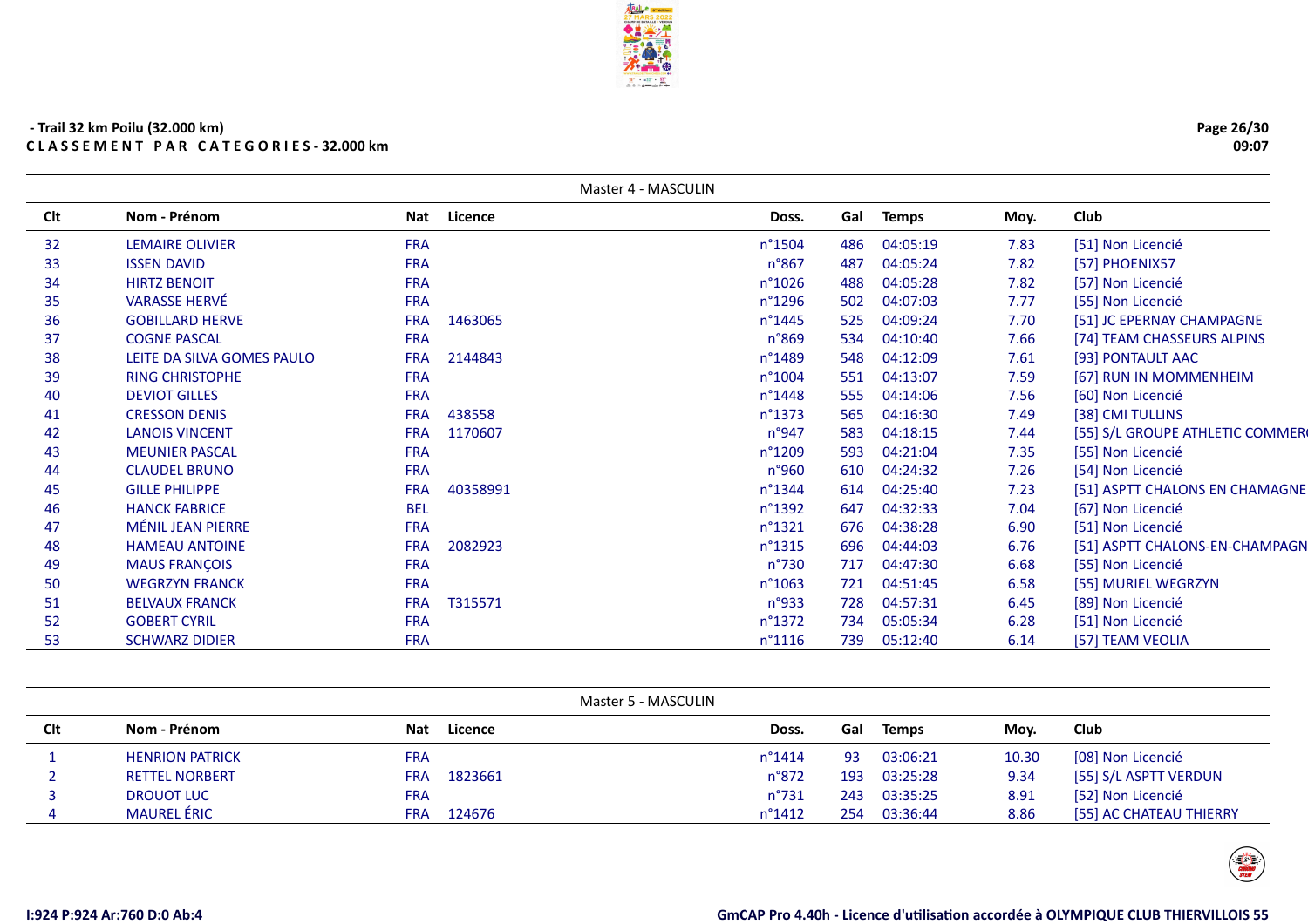| - Trail 32 km Poilu (32.000 km) |  |                                     |  |  |  |  |  |  |  |  |
|---------------------------------|--|-------------------------------------|--|--|--|--|--|--|--|--|
|                                 |  | CLASSEMENT PAR CATEGORIES-32.000 km |  |  |  |  |  |  |  |  |

|     | Master 5 - MASCULIN          |            |              |                  |     |          |      |                                   |  |
|-----|------------------------------|------------|--------------|------------------|-----|----------|------|-----------------------------------|--|
| Clt | Nom - Prénom                 | Nat        | Licence      | Doss.            | Gal | Temps    | Moy. | <b>Club</b>                       |  |
| 5.  | <b>MARCHAND PHILIPPE</b>     | <b>FRA</b> |              | n°937            | 283 | 03:40:48 | 8.70 | [14] Non Licencié                 |  |
| 6   | <b>DELHAYE JEAN-FABIEN</b>   | <b>FRA</b> | 536123       | $n^{\circ}$ 1287 | 399 | 03:55:44 | 8.15 | [77] BUSSY ST GEORGES ATHLETISME  |  |
|     | <b>RONGVAUX BERNARD</b>      | <b>BEL</b> |              | $n^{\circ}$ 1468 | 400 | 03:55:44 | 8.14 | [67] SUDOLUX                      |  |
| 8   | <b>PETIT JEAN MICHEL</b>     | <b>FRA</b> |              | $n^{\circ}1101$  | 478 | 04:04:37 | 7.85 | [51] MAGNEUX TEAM                 |  |
| 9   | <b>PERRIOT COMTE THIERRY</b> | <b>FRA</b> |              | $n^{\circ}1195$  | 499 | 04:06:48 | 7.78 | [39] Non Licencié                 |  |
| 10  | PETIT PASCAL                 | <b>FRA</b> |              | $n^{\circ}$ 1420 | 522 | 04:09:17 | 7.70 | [52] Non Licencié                 |  |
| 11  | <b>MALAVIEILLE MICHEL</b>    | <b>FRA</b> | 1193738      | $n^{\circ}1028$  | 591 | 04:20:52 | 7.36 | [02] AC CHATEAU THIERRY           |  |
| 12  | <b>HAGEN FRANCIS</b>         | <b>FRA</b> |              | $n^{\circ}$ 1422 | 619 | 04:27:25 | 7.18 | [55] Non Licencié                 |  |
| 13  | <b>MARCILLET JEAN-LUC</b>    | <b>FRA</b> |              | n°844            | 620 | 04:27:40 | 7.17 | [52] Non Licencié                 |  |
| 14  | <b>PERRY PATRICE</b>         | <b>FRA</b> |              | $n^{\circ}$ 1347 | 627 | 04:28:53 | 7.14 | [55] MONSTER KOEUR                |  |
| 15  | PETITJEAN PASCAL             | <b>FRA</b> | 054 95971789 | $n^{\circ}$ 1234 | 631 | 04:30:01 | 7.11 | [54] TSL TOMBLAINE                |  |
| 16  | <b>SUMMA GILBERT</b>         | <b>FRA</b> | 2263435      | $n^{\circ}$ 1316 | 635 | 04:30:57 | 7.09 | [54] COURIR A NANCY SAINT MAX     |  |
| 17  | <b>PEREZ PATRICK</b>         | <b>FRA</b> |              | $n^{\circ}$ 1571 | 636 | 04:31:00 | 7.08 | [55] Non Licencié                 |  |
| 18  | <b>BANSE JEAN-MICHEL</b>     | <b>FRA</b> |              | $n^{\circ}1091$  | 684 | 04:40:41 | 6.84 | [50] Non Licencié                 |  |
| 19  | <b>DEFOING ANDRE</b>         | <b>FRA</b> | 1559944      | $n^{\circ}$ 1474 | 695 | 04:44:01 | 6.76 | [08] S/L CLUB ATHLETIQUE VRIGNOIS |  |
| 20  | <b>JUBERT ERIC</b>           | <b>FRA</b> | 2164616      | n°926            | 729 | 05:02:42 | 6.34 | [28] S/L BONNEVAL A.              |  |

| Master 6 - MASCULIN |                           |            |              |                  |     |              |       |                                  |
|---------------------|---------------------------|------------|--------------|------------------|-----|--------------|-------|----------------------------------|
| Clt                 | Nom - Prénom              | Nat        | Licence      | Doss.            | Gal | Temps        | Moy.  | <b>Club</b>                      |
|                     | <b>VAXELAIRE PHILIPPE</b> | <b>FRA</b> | 791215       | $n^{\circ}1002$  | 109 | 03:10:54     | 10.06 | [88] S/L SO BRESSAUDE            |
|                     | <b>BIGAND MICHEL</b>      | <b>FRA</b> | 1556876      | $n^{\circ}1194$  |     | 346 03:49:09 | 8.38  | [77] BUSSY ST GEORGES ATHLETISME |
|                     | <b>MAQUART JEAN-LUC</b>   | <b>FRA</b> | 054 95912447 | $n^{\circ}1090$  |     | 392 03:54:49 | 8.18  | [54] TOMBLAINE SPORTS LOISIRS    |
|                     | JAMET JEAN-LUC            | <b>FRA</b> |              | $n^{\circ}$ 1429 | 451 | 04:02:30     | 7.92  | [67] Non Licencié                |
|                     | <b>PERNEL PHILIPPE</b>    | <b>FRA</b> | 501744       | $n^{\circ}1410$  | 516 | 04:08:24     | 7.73  | $[54]$ ACOB                      |
| b                   | <b>DIDIER ERIC</b>        | <b>FRA</b> |              | $n^{\circ}$ 1341 | 545 | 04:11:42     | 7.63  | [51] ASPTT CHALONS-EN-CHAMPAGN   |
|                     | <b>SIMONET ALAIN</b>      | <b>FRA</b> | 161601       | n°1330           | 624 | 04:28:40     | 7.15  | [51] ASPTT CHALONS-EN-CHAMPAGN   |
|                     | <b>MERVEILLE PIERRE</b>   | <b>FRA</b> |              | n°993            |     | 746 05:19:36 | 6.01  | [59] H2R HERLIES                 |





 $\begin{pmatrix}\n\frac{1}{\sqrt{2}} \\
\frac{1}{\sqrt{2}} \\
\frac{1}{\sqrt{2}}\n\end{pmatrix}$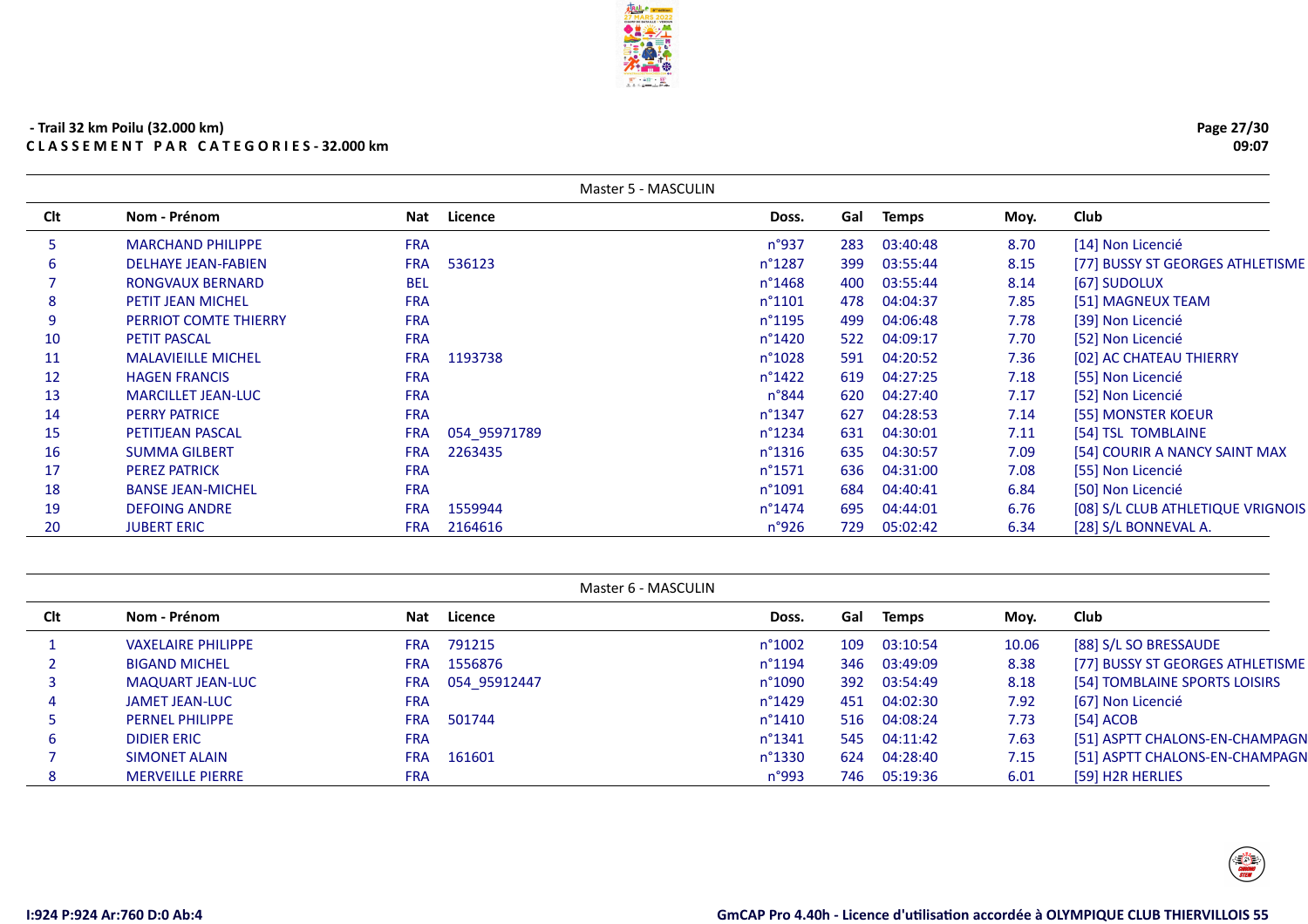Page 28/30 09:07

|     |                            |                       | Master 7 - MASCULIN     |          |      |                     |
|-----|----------------------------|-----------------------|-------------------------|----------|------|---------------------|
| Clt | Nom - Prénom               | Licence<br><b>Nat</b> | Gal<br>Doss.            | Temps    | Moy. | Club                |
|     | SIFAOUI BELKACEM           | FRA                   | n°935<br>354            | 03:49:34 | 8.36 | [55] Non Licencié   |
|     | <b>BRIHAYE JEAN PIERRE</b> | <b>FRA</b>            | $n^{\circ}$ 1354<br>747 | 05:20:10 | 6.00 | [28] S/L.BONNEVAL.A |

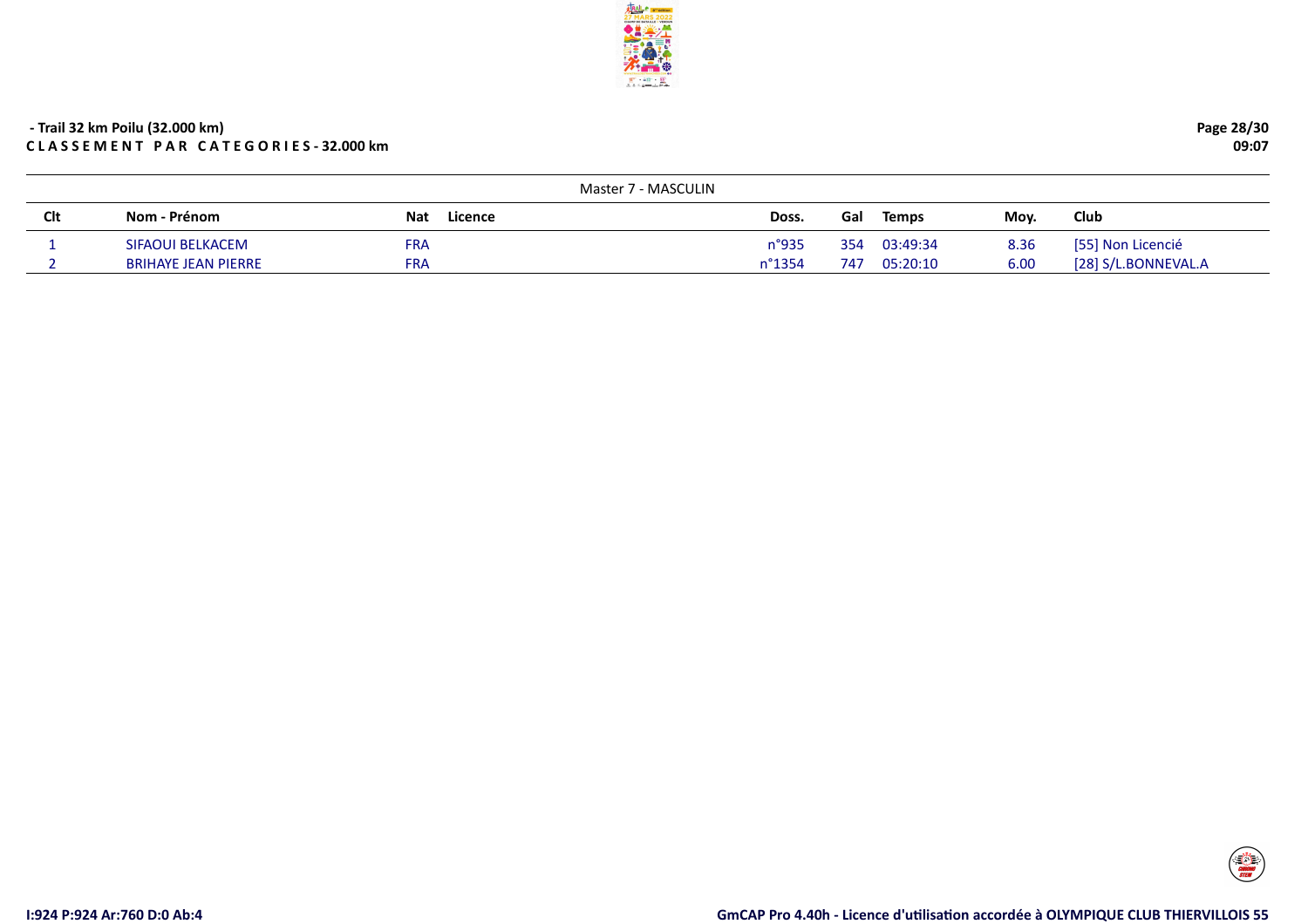Page 29/30 09:07